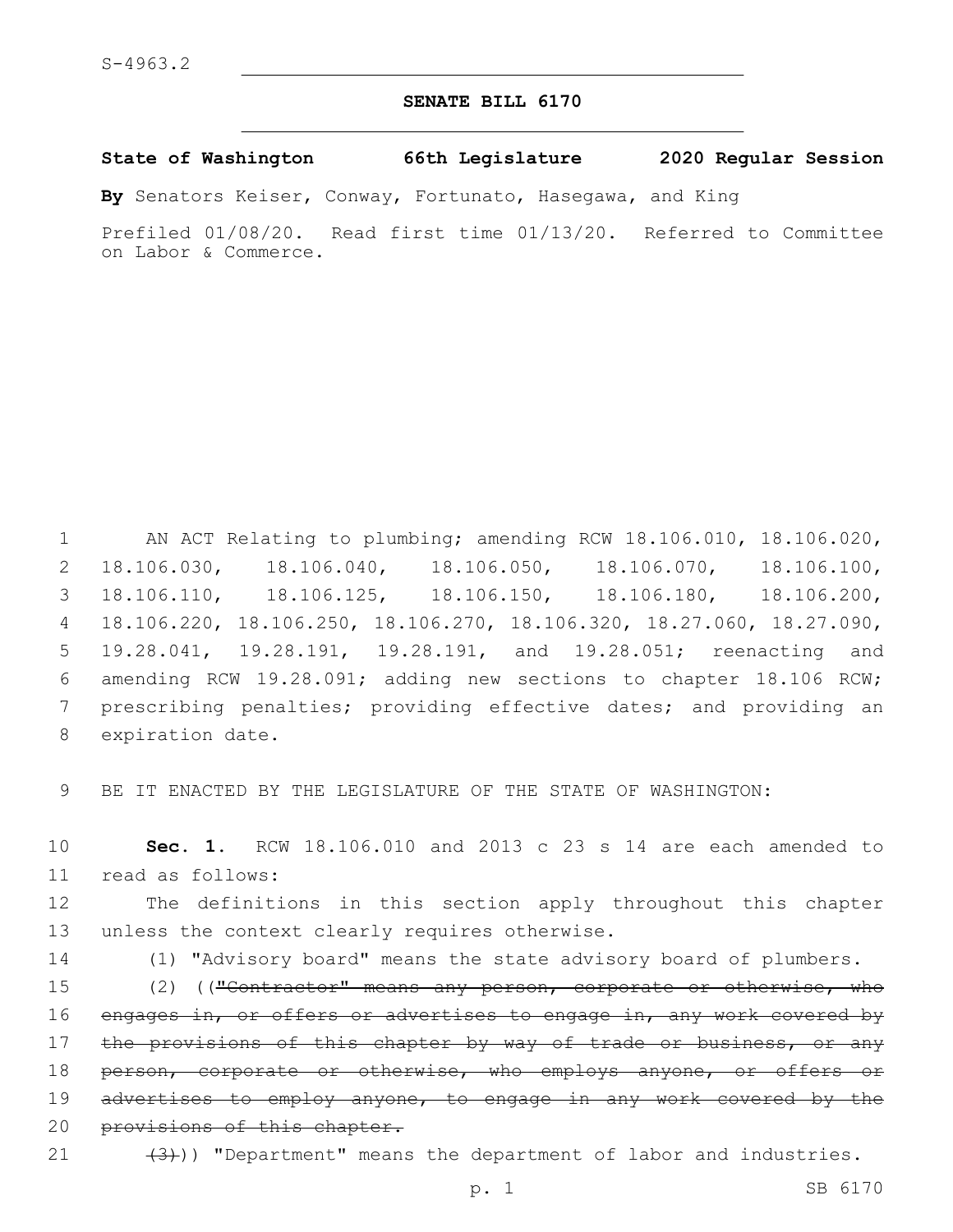1 ((+4))) (3) "Director" means the director of department of labor 2 and industries.

3 (((+5))) (4) "Journey level plumber" means any person who has been 4 issued a certificate of competency by the department of labor and 5 industries as provided in this chapter.

6  $((+6))$   $(5)$  "Like-in-kind" means having similar characteristics 7 such as plumbing size, type, and function, and being in the same location.8

9 (((7)) (6) "Medical gas piping" means oxygen, nitrous oxide, 10 high pressure nitrogen, medical compressed air, and other medical gas 11 or equipment, including but not limited to medical vacuum systems.

12 (((8)) (7) "Medical gas piping installer" means a journey level 13 plumber who has been issued a medical gas piping installer 14 endorsement.

15  $((49)$ )  $(8)$  "Plumbing" means that craft involved in installing, 16 altering, repairing and renovating potable water systems, liquid 17 waste systems, and medical gas piping systems within a building as 18 defined by the plumbing code as adopted and amended by the state 19 building code council, and includes all piping, fixtures, pumps, and 20 plumbing appurtenances that are used for rainwater catchment and 21 reclaimed water systems within a building. ((<del>Installation in a water</del> 22 system of water softening or water treatment equipment is not within 23 the meaning of plumbing as used in this chapter.

24 (10)) (9) "Plumbing contractor" means any person, corporate or 25 otherwise, who engages in, or offers or advertises to engage in, any 26 plumbing work covered by the provisions of this chapter by way of 27 trade or business, or any person, corporate or otherwise, who employs 28 anyone, or offers or advertises to employ anyone, to engage in any 29 plumbing work as defined in this section. The plumbing contractor is 30 responsible for ensuring the plumbing business is operated in 31 accordance with rules adopted under this chapter.

 (10) "Plumber trainee" or "trainee" means any person who has been issued a plumbing training certificate under this chapter but has not been issued an appropriate certificate of competency for work being performed. A trainee may perform plumbing work if that person is under the appropriate level of supervision.

37 (11) "Residential service plumber" means anyone who has been 38 issued a certificate of competency limited to performing residential 39 service plumbing in an existing residential structure.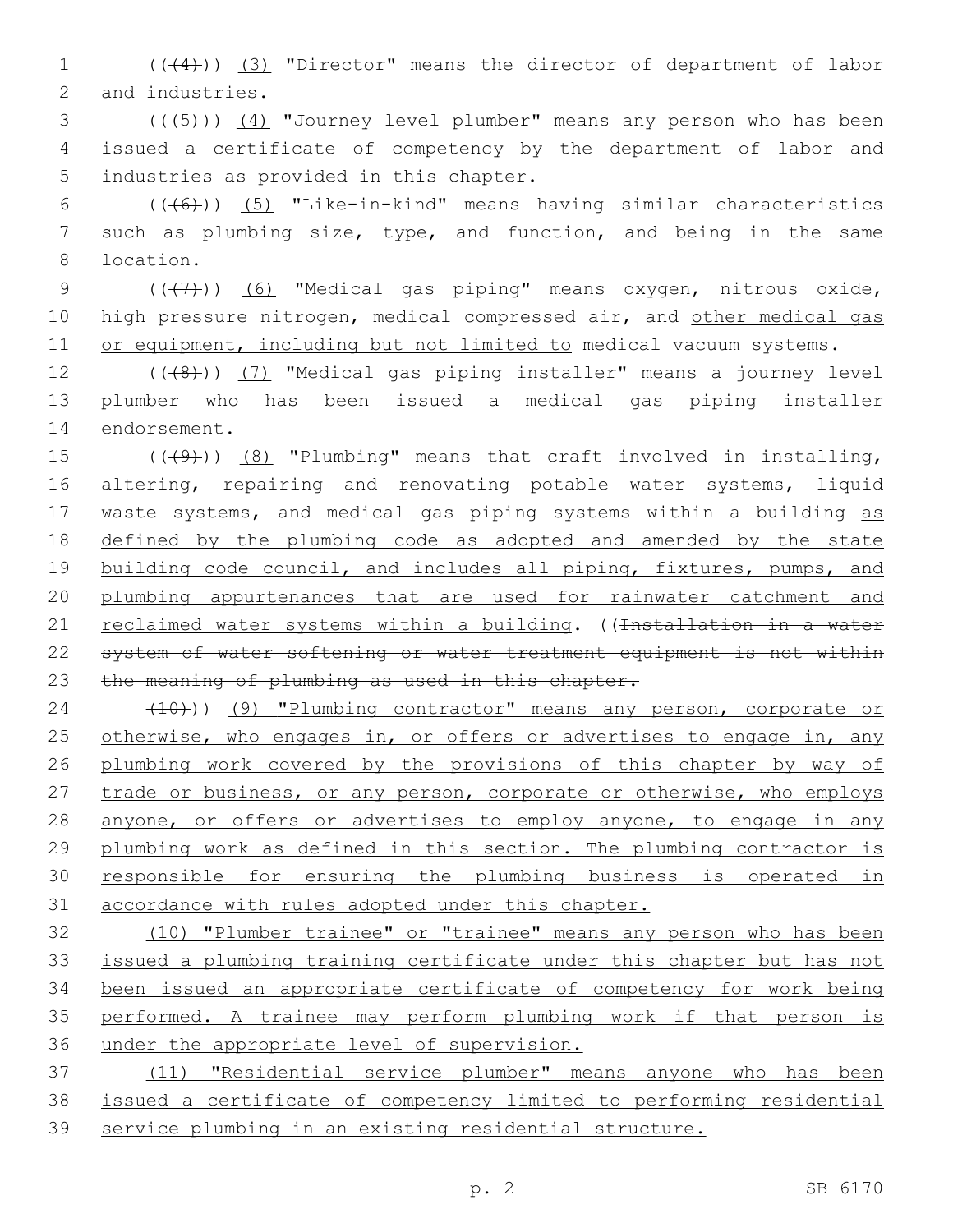(a) In single-family dwellings and duplexes only, a residential 2 service plumber may service, repair, or replace previously existing fixtures, piping, and fittings that are outside the interior wall or above the floor, often, but not necessarily in a like-in-kind manner. In any residential structure, a residential service plumber may perform plumbing work as needed to perform drain cleaning and may perform leak repairs on any pipe, fitting, or fixture from the leak 8 to the next serviceable connection.

 (b) A residential service plumber may directly supervise plumber trainees provided the trainees have been supervised by an appropriate 11 journey level or specialty plumber for the trainees' first two thousand hours of training.

 (c) A residential service plumber may not perform plumbing for new construction of any kind.

 (12) "Residential structures" means single-family dwellings, duplexes, and multiunit buildings that do not exceed three stories.

 (13) "Service plumbing" means plumbing work in which previously 18 existing fixtures, fittings, and piping is repaired or replaced 19 often, but not necessarily, in a like-in-kind manner, or plumbing work being performed as necessary for drain cleaning.

21 (14) "Specialty plumber" means anyone who has been issued a 22 specialty certificate of competency limited to:

 (a) Installation, maintenance, and repair of the plumbing of single-family dwellings, duplexes, and apartment buildings that do 25 not exceed three stories;

(b) Maintenance and repair of backflow prevention assemblies; or

 (c) A domestic water pumping system consisting of the installation, maintenance, and repair of the pressurization, treatment, and filtration components of a domestic water system consisting of: One or more pumps; pressure, storage, and other tanks; filtration and treatment equipment; if appropriate, a pitless 32 adapter; along with valves, transducers, and other plumbing 33 components that:

 (i) Are used to acquire, treat, store, or move water suitable for either drinking or other domestic purposes, including irrigation, to: (A) A single-family dwelling, duplex, or other similar place of residence; (B) a public water system, as defined in RCW 70.119.020 and as limited under RCW 70.119.040; or (C) a farm owned and operated by a person whose primary residence is located within thirty miles of 40 any part of the farm;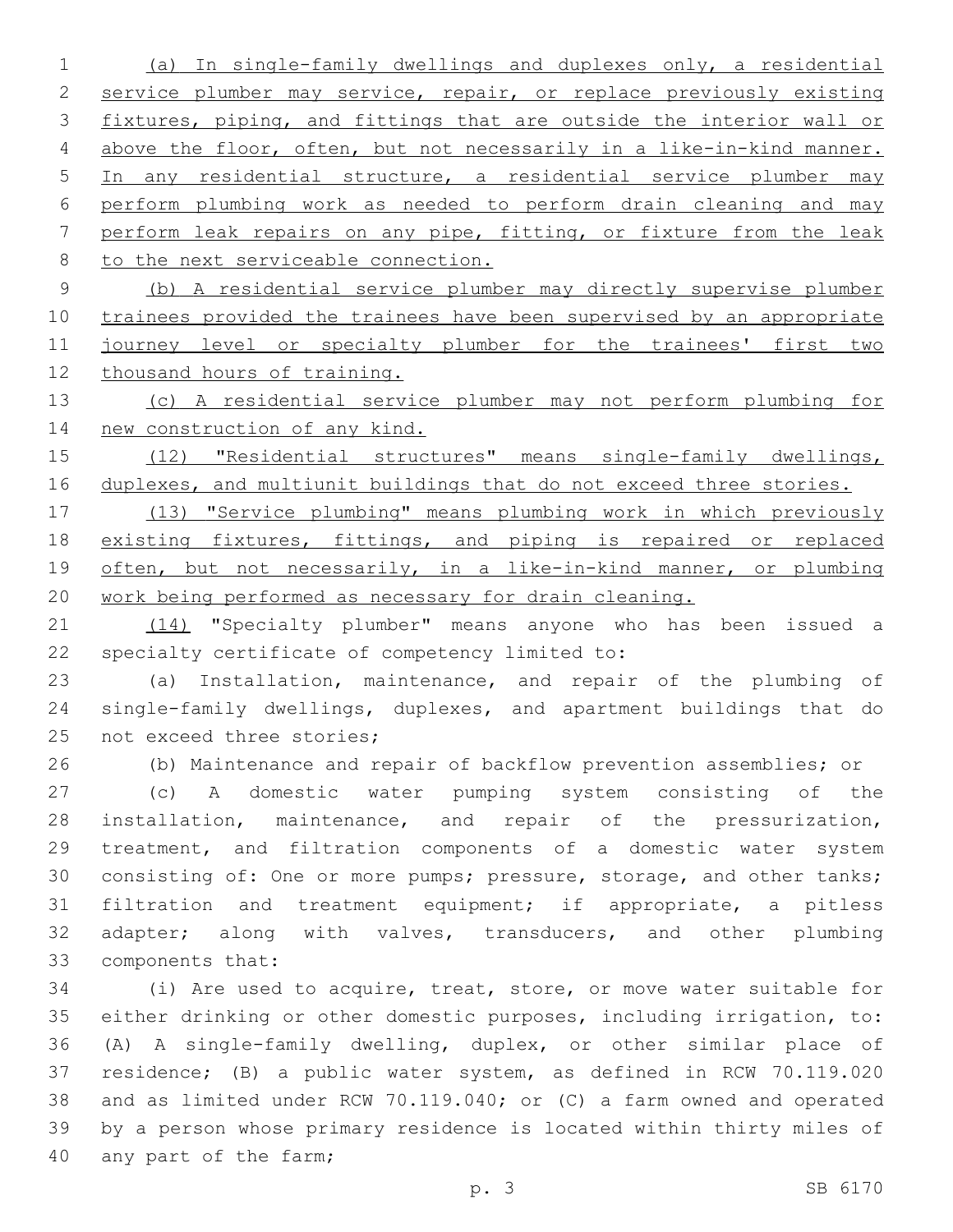(ii) Are located within the interior space, including but not limited to an attic, basement, crawl space, or garage, of a residential structure, which space is separated from the living area of the residence by a lockable entrance and fixed walls, ceiling, or 5 floor;

 (iii) If located within the interior space of a residential structure, are connected to a plumbing distribution system supplied and installed into the interior space by either: (A) A person who, pursuant to RCW 18.106.070 or 18.106.090, possesses a valid temporary permit or certificate of competency as a journey level plumber, specialty plumber, or trainee, as defined in this chapter; or (B) a person exempt from the requirement to obtain a certified plumber to 13 do such plumbing work under RCW 18.106.150.

 (15) "Unsatisfied final judgment" means a judgment or final tax 15 warrant that has not been satisfied either through payment, court-16 approved settlement, discharge in bankruptcy, or assignment under RCW 19.72.070.

 NEW SECTION. **Sec. 2.** A new section is added to chapter 18.106 19 RCW to read as follows:

 (1) Except as provided in this chapter, as of July 1, 2021, it is unlawful for any person, firm, partnership, corporation, or other entity to advertise, offer to do work, submit a bid, or perform any work under this chapter without being licensed as a plumbing contractor under this chapter. A plumbing contractor license expires twenty-four calendar months following the day of its issuance. An application for a plumbing contractor license must be made in writing 27 to the department, accompanied by the required fee. The application 28 shall state:

 (a) The name and address of the applicant. In the case of firms or partnerships, the application must state the names of the individuals comprising the firm or partnership. In the case of corporations, the application must state the names of the 33 corporation's managing officials;

 (b) The location of the place of business of the applicant and 35 the name under which the business is conducted;

 (c) The employer social security number or tax identification 37 number;

 (d) Evidence of workers' compensation coverage for the applicant's employees working in Washington, as follows: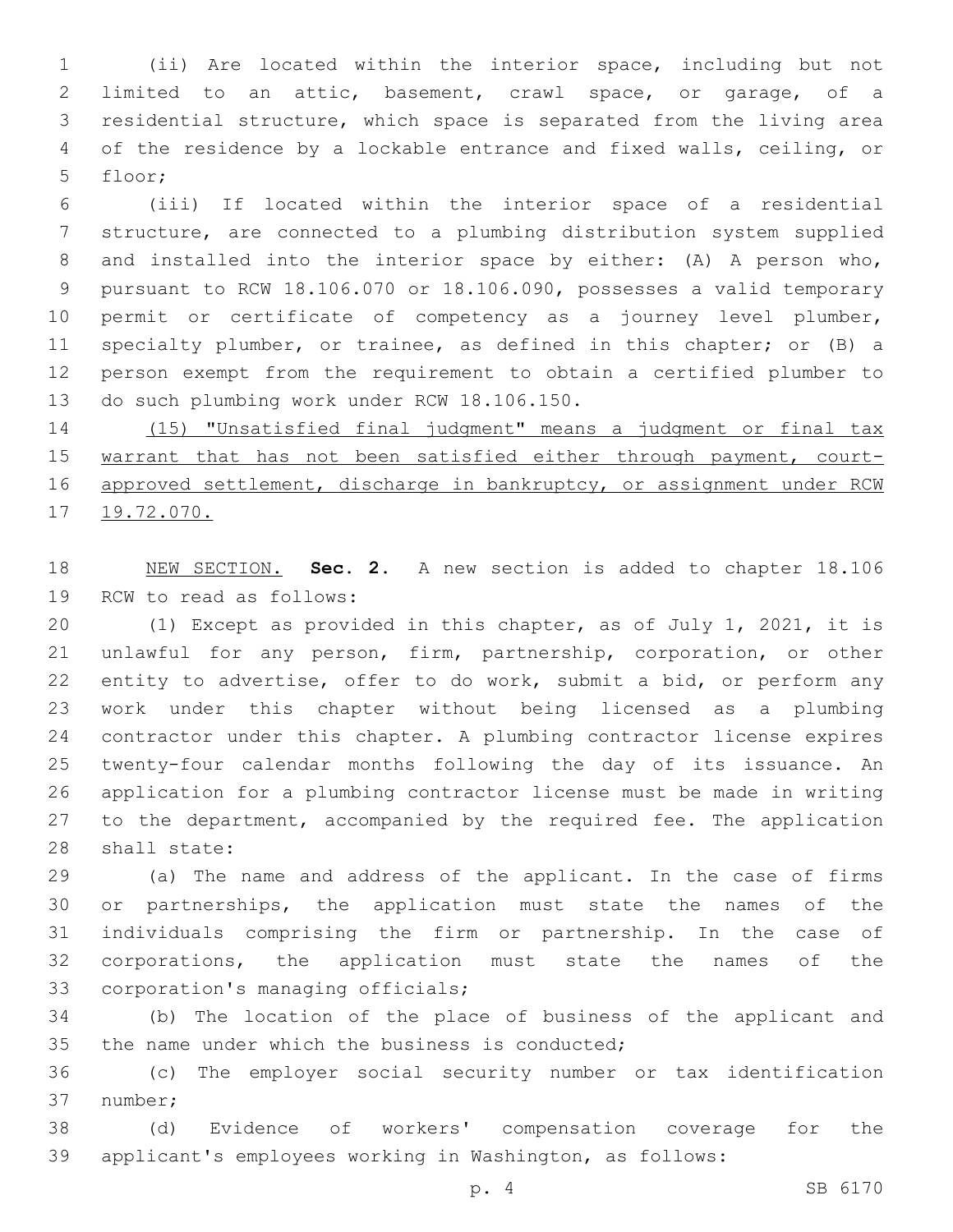(i) The applicant's industrial insurance account number issued by 2 the department;

 (ii) The applicant's self-insurer number issued by the department;4

 (iii) For applicants domiciled in another state or a province of Canada subject to an agreement entered into under RCW 51.12.120(7), filing a certificate of coverage issued by the agency that administers workers' compensation law in the applicant's state or province of domicile certifying that the applicant has secured the payment of compensation under the other state's or province's 11 workers' compensation law.

 The department may verify the workers' compensation coverage information required by this subsection (1)(d), including information regarding coverage of an individual employee of the applicant. If coverage is provided under the laws of another state, the department may notify the other state that the applicant is employing employees 17 in Washington;

(e) The employment security department number; and

19 (f) The state excise tax registration number.

 (2) The unified business identifier account number may be 21 substituted for the information required by subsection  $(1)$   $(d)$ ,  $(e)$ , and (f) of this section if the applicant will not employ employees in 23 Washington.

 (3) Contractors licensed under this chapter are not required to 25 be registered under chapter 18.27 RCW.

 (4) To obtain a plumbing contractor license, the applicant must employ a full-time individual who currently possesses a valid journey level plumber's certificate of competency, or specialty plumber's certificate of competency in the specialty for the scope of work performed. No individual may serve as the certified plumber for any work exceeding the scope of his or her certificate, license, or 32 endorsement.

(5) A plumbing contractor shall:33

 (a) Ensure that all plumbing work complies with the certification 35 laws and rules of the state; and

 (b) Ensure that all plumbing work is performed by properly 37 licensed and certified plumbing individuals.

 (6) As of January 1, 2021, for a contractor who employs specialty plumbers as described in RCW 18.106.010(14)(c), and is also required to be licensed as an electrical contractor as required in RCW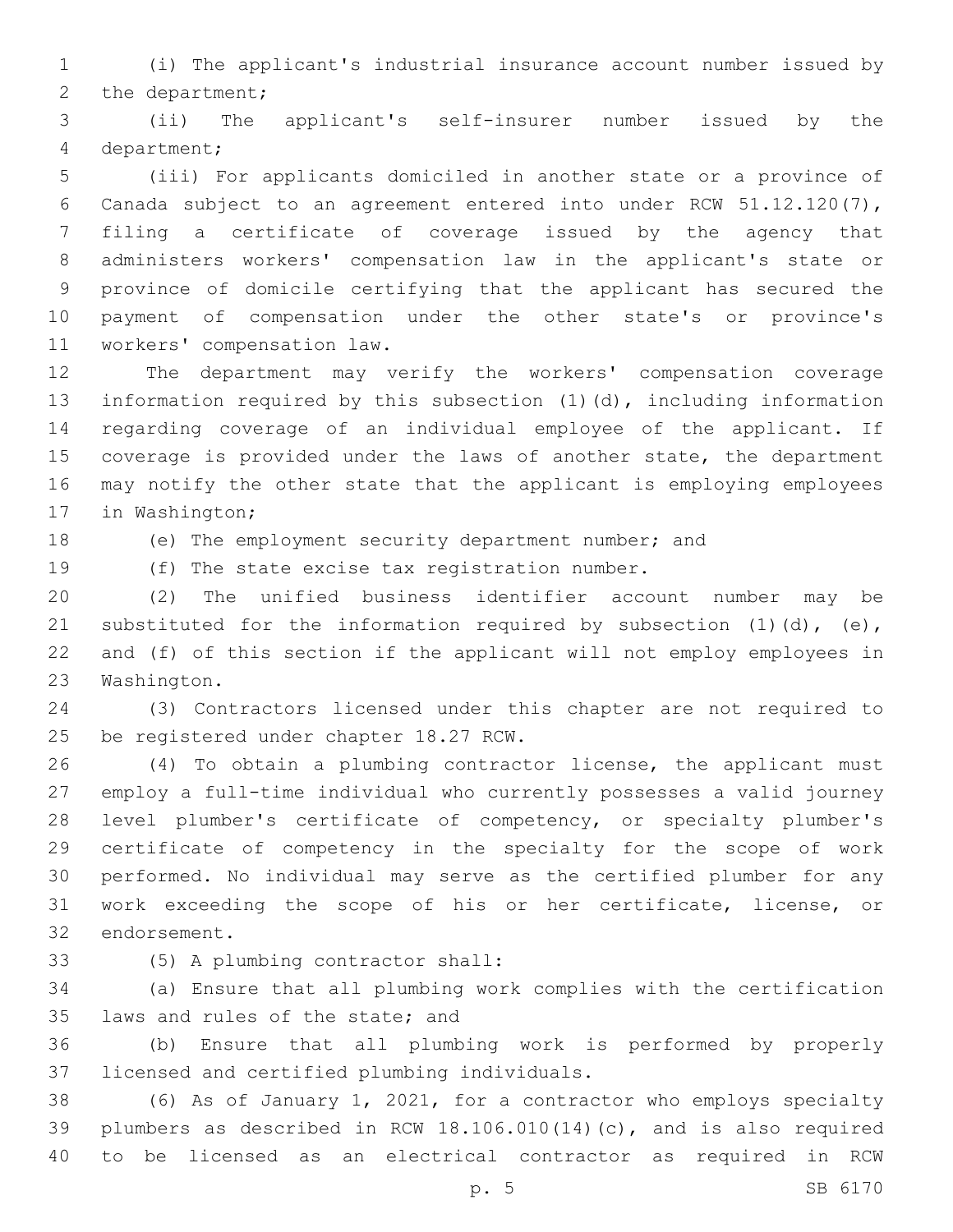19.28.041, while doing pump and irrigation or domestic pump work described in rule as authorized by RCW 19.28.251, the department shall establish a single licensing document for those who qualify for both plumbing contractor license as defined by this chapter and an electrical contractor license as defined by chapter 19.28 RCW.

 (7) This section does not apply to: A person who is contracting for plumbing work on his or her own residence, unless the plumbing work is on a building that is for rent, sale, or lease.

 NEW SECTION. **Sec. 3.** A new section is added to chapter 18.106 10 RCW to read as follows:

 (1) Each applicant for a plumbing contractor license shall file with the department a surety bond issued by a surety insurer who meets the requirements of chapter 48.28 RCW in the sum of six thousand dollars. If no valid bond is already on file with the 15 department at the time the application is filed, a bond must accompany the license application. The bond must have the state of Washington named as obligee with good and sufficient surety in a form to be approved by the department. The bond must be continuous and may be canceled by the surety upon the surety giving written notice to the director. A cancellation or revocation of the bond or withdrawal of the surety from the bond automatically suspends the license issued to the contractor until a new bond or reinstatement notice has been filed and approved as provided in this section. The bond must be 24 conditioned that the applicant will pay all persons performing labor, including employee benefits, for the contractor, will pay all taxes and contributions due to the state of Washington, and will pay all persons furnishing material or renting or supplying equipment to the contractor and will pay all amounts that may be adjudged against the contractor by reason of breach of contract including improper work in the conduct of the contracting business. A change in the name of a business or a change in the type of business entity does not impair a bond for the purposes of this section so long as one of the original applicants for such bond maintains partial ownership in the business 34 covered by the bond.

 (2) At the time of initial license or renewal, the contractor shall provide a bond or other security deposit as required by this chapter and comply with all of the other provisions of this chapter before the department may issue or renew the contractor's license.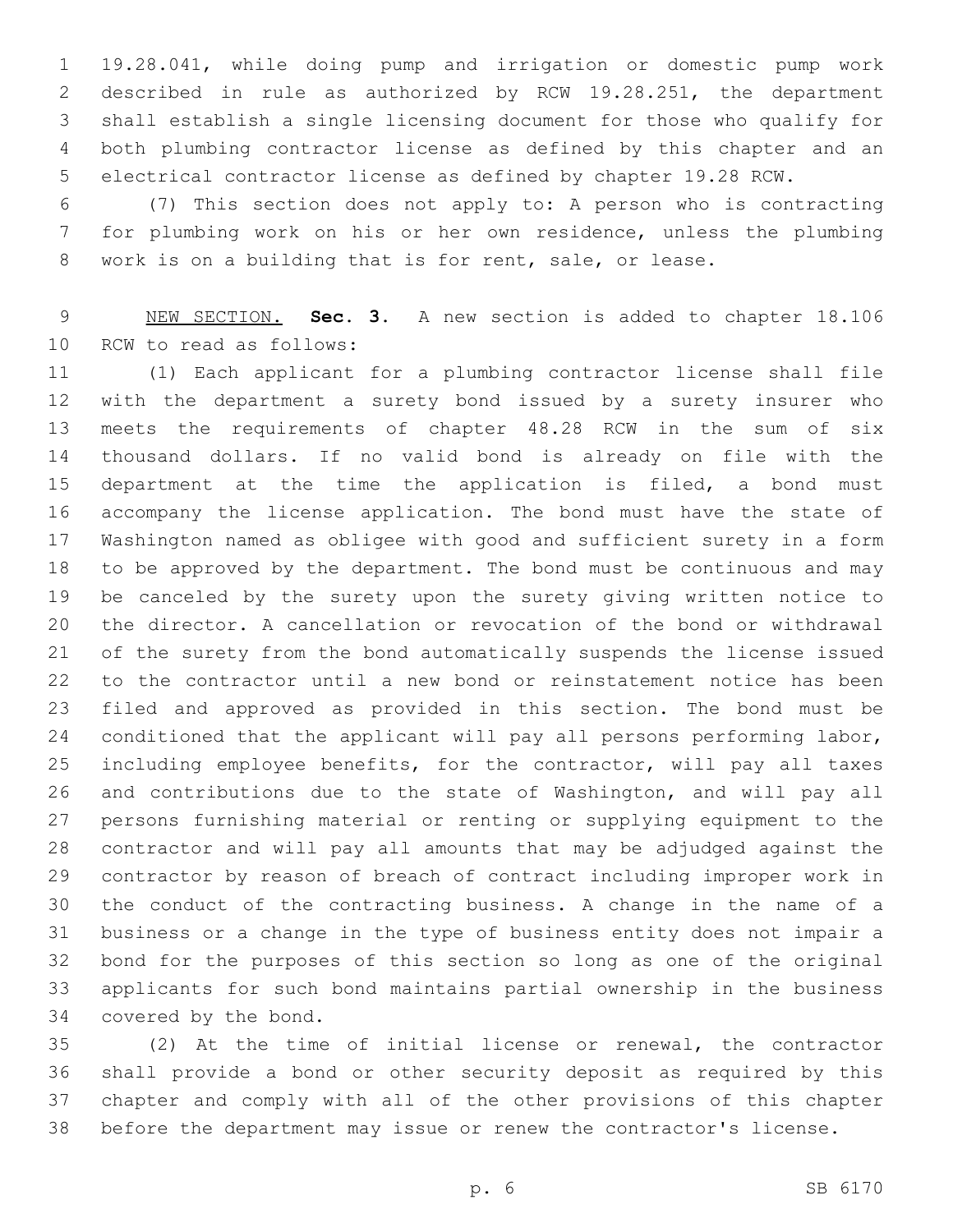(3) Any person, firm, or corporation having a claim against the contractor for any of the items referred to in this section may bring suit against the contractor and the bond or deposit in the superior court of the county in which the work was done or of any county in which jurisdiction of the contractor may be had. The surety issuing the bond must be named as a party to any suit upon the bond. Action upon the bond or deposit brought by a residential homeowner for breach of contract by a party to the construction contract must be commenced by filing the summons and complaint with the clerk of the appropriate superior court within two years from the date the claimed contract work was substantially completed or abandoned, whichever occurred first. Action upon the bond or deposit brought by any other authorized party must be commenced by filing the summons and complaint with the clerk of the appropriate superior court within one year from the date the claimed labor was performed and benefits accrued, taxes and contributions owing the state of Washington became due, materials and equipment were furnished, or the claimed contract work was substantially completed or abandoned, whichever occurred first. Service of process in an action filed under this chapter against the contractor and the contractor's bond or the deposit must be exclusively by service upon the department. Three copies of the summons and complaint and a fee adopted by rule of not less than fifty dollars to cover the costs must be served by registered or certified mail, or other delivery service requiring notice of 25 receipt, upon the department at the time suit is started and the department shall maintain a record, available for public inspection, of all suits so commenced. Service is not complete until the department receives the fee and three copies of the summons and complaint. This service constitutes service and confers personal jurisdiction on the contractor and the surety for suit on claimant's claim against the contractor and the bond or deposit and the department shall transmit the summons and complaint or a copy thereof to the contractor at the address listed in the contractor's application and to the surety within two days after it has been 35 received.

 (4) The surety upon the bond is not liable in an aggregate amount in excess of the amount named in the bond nor for any monetary penalty assessed pursuant to this chapter for an infraction. The liability of the surety does not cumulate where the bond has been renewed, continued, reinstated, reissued, or otherwise extended. The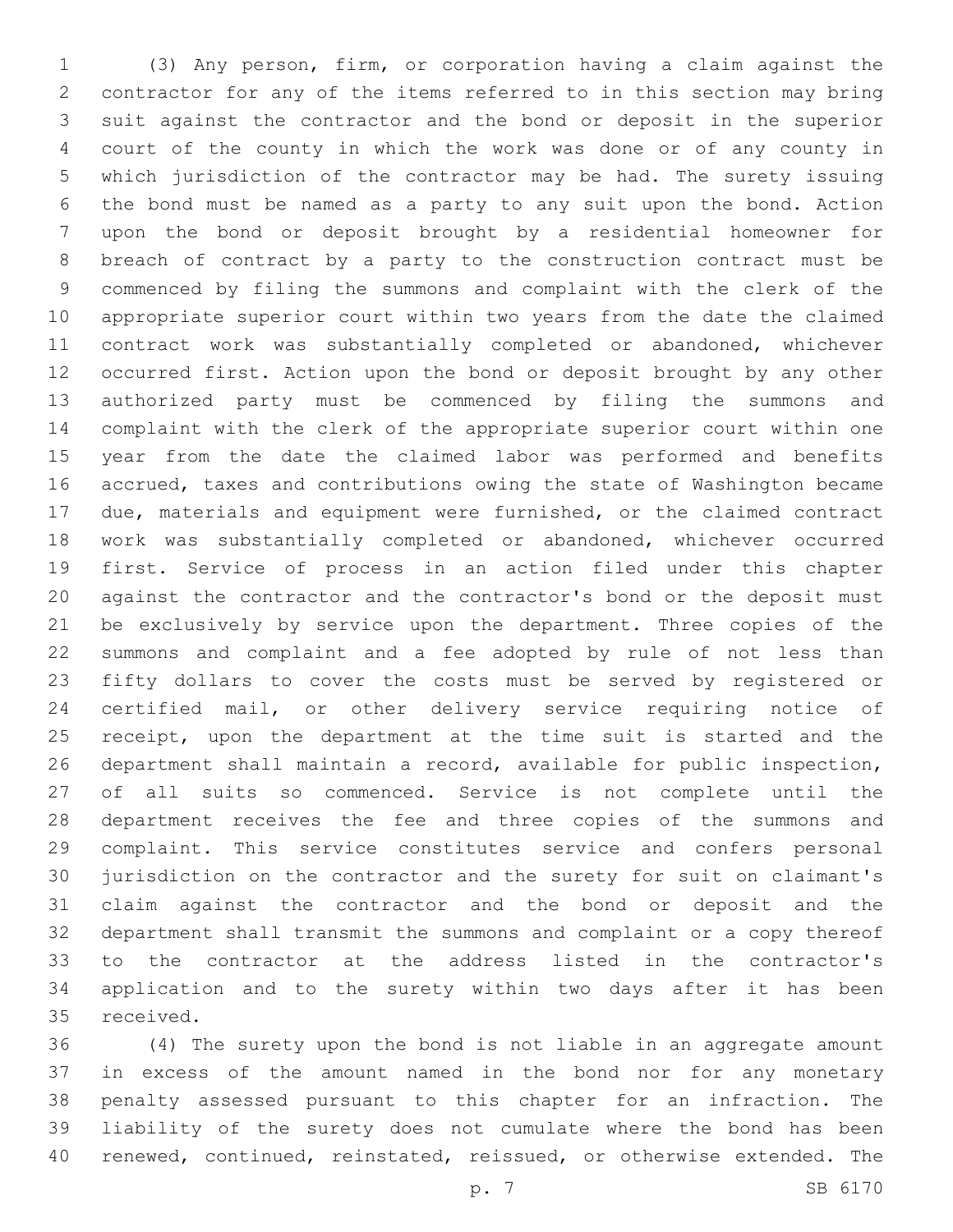surety upon the bond may, upon notice to the department and the parties, tender to the clerk of the court having jurisdiction of the action an amount equal to the claims thereunder or the amount of the bond less the amount of judgments, if any, previously satisfied therefrom and to the extent of such tender the surety upon the bond is exonerated but if the actions commenced and pending and provided to the department as required in subsection (3) of this section, at any one time exceed the amount of the bond then unimpaired, claims must be satisfied from the bond in the following order:

 (a) Employee labor and claims of laborers, including employee 11 benefits;

 (b) Claims for breach of contract by a party to the construction 13 contract;

 (c) Registered or licensed subcontractors, material, and 15 equipment;

(d) Taxes and contributions due the state of Washington;

 (e) Any court costs, interest, and attorneys' fees plaintiff may 18 be entitled to recover.

 The surety is not liable for any amount in excess of the penal limit of its bond. A payment made by the surety in good faith exonerates the bond to the extent of any payment made by the surety.

 (5) The total amount paid from a bond or deposit required of a plumbing contractor by this section to claimants other than residential homeowners must not exceed one-half of the bond amount.

 (6) The prevailing party in an action filed under this section against the contractor and contractor's bond or deposit, for breach of contract by a party to the construction contract involving a residential homeowner, is entitled to costs, interest, and reasonable attorneys' fees. The surety upon the bond or deposit is not liable in an aggregate amount in excess of the amount named in the bond or deposit nor for any monetary penalty assessed pursuant to this 32 chapter for an infraction.

 (7) If a final judgment impairs the liability of the surety upon the bond or deposit so furnished that there is not in effect a bond or deposit in the full amount prescribed in this section, the contractor license is automatically suspended until the bond or deposit liability in the required amount unimpaired by unsatisfied 38 judgment claims is furnished.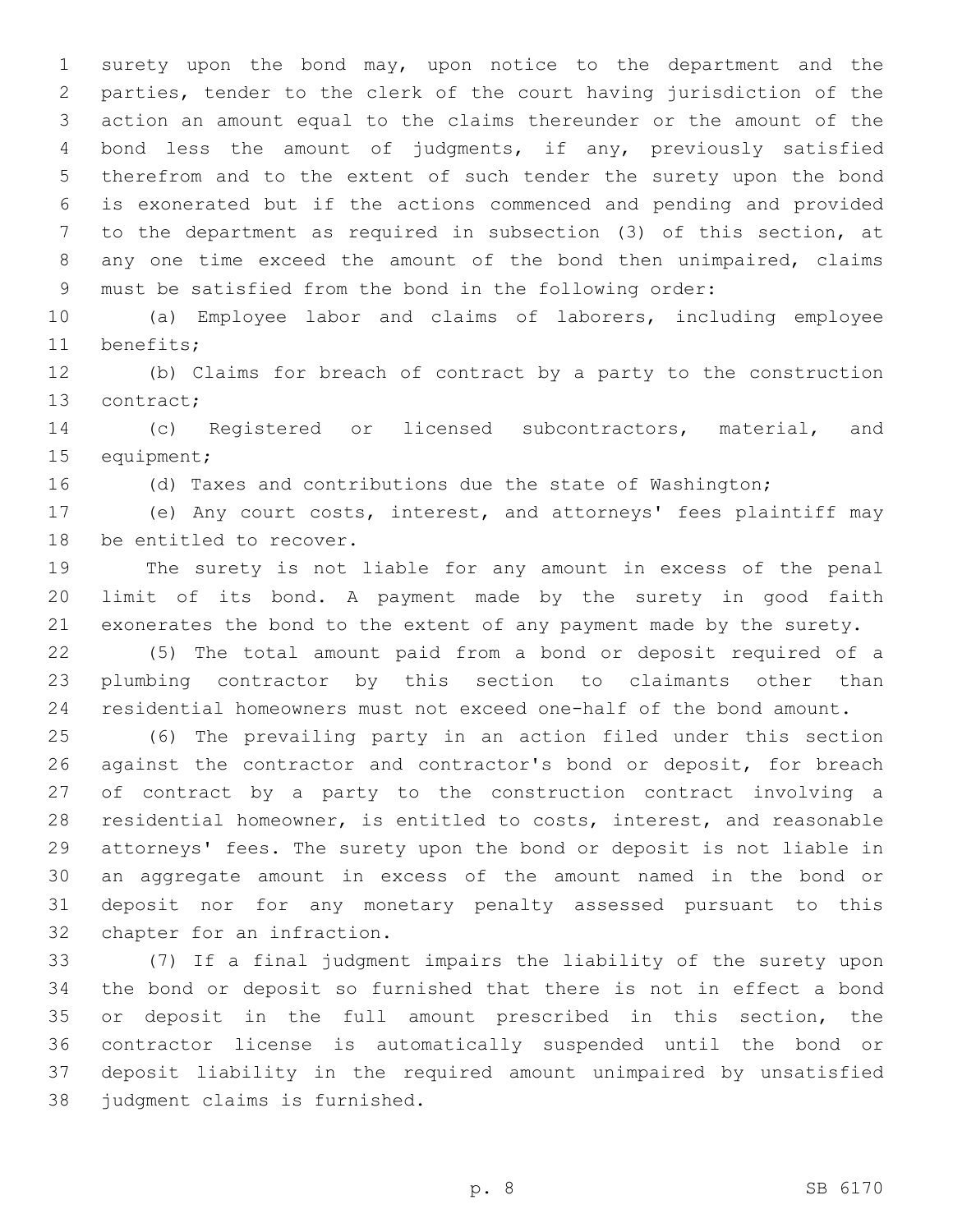(8) In lieu of the surety bond required by this section the contractor may file with the department an assigned savings account, 3 upon forms provided by the department.

 (9) Any person having filed and served a summons and complaint as required by this section having an unsatisfied final judgment against the registrant for any items referred to in this section may execute upon the security held by the department by serving a certified copy of the unsatisfied final judgment by registered or certified mail upon the department within one year of the date of entry of such judgment. Upon the receipt of service of such certified copy the department shall pay or order paid from the deposit, through the registry of the superior court which rendered judgment, towards the amount of the unsatisfied judgment. The priority of payment by the department must be the order of receipt by the department, but the department has no liability for payment in excess of the amount of 16 the deposit.

 (10) Within ten days after resolution of the case, a certified 18 copy of the final judgment and order, or any settlement documents where a case is not disposed of by a court trial, a certified copy of the dispositive settlement documents must be provided to the department by the prevailing party. Failure to provide a copy of the final judgment and order or the dispositive settlement documents to the department within ten days of entry of such an order constitutes a violation of this chapter and a penalty adopted by rule of not less than two hundred fifty dollars may be assessed against the prevailing 26 party.

 (11) If the director determines that an applicant, or a previous 28 license of a corporate officer, owner, or partner of a current applicant, has had in the past five years a final judgment in actions under this chapter involving a residential structure, the director may require an applicant applying to renew or reinstate a plumbing contractor's license or applying for a new plumbing contractor's license to file a bond of up to three times the normally required 34 amount.

 NEW SECTION. **Sec. 4.** A new section is added to chapter 18.106 36 RCW to read as follows:

 (1) At the time of plumbing contractor licensing and subsequent license renewal, the applicant shall furnish insurance or financial responsibility in the form of an assigned account in the amount of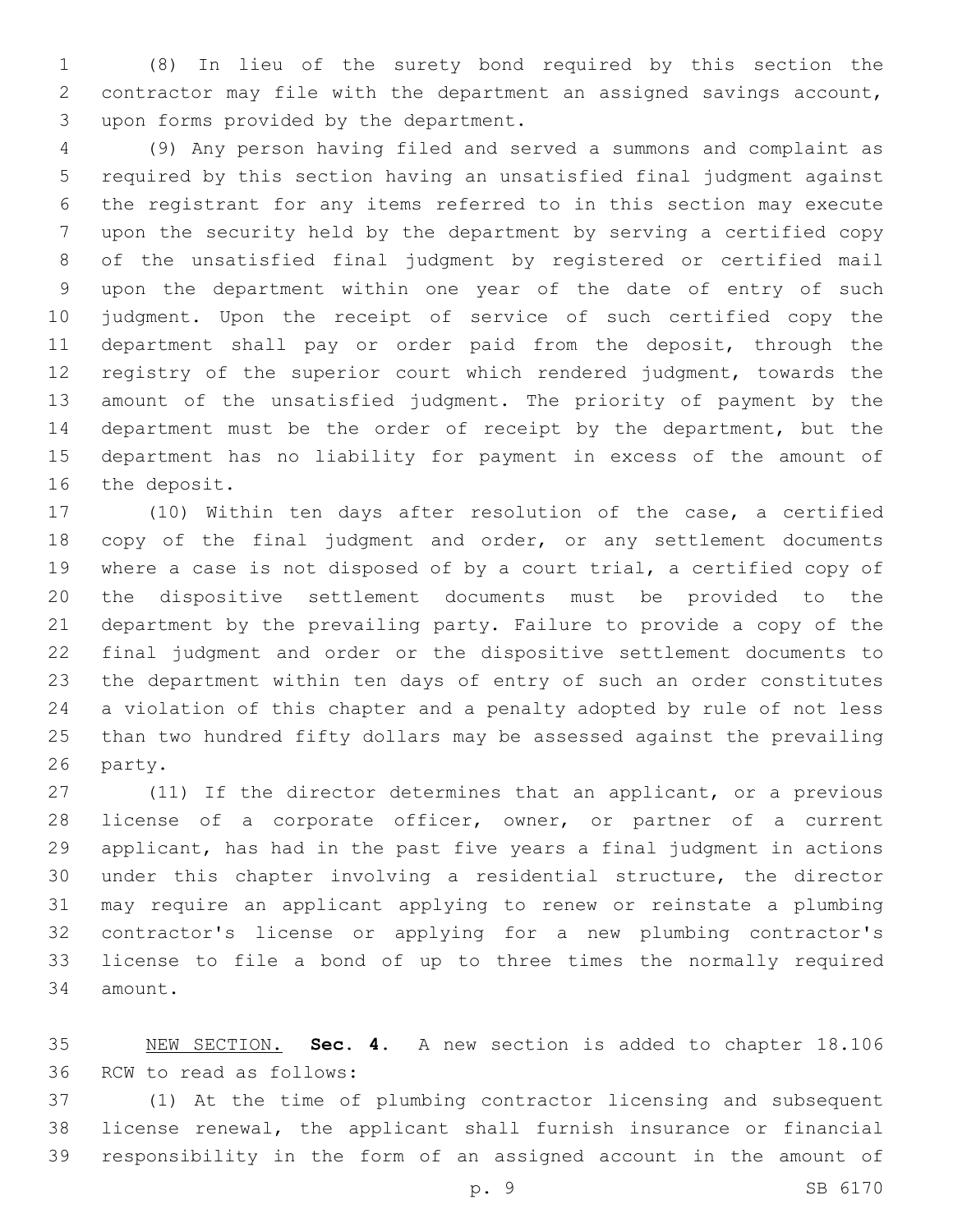fifty thousand dollars for injury or damages to property, and one hundred thousand dollars for injury or damage including death to any one person, and two hundred thousand dollars for injury or damage 4 including death to more than one person.

 (2) An expiration, cancellation, or revocation of the insurance policy or withdrawal of the insurer from the insurance policy automatically suspends the license issued to the registrant until a new insurance policy or reinstatement notice has been filed and 9 approved as provided in this section.

 (3)(a) Proof of financial responsibility authorized in this section may be given by providing, in the amount required by subsection (1) of this section, an assigned account acceptable to the department. The assigned account shall be held by the department to satisfy any execution on a judgment issued against the contractor for damage to property or injury or death to any person occurring in the contractor's contracting operations, according to the provisions of the assigned account agreement. The department has no liability for payment in excess of the amount of the assigned account.

 (b) The assigned account filed with the director as proof of financial responsibility must be canceled at the expiration of three 21 years after:

(i) The contractor's license has expired or been revoked; or

 (ii) The contractor has furnished proof of insurance as required 24 by subsection (1) of this section;

 If, in either case, no legal action has been instituted against the contractor or on the account at the expiration of the three-year 27 period.

 (c) If a contractor chooses to file an assigned account as authorized in this section, the contractor shall, on any contracting project, notify each person with whom the contractor enters into a contract or to whom the contractor submits a bid that the contractor has filed an assigned account in lieu of insurance and that recovery from the account for any claim against the contractor for property damage or personal injury or death occurring in the project requires 35 the claimant to obtain a court judgment.

 NEW SECTION. **Sec. 5.** A new section is added to chapter 18.106 37 RCW to read as follows:

 (1) A certificate, license, or endorsement issued under this chapter may be suspended, revoked, or subject to civil penalty by the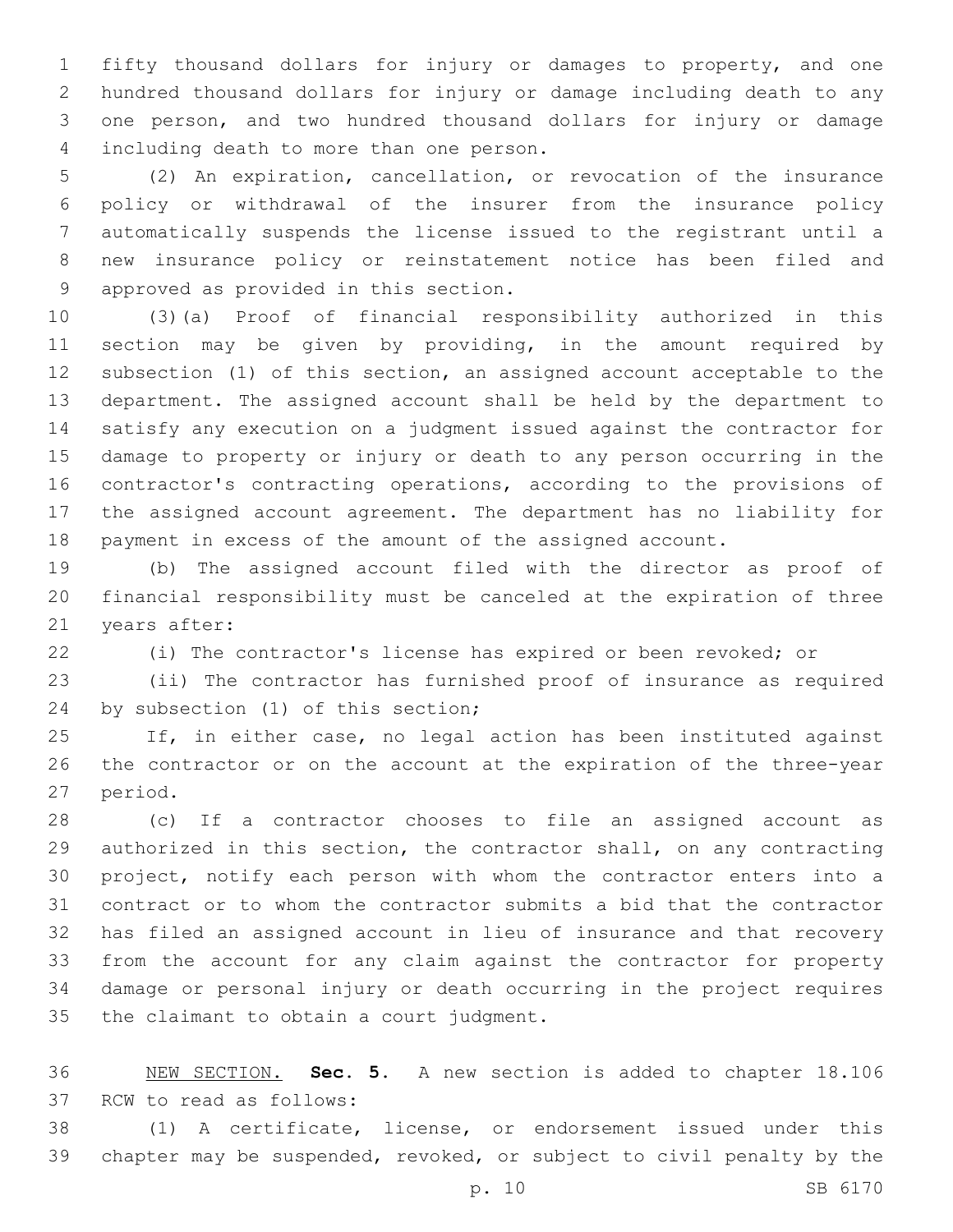department upon determination that any one or more of the following 2 exist:

 (a) A false statement as to a material matter in the application 4 for a certificate, license, or endorsement;

 (b) Fraud, misrepresentation, or bribery in securing a certificate, license, or endorsement;6

(c) A violation of any provision of this chapter; or

 (d) If the plumbing contractor does not employ a full-time individual who currently possesses a valid journey level plumber's certificate of competency or specialty plumber's certificate of 11 competency in the specialty for the scope of work performed.

 (2) If the department has suspended or revoked a certificate, license, or endorsement, because of fraud or error and a hearing is requested, the suspension or revocation must be stayed until the 15 hearing is concluded and a decision is issued.

 (3) The department must remove a suspension or reinstate a revoked certificate, license, or endorsement, if the licensee pays all assessed civil penalties and is able to demonstrate to the department that the licensee has met all the qualifications 20 established by this chapter.

 **Sec. 6.** RCW 18.106.020 and 2013 c 23 s 15 are each amended to 22 read as follows:

 (1) No person may engage in or offer to engage in the trade of plumbing without having a journey level certificate, specialty 25 certificate, residential service certificate, temporary permit, or trainee certificate and photo identification in his or her 27 possession. The department ((may)) must establish by rule a requirement that the person also wear and visibly display his or her certificate or permit. A trainee must be supervised by a person who 30 has a journey level certificate, specialty certificate, residential 31 service certificate, or temporary permit, as specified in RCW 18.106.070. Until January 1, 2021, no contractor may employ a person to engage in or offer to engage in the trade of plumbing unless the ((person employed has a)) contractor is a registered plumbing contractor under chapter 18.27 RCW and the person performing the plumbing work has a journey level certificate, specialty certificate, 37 temporary permit, or trainee certificate. ((This section does not apply to a contractor who is contracting for work on his or her own residence. Until July 1, 2007, the department shall issue a written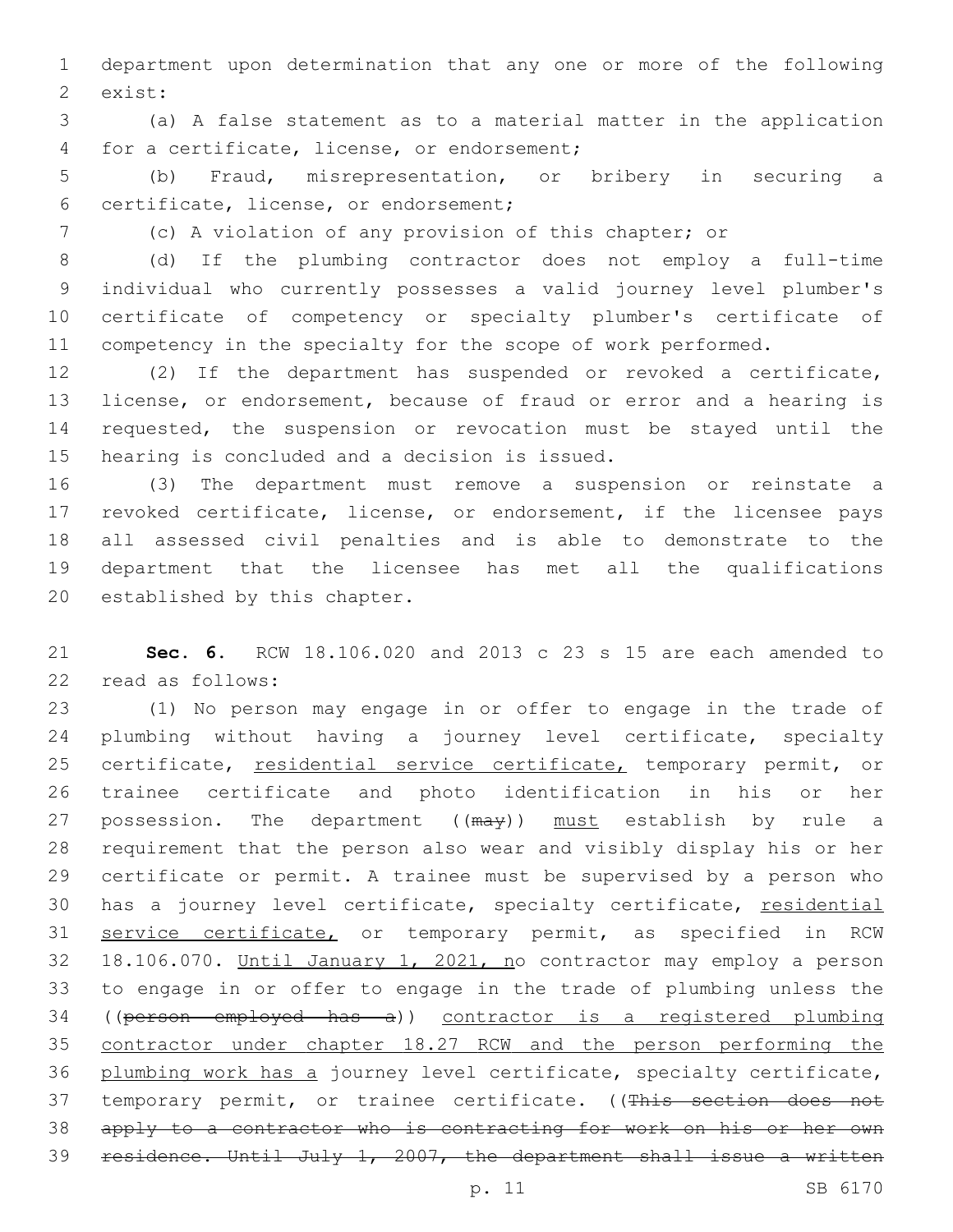warning to any specialty plumber defined by RCW 18.106.010(10)(c) not having a valid plumber certification. The warning will state that the individual must apply for a plumber training certificate or be qualified for and apply for plumber certification under the requirements in RCW 18.106.040 within thirty calendar days of the warning. Only one warning will be issued to any individual. If the individual fails to comply with this section, the department shall 8 issue a penalty or penalties as authorized by this chapter.)) After January 1, 2021, no contractor may employ a person to engage in or 10 offer to engage in the trade of plumbing unless the contractor is a licensed plumbing contractor under this chapter and the person 12 performing the plumbing work has a journey level certificate, 13 specialty certificate, residential service certificate, temporary 14 permit, or training certificate.

 (2) Without exception, no person may engage in or offer to engage in medical gas piping installation without having a certificate of competency as a journey level plumber and a medical gas piping installer endorsement and photo identification in his or her 19 possession. The department ((may)) must establish by rule a requirement that the person also wear and visibly display his or her endorsement. A trainee may engage in medical gas piping installation if he or she has a training certificate and is supervised by a person 23 with a medical gas piping installer endorsement. No plumbing contractor may employ a person to engage in or offer to engage in medical gas piping installation unless the person employed has a certificate of competency as a journey level plumber and a medical 27 gas piping installer endorsement.

28 (3) ((No contractor may advertise, offer to do work, submit a 29 bid, or perform any work under this chapter without being registered 30 as a contractor under chapter 18.27 RCW.

 $(4)$ )) Violation of this ((section)) chapter is an infraction. 32 Each day in which a person ((engages)), firm, or corporation 33 advertises, offers to do work, submits a bid, or performs any work in 34 the trade of plumbing in violation of this ((section)) chapter or 35 employs a person in violation of this ((section)) chapter is a 36 separate infraction. Each worksite at which a person engages in the 37 trade of plumbing in violation of this ((section)) chapter or at 38 which a person is employed in violation of this ((section)) chapter 39 is a separate infraction.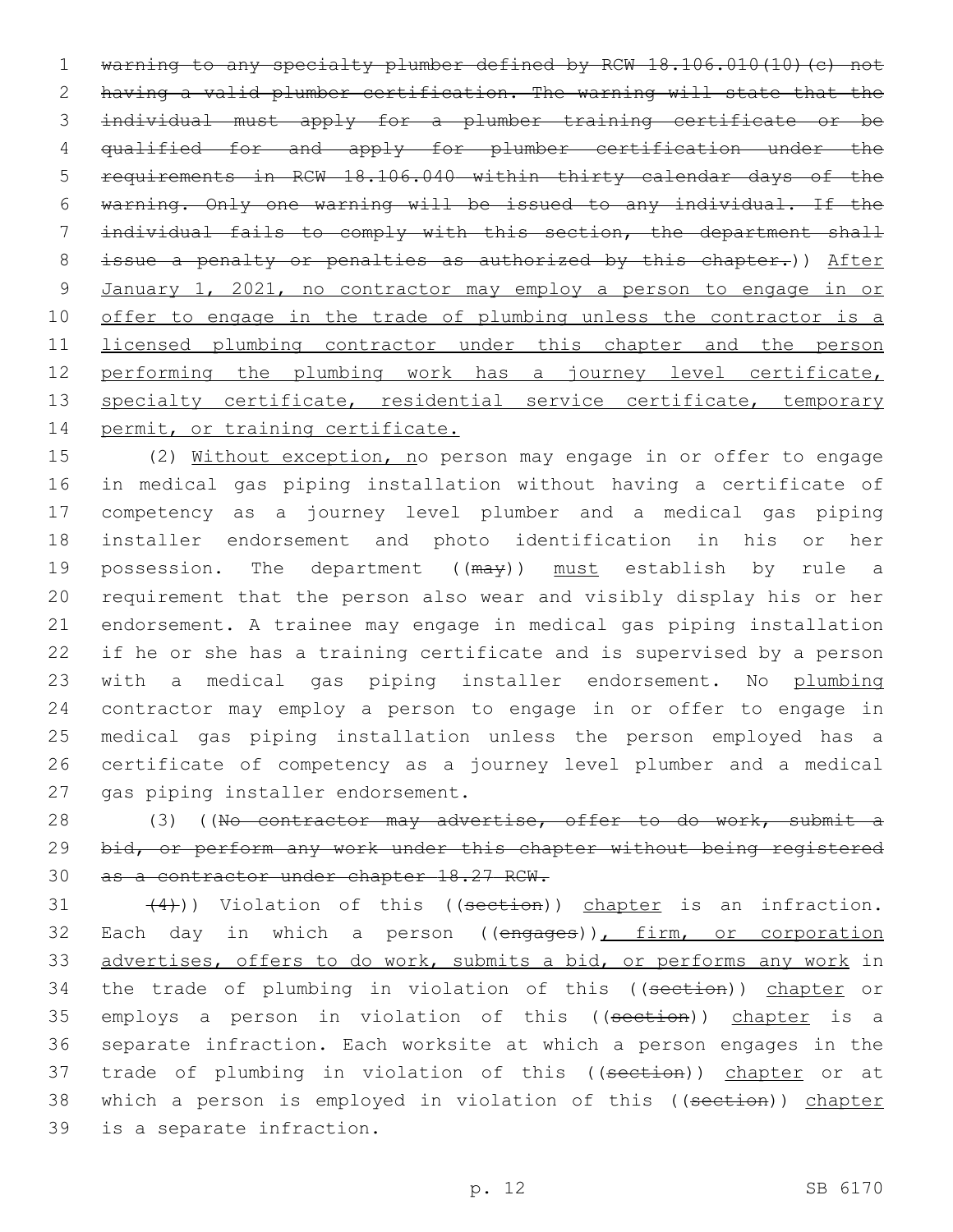1 (( $(45)$ )) (4) Notices of infractions for violations of this 2 ((section)) chapter may be issued to:

 (a) The person engaging in or offering to engage in the trade of 4 plumbing in violation of this ((section)) chapter;

5 (b) The contractor in violation of this ((section)) chapter; and

 (c) The contractor's employee who authorized the work assignment 7 of the person employed in violation of this ((section)) chapter.

 (5) It is unlawful for anyone required to be licensed under this chapter or registered under chapter 18.27 RCW to subcontract to or 10 use anyone not licensed under this chapter for work covered by the provisions of this chapter.

 **Sec. 7.** RCW 18.106.030 and 2013 c 23 s 16 are each amended to 13 read as follows:

 (1) Any person desiring to be issued a certificate of competency as provided in this chapter shall deliver evidence in a form prescribed by the department affirming that said person has had sufficient experience in as well as demonstrated general competency in the trade of plumbing or specialty plumbing so as to qualify him or her to make an application for a certificate of competency as a 20 journey level plumber  $((\theta \hat{r}))_L$  specialty plumber, or residential service plumber. Completion of a course of study in the plumbing trade in the armed services of the United States or at a school accredited by the workforce training and education coordinating board shall constitute sufficient evidence of experience and competency to enable such person to make application for a certificate of 26 competency for a journey level plumber, specialty plumber, or 27 residential service plumber.

 (2) Any person desiring to be issued a medical gas piping installer endorsement shall deliver evidence in a form prescribed by the department affirming that the person has met the requirements established by the department for a medical gas piping installer 32 endorsement.

 (3) In addition to supplying the evidence as prescribed in this section, each applicant for a certificate of competency shall submit an application for such certificate on such form and in such manner as shall be prescribed by the director of the department.

 **Sec. 8.** RCW 18.106.040 and 2013 c 23 s 17 are each amended to 38 read as follows: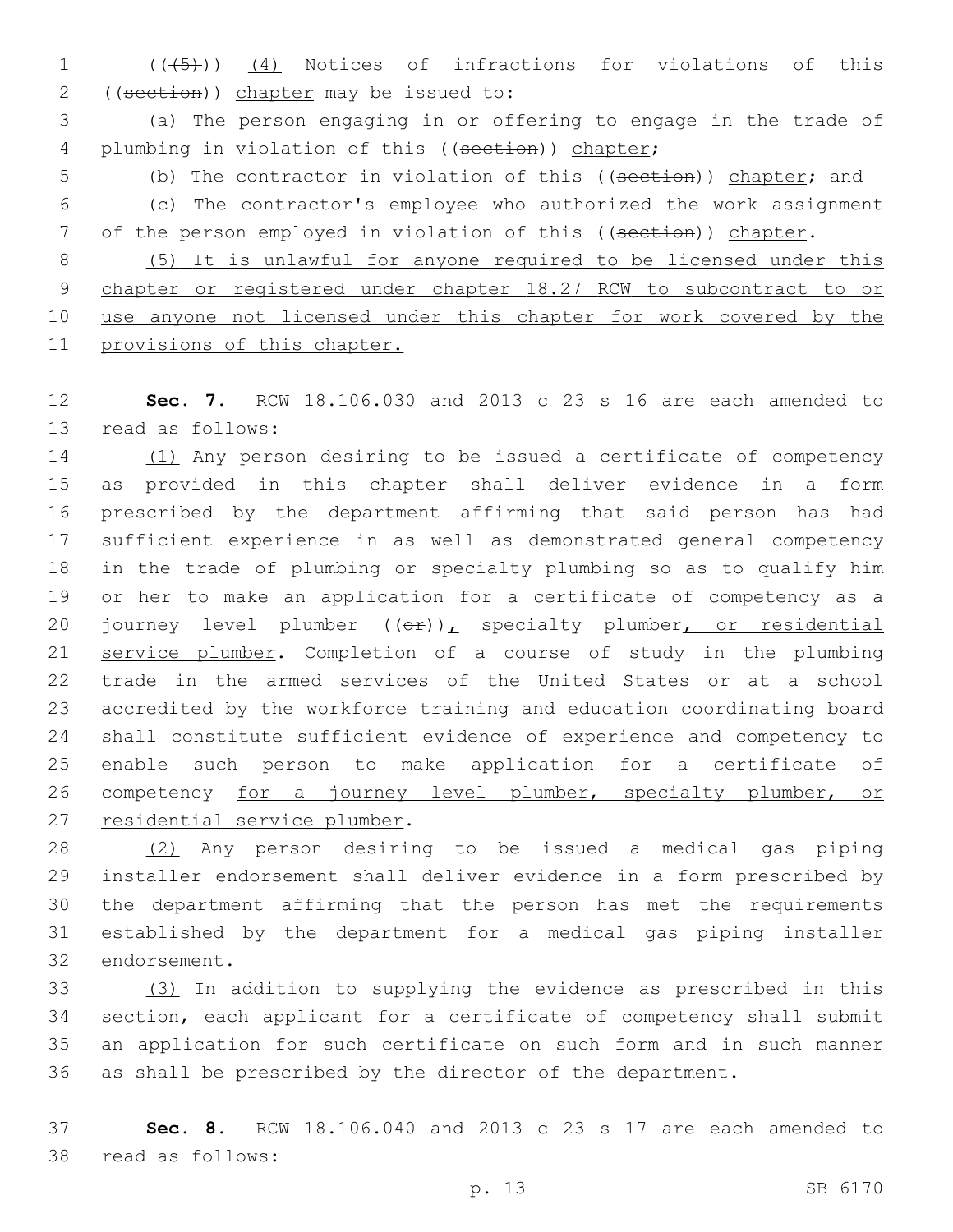(1) Upon receipt of the application and evidence set forth in RCW 18.106.030, the director shall review the same and make a determination as to whether the applicant is eligible to take an examination for the certificate of competency. To be eligible to take 5 the examination:

 (a) Each applicant for a journey level plumber's certificate of competency shall furnish written evidence that he or she has completed a course of study in the plumbing trade in the armed 9 services of the United States or at a school ((<del>licensed</del>)) accredited 10 by the workforce training and education coordinating board, or has had four or more years of experience under the direct supervision of 12 a ((<del>licensed</del>)) certified journey level plumber.

 (b) Each applicant for a specialty plumber's certificate of 14 competency under RCW 18.106.010(((410))) (14)(a) shall furnish written evidence that he or she has completed a course of study in the plumbing trade in the armed services of the United States or at a school licensed by the workforce training and education coordinating board under chapter 28C.10 RCW, or that he or she has had at least 19 three years ((practical)) of experience in the specialty under the supervision of a certified journey level plumber or a certified 21 plumber.

 (c) Each applicant for a residential service plumber's certificate of competency under RCW 18.106.010(11) shall furnish written evidence that he or she has completed a course of study in 25 the plumbing trade in the armed services of the United States or at a 26 school accredited by the workforce training and education 27 coordinating board, or has had two or more years of experience under 28 the supervision of a certified journey level plumber, certified specialty plumber, or certified residential service plumber.

 (d) Each applicant for a specialty plumber's certificate of 31 competency under RCW  $18.106.010$  ( $(410)$ ))  $(14)$  (b) or (c) shall furnish written evidence that he or she is eligible to take the examination. These eligibility requirements for the specialty plumbers defined by 34 RCW 18.106.010(((410))) (14)(c) shall be one year of practical experience working on pumping systems not exceeding one hundred gallons per minute, and two years of practical experience working on pumping systems exceeding one hundred gallons per minute, or equivalent as determined by rule by the department in consultation with the advisory board, and that experience may be obtained at the same time the individual is meeting the experience required by RCW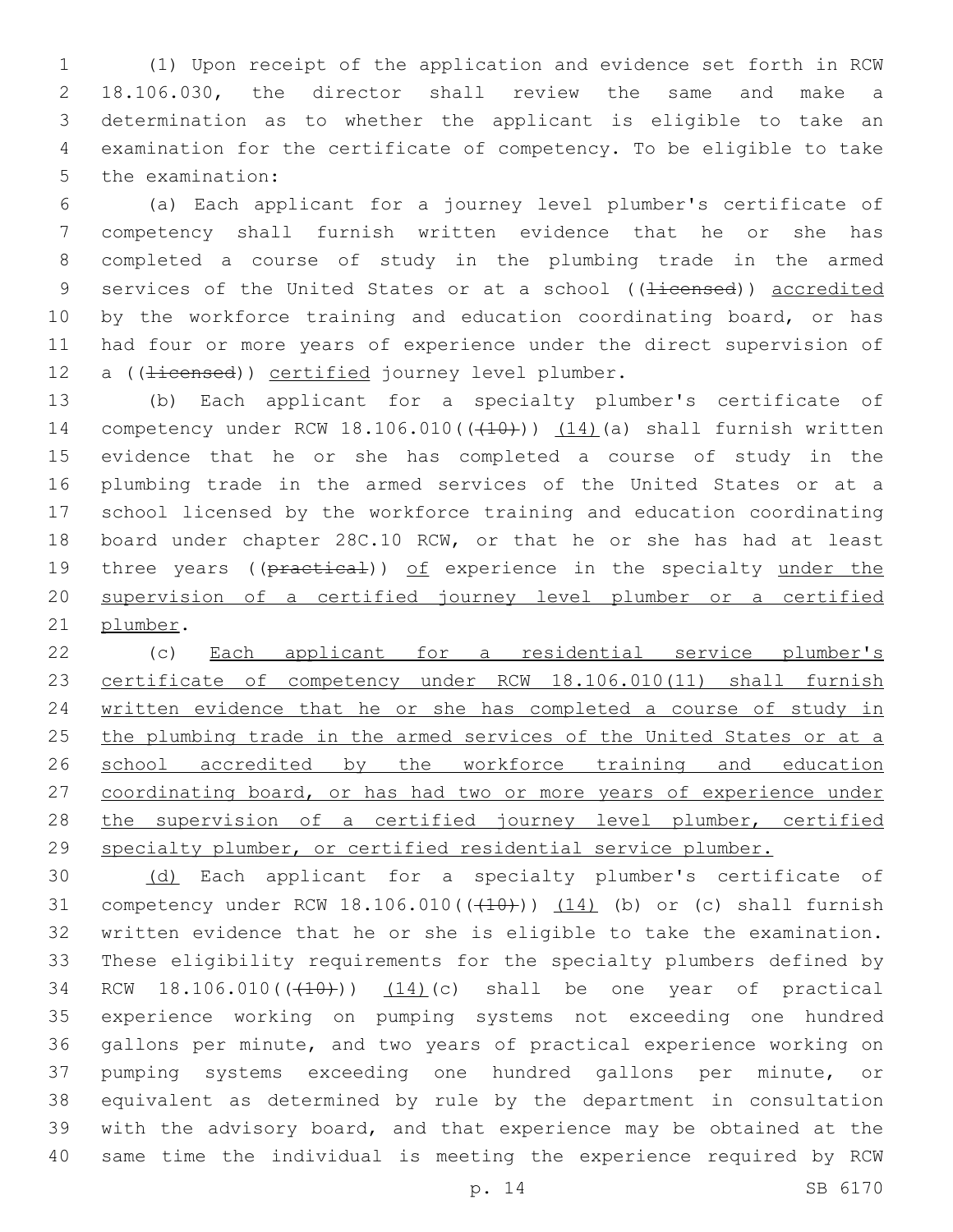19.28.191. The eligibility requirements for other specialty plumbers shall be established by rule by the director pursuant to subsection  $(2)$  (b) of this section.

 (2)(a) The director shall establish reasonable rules for the examinations to be given applicants for certificates of competency. In establishing the rules, the director shall consult with the state advisory board of plumbers as established in RCW 18.106.110.

 (b) The director shall establish reasonable criteria by rule for determining an applicant's eligibility to take an examination for the certificate of competency for specialty plumbers under subsection (1)  $((+e))$   $(d)$  of this section. In establishing the criteria, the director shall consult with the state advisory board of plumbers as established in RCW 18.106.110. These rules must take effect by 14 December 31, 2006.

 (3) Upon determination that the applicant is eligible to take the examination, the director shall so notify the applicant, indicating 17 the time and place for taking the same.

(4) No other requirement for eligibility may be imposed.

 **Sec. 9.** RCW 18.106.050 and 2013 c 23 s 18 are each amended to 20 read as follows:

 (1) The department, with the advice of the advisory board, shall prepare a written examination to be administered to applicants for 23 certificates of competency for journey level plumber  $((and))_L$ 24 specialty plumber, and residential service plumber. The examination 25 shall be constructed to determine:

 (a) Whether the applicant possesses varied general knowledge of the technical information and practical procedures that are 28 identified with the trade of journey level plumber  $((\theta \cdot \mathbf{r}))$ , specialty 29 plumber, or residential service plumber; and

 (b) Whether the applicant is familiar with the applicable plumbing codes and the administrative rules of the department 32 pertaining to plumbing and plumbers.

 (2) The department, with the consent of the advisory board, may enter into a contract with a nationally recognized testing agency to develop, administer, and score any examinations required by this chapter. All applicants shall, before taking an examination, pay the required examination fee. The department shall set the examination fee by contract with a nationally recognized testing agency. The fee shall cover but not exceed the costs of preparing and administering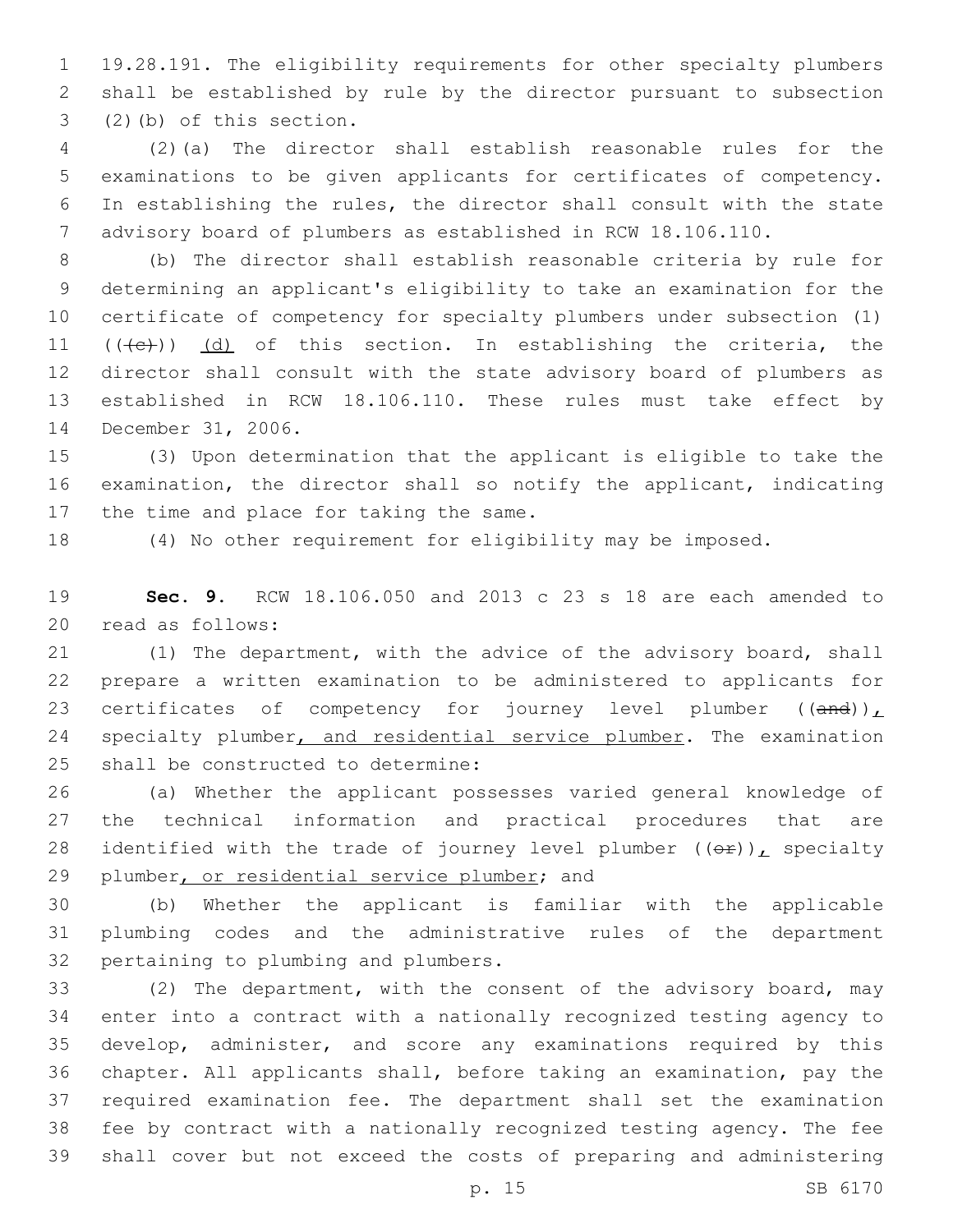the examination and the materials necessary to conduct the practical elements of the examination. The department shall approve training courses and set the fees for training courses for examinations 4 provided by this chapter.

 (3) An examination to determine the competency of an applicant for a domestic water pumping system specialty plumbing certificate as 7 defined by RCW  $18.106.010$  ( $(410+)$ )  $(14)$  (c) must be established by the department in consultation with the advisory board by December 31, 2006. The department may include an examination for appropriate electrical safety and technical requirements as required by RCW 19.28.191 with the examination required by this section. The department, in consultation with the advisory board, may accept the certification by a professional or trade association or other acceptable entity as meeting the examination requirement of this 15 section. ((Individuals who can provide evidence to the department 16 prior to January 1, 2007, that they have been employed in the pump 17 and irrigation business as defined by RCW 18.106.010(10)(c) for not less than four thousand hours in the most recent four calendar years shall be issued the appropriate certificate by the department upon 20 receiving such documentation and applicable fees.)) The department shall establish a single document for those who have received both the plumbing specialty certification defined by this subsection and have also met the certification requirements for a pump and irrigation or domestic pump specialty electrician, showing that the 25 individual has received both certifications.

 (4) The department shall certify the results of the examinations provided by this chapter, and shall notify the applicant in writing whether he or she has passed or failed. Any applicant who has failed the examination may retake the examination, upon the terms and after a period of time that the director shall set by rule. The director may not limit the number of times that a person may take the 32 examination.

 **Sec. 10.** RCW 18.106.070 and 2013 c 23 s 19 are each amended to 34 read as follows:

 (1) The department shall issue a certificate of competency to all applicants who have passed the examination and have paid the fee for the certificate. The certificate may include a photograph of the 38 holder. The certificate shall bear the date of issuance, and ((shall expire on the birthdate of the holder immediately following the date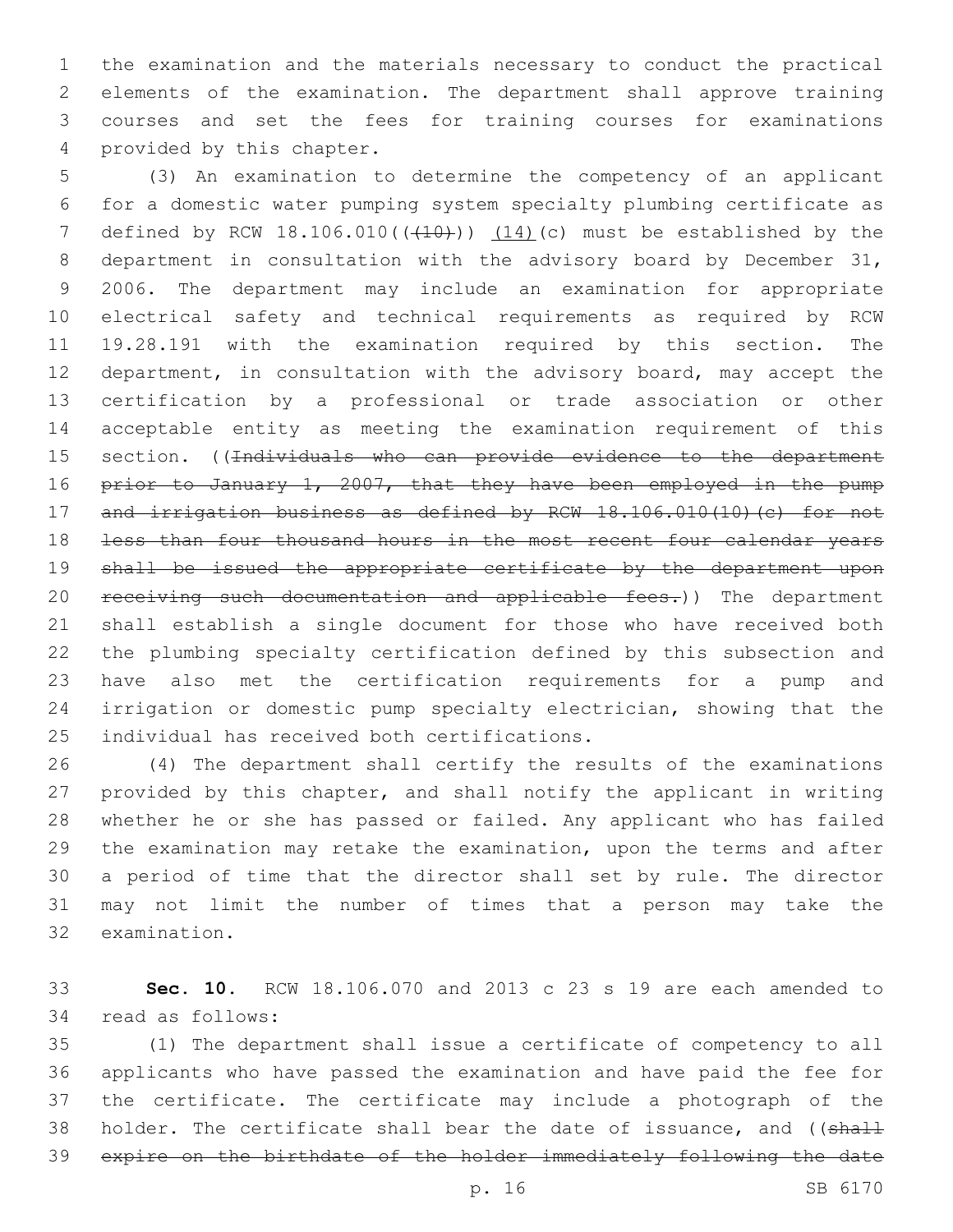1 of issuance. The certificate shall)) be ((renewable)) renewed every 2 ((other year)) three years, upon application, on or before the 3 birthdate of the holder( $\sqrt{t}$  except for specialty plumbers defined by RCW 18.106.010(10)(c) who also have an electrical certification issued jointly as provided by RCW 18.106.050(3) in which case their certificate shall be renewable every three years on or before the birthdate of the holder)). The department shall renew a certificate of competency if the applicant: (a) Pays the renewal fee assessed by 9 the department; and (b) during the past  $((\text{two}))$  three years has 10 completed ((sixteen)) twenty-four hours of continuing education 11 approved by the department with the advice of the advisory board, including four hours related to electrical safety. For holders of the 13 specialty plumber certificate under RCW  $18.106.010((\text{+}10\text{+}))$   $(14)(c)$ , the continuing education may comprise both electrical and plumbing education with a minimum of twelve of the required twenty-four hours of continuing education in plumbing. If a person fails to renew the certificate by the renewal date, he or she must pay a doubled fee. If the person does not renew the certificate within ninety days of the renewal date, he or she must retake the examination and pay the 20 examination fee.

21 The journey level plumber  $((and))_L$  specialty plumber, and 22 residential service plumber certificates of competency, the medical gas piping installer endorsement, and the temporary permit provided for in this chapter grant the holder the right to engage in the work 25 of plumbing as a journey level plumber, specialty plumber, 26 residential service plumber, or medical gas piping installer, in accordance with their provisions throughout the state and within any of its political subdivisions on any job or any employment without additional proof of competency or any other license or permit or fee to engage in the work. This section does not preclude employees from adhering to a union security clause in any employment where such a 32 requirement exists.

33 (2) A person who is indentured  $(\pm n)$ ) to an apprenticeship program approved under chapter 49.04 RCW for the plumbing construction trade or who is learning the plumbing construction trade may work in the plumbing construction trade if supervised by a certified journey level plumber or a certified specialty plumber in that plumber's specialty. All apprentices and individuals learning the plumbing construction trade shall obtain a plumbing training certificate from the department. The certificate shall authorize the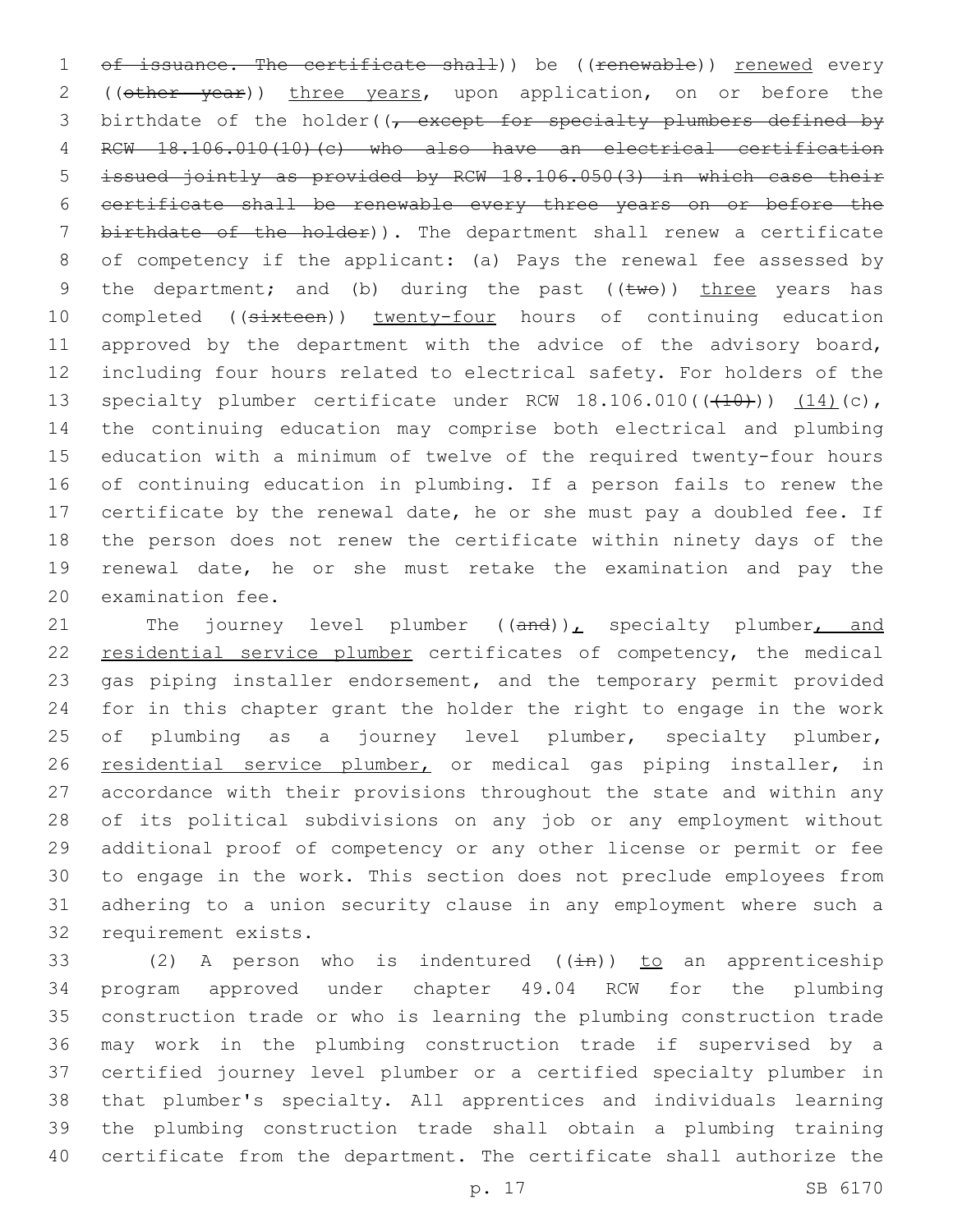holder to learn the plumbing construction trade while under the direct supervision of a journey level plumber or a specialty plumber working in his or her specialty. The certificate may include a photograph of the holder. The holder of the plumbing training certificate shall renew the certificate annually. At the time of renewal, the holder shall provide the department with an accurate list of the holder's employers in the plumbing construction industry for the previous year and the number of hours worked for each 9 employer. ((An annual)) Failure to provide plumbing hours worked for 10 each employer is a violation of this chapter, subject to an infraction under RCW 18.106.320, and must result in nonrenewal of the 12 trainee certificate. A fee shall be charged for the issuance or renewal of the certificate. The department shall set the fee by rule. The fee shall cover but not exceed the cost of administering and enforcing the trainee certification and supervision requirements of 16 this chapter.

 (3) ((Any person who has been issued a plumbing training certificate under this chapter may work if that person is under 19 supervision.)) (a) Trainee supervision shall consist of a ((person)) 20 trainee being on the same job site and under the control of either a 21 journey level plumber, residential service plumber, or an appropriate specialty plumber who has an applicable certificate of competency 23 issued under this chapter. Either a journey level plumber 24 residential service plumber, or an appropriate specialty plumber shall be:

26 (i) On the same job site as the ((noncertified individual)) 27 trainee for a minimum of seventy-five percent of each working day 28 unless otherwise provided in this chapter. ((The ratio of noncertified individuals to certified journey level or specialty plumbers working on a job site shall be: (a) Not more than two noncertified plumbers working on any one job site for every certified specialty plumber or journey level plumber working as a specialty plumber; and (b) not more than one noncertified plumber working on any one job site for every certified journey level plumber working as 35 a journey level plumber.))

 (ii) Available via mobile phone or similar device in a manner that allows both audio and visual direction to the trainee from the supervising plumber. Remote trainee supervision using these types of technology is only permitted in cases that meet the following criteria: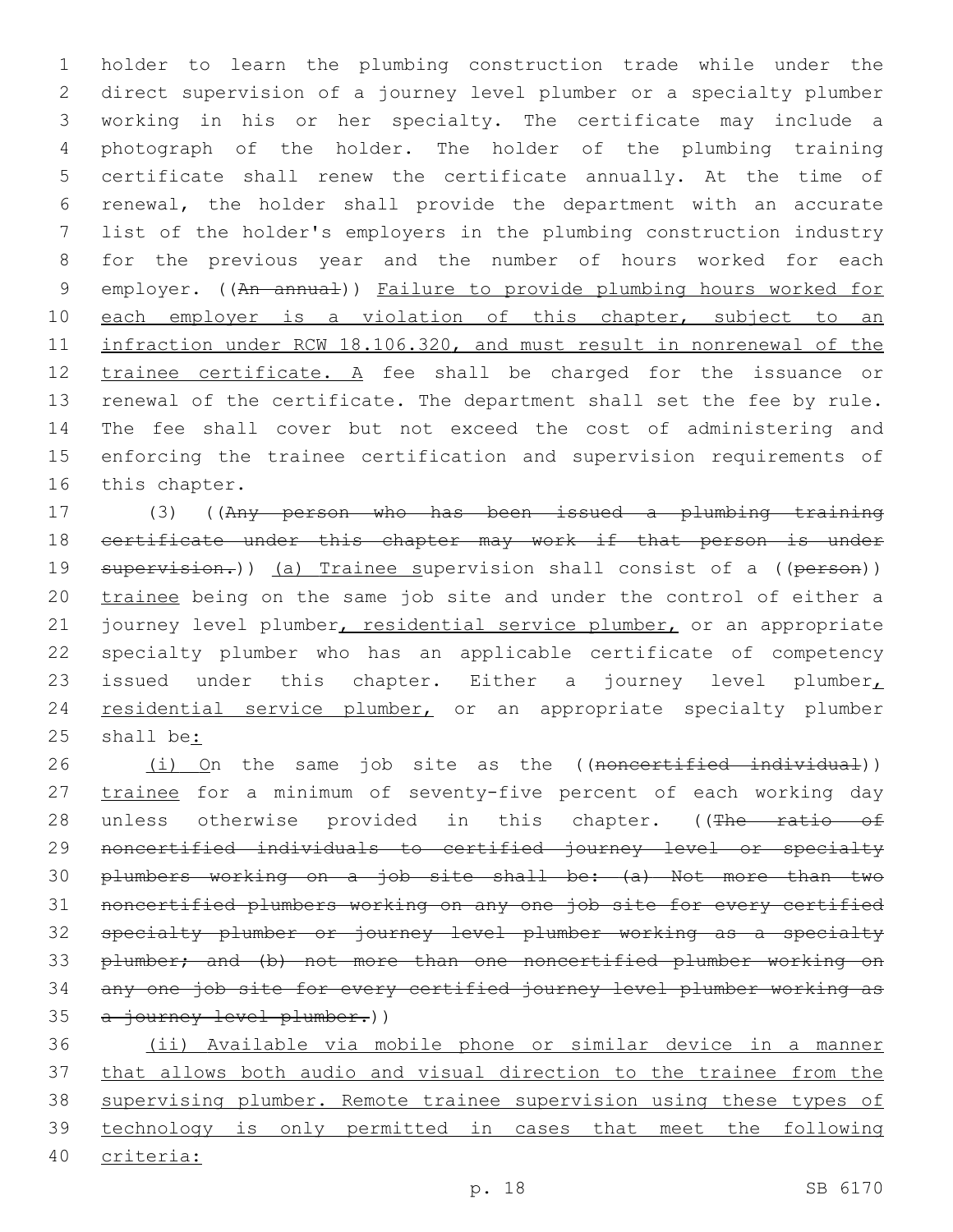(A) The trainee has more than two thousand hours of training;

 (B) The supervising plumber is no more than forty miles from the job site; and

 (C) The scope of work on the trainee's job site is service plumbing in a residential structure.

 (b) An individual who has a current training certificate and who has successfully completed or is currently enrolled in an approved apprenticeship program or in a technical school program in the plumbing construction trade in a school approved by the workforce training and education coordinating board, may work without direct on-site supervision during the last six months of meeting the practical experience requirements of this chapter.

 (4)(a) Until December 31, 2025, the ratio of trainees to 14 certified journey level, residential service, or specialty plumbers working on a job site must be:

 (i) Not more than three trainees working on any one residential structure job site for every certified specialty plumber or journey 18 level plumber working as a specialty plumber;

 (ii) Not more than one trainee working on any one job site for every certified journey level plumber working as a journey level plumber; and

 (iii) Not more than one trainee working on any one job site for every certified residential service plumber.

 (b) After December 31, 2025, not more than two trainees may work 25 on any residential structure job site for every certified specialty plumber or journey level plumber working as a specialty plumber.

 (5) An individual who has a current training certificate and who has successfully completed or is currently enrolled in a medical gas piping installer training course approved by the department may work on medical gas piping systems if the individual is under the direct supervision of a certified medical gas piping installer who holds a medical gas piping installer endorsement one hundred percent of a 33 working day on a one-to-one ratio.

 ( $(\overline{(+5+})$ ) (6) The training to become a certified plumber must include not less than sixteen hours of classroom training established by the director with the advice of the advisory board. The classroom training must include, but not be limited to, electrical wiring safety, grounding, bonding, and other related items plumbers need to 39 know to work under ((RCW 19.28.091)) this chapter.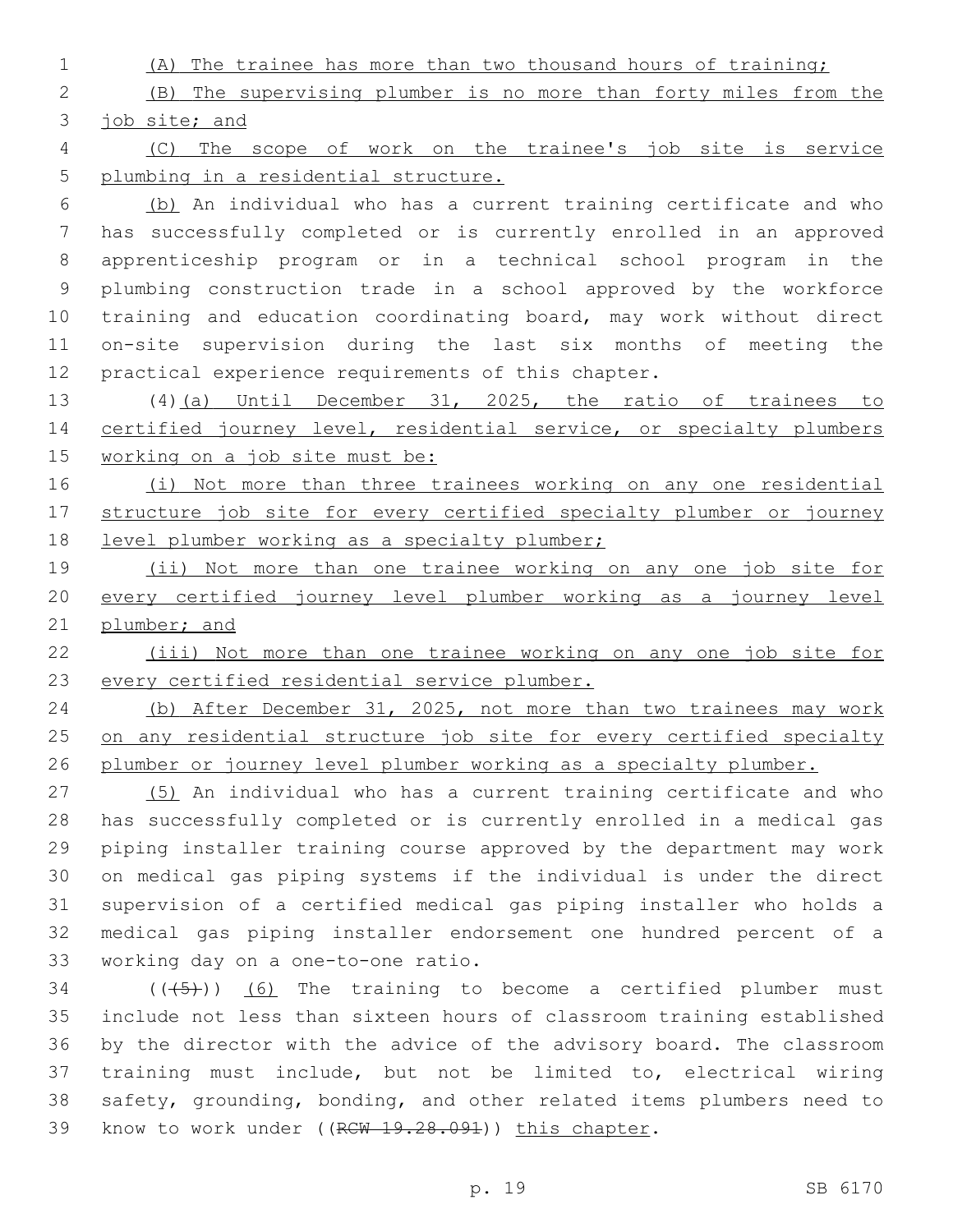(((6))) (7) All persons who are certified plumbers before January 1, 2003, are deemed to have received the classroom training required 3 in subsection  $((+5))$   $(6)$  of this section.

 (8)(a) The department shall instruct the advisory board of plumbers to convene a subgroup that includes the statewide association representing plumbing, heating, and cooling contractors; the union representing plumbers and pipefitters; the association representing plumbing contractors who employ union plumbers and 9 pipefitters; and other directly affected stakeholders after the completion of the 2023 legislative session, the 2024 legislative 11 session, and every three years thereafter.

 (b) The work group shall evaluate the effects that the trainee 13 ratio changes have had on the industry, including public safety and industry response to public demand for plumbing services. The work group shall determine a sustainable plan for maintaining sufficient numbers of plumbers and trainees within the plumbing workforce to 17 safely meet the needs of the public. The report is due to the standing labor committees of the legislature before December 1st of each year that the work group convenes. The work group shall conclude on receipt of the report by the legislature. Within current funding 21 appropriated to the department, the department must reimburse each member of the work group in accordance with the provisions of RCW 43.03.050 and 43.03.060 for each day in which the member is actually engaged in attendance of meetings of the advisory board.

 **Sec. 11.** RCW 18.106.100 and 2013 c 23 s 23 are each amended to 26 read as follows:

 (1) The department may revoke or suspend a certificate of competency, license, or endorsement for any of the following reasons:

29 (a) The certificate, license, or endorsement was obtained through 30 error or fraud;

 (b) The certificate, license, or endorsement holder is judged to be incompetent to carry on the trade of plumbing as a journey level 33 plumber  $((\theta \cdot \hat{r}))_L$  specialty plumber, or residential service plumber;

 (c) The certificate, license, or endorsement holder has violated any provision of this chapter or any rule adopted under this chapter.

 (2) Before a certificate of competency, license, or endorsement is revoked or suspended, the department shall send written notice using a method by which the mailing can be tracked or the delivery can be confirmed to the certificate holder's last known address. The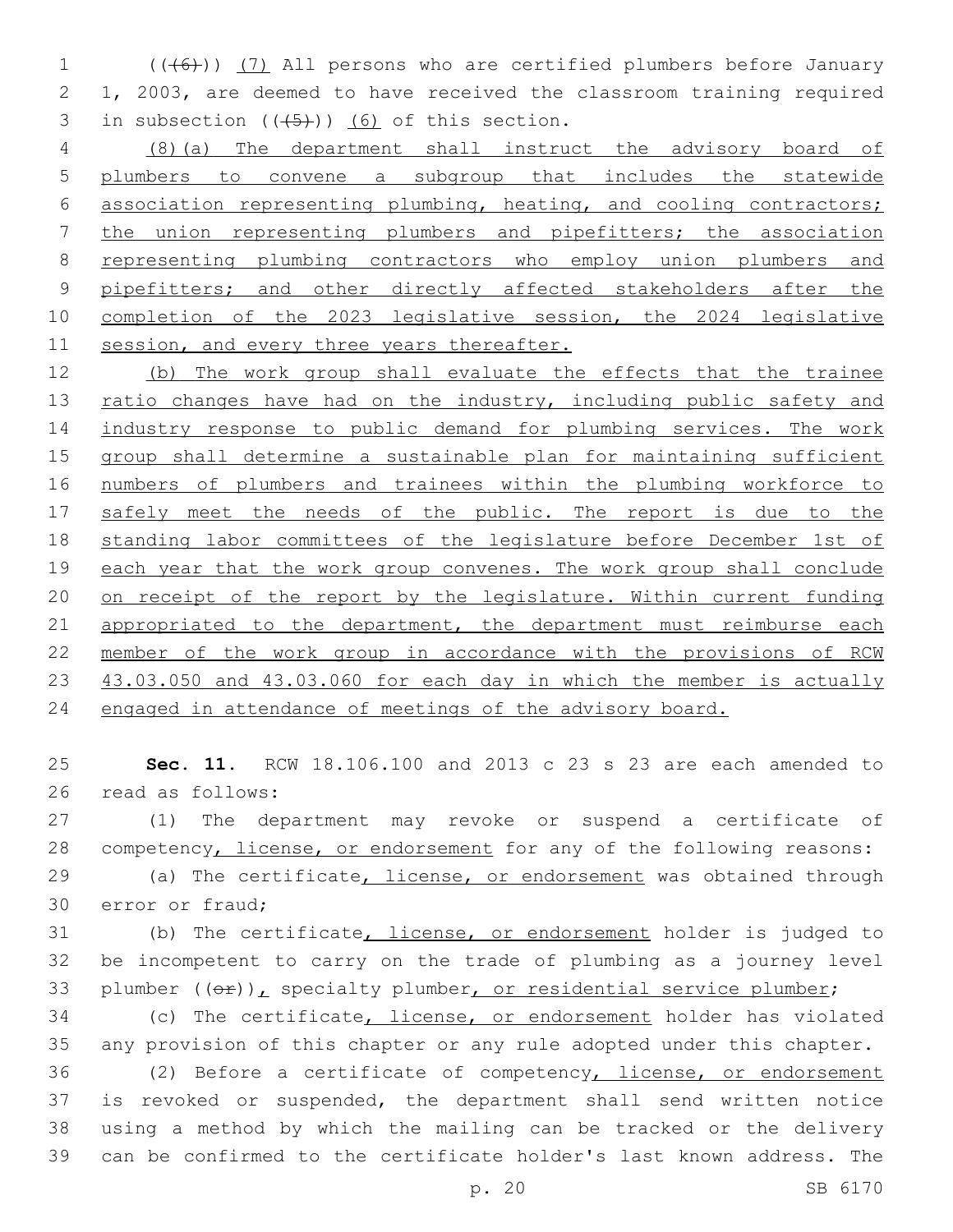notice must list the allegations against the certificate holder and give him or her the opportunity to request a hearing before the advisory board. At the hearing, the department and the certificate holder have opportunity to produce witnesses and give testimony. The hearing must be conducted in accordance with chapter 34.05 RCW. The board shall render its decision based upon the testimony and evidence presented and shall notify the parties immediately upon reaching its decision. A majority of the board is necessary to render a decision.

 (3) The department may deny renewal of a certificate of 10 competency, license, or endorsement issued under this chapter if the applicant owes outstanding penalties for a final judgment under this chapter. The department shall notify the applicant of the denial using a method by which the mailing can be tracked or the delivery can be confirmed to the address on the application. The applicant may appeal the denial within twenty days by filing a notice of appeal with the department accompanied by a certified check for two hundred dollars which shall be returned to the applicant if the decision of the department is not upheld by the hearings officer. The office of administrative hearings shall conduct the hearing under chapter 34.05 RCW. If the hearings officer sustains the decision of the department, the two hundred dollars must be applied to the cost of the hearing.

 **Sec. 12.** RCW 18.106.110 and 2013 c 23 s 24 are each amended to 23 read as follows:

 (1) There is created a state advisory board of plumbers, to be 25 composed of ((seven)) nine members appointed by the director. Two members shall be journey level plumbers, one member shall be a specialty plumber, three members shall be persons conducting a plumbing business, at least one of which shall be primarily engaged in a specialty plumbing business, one member representing the state- approved plumbing code body, one member from the department of 31 health, and one member from the general public who is familiar with 32 the business and trade of plumbing.

 (2) The term of one journey level plumber expires July 1, 1995; the term of the second journey level plumber expires July 1, 2000; the term of the specialty plumber expires July 1, 2008; the term of one person conducting a plumbing business expires July 1, 1996; the term of the second person conducting a plumbing business expires July 1, 2000; the term of the third person conducting a plumbing business expires July 1, 2007; the terms of the member representing the state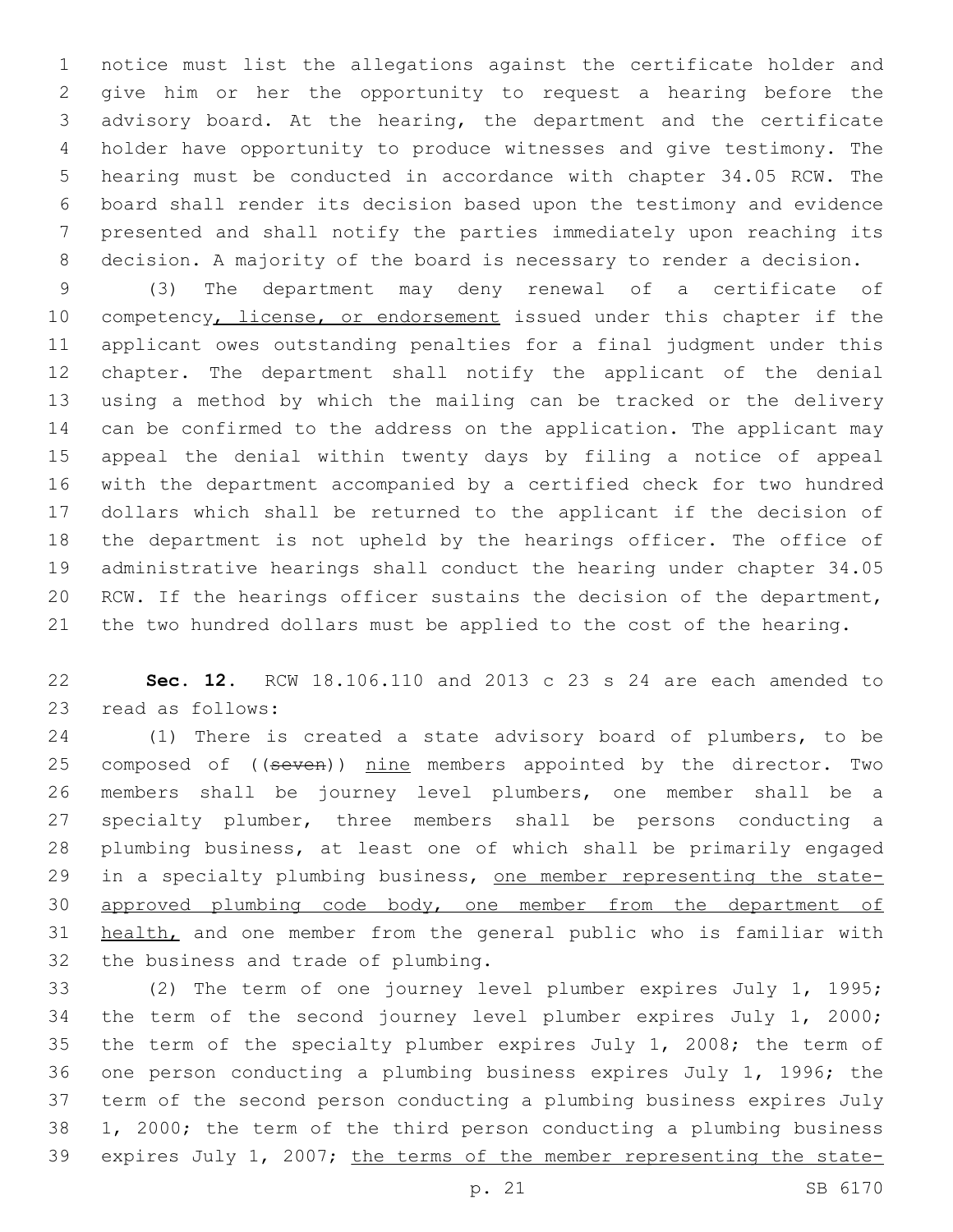approved plumbing code body and the member from the department of 2 health expire July 1, 2022; and the term of the public member expires July 1, 1997. Thereafter, upon the expiration of said terms, the director shall appoint a new member to serve for a period of three years. However, to ensure that the board can continue to act, a member whose term expires shall continue to serve until his or her replacement is appointed. In the case of any vacancy on the board for any reason, the director shall appoint a new member to serve out the term of the person whose position has become vacant.

 (3) The advisory board shall carry out all the functions and duties enumerated in this chapter, as well as generally advise the 12 department on all matters relative to ((this chapter)) the 13 enforcement of this chapter including plumbing industry promotion, standards of plumbing installations, consumer protection, and 15 standards for the protection of public health.

 (4) Each member of the advisory board shall receive travel expenses in accordance with the provisions of RCW 43.03.050 and 43.03.060 as now existing or hereafter amended for each day in which such member is actually engaged in attendance upon the meetings of 20 the advisory board.

 **Sec. 13.** RCW 18.106.125 and 1983 c 124 s 17 are each amended to 22 read as follows:

23 The department shall charge fees for issuance, renewal, and 24 reinstatement of all certificates, endorsements, licenses, and permits and for examinations required by this chapter. The department 26 shall set the fees by rule.

 The fees shall cover the full cost of issuing the certificates and permits, devising and administering the examinations, and administering and enforcing this chapter. The costs shall include travel, per diem, and administrative support costs.

 **Sec. 14.** RCW 18.106.150 and 2013 c 23 s 25 are each amended to 32 read as follows:

 (1) Nothing in this chapter shall be construed to require that a 34 person obtain a license ((or a certified plumber)) in order to do plumbing work at his or her residence or farm or place of business or 36 on other property owned by him or her.

 (2) A current certificate of competency or apprentice permit is 38 not required for: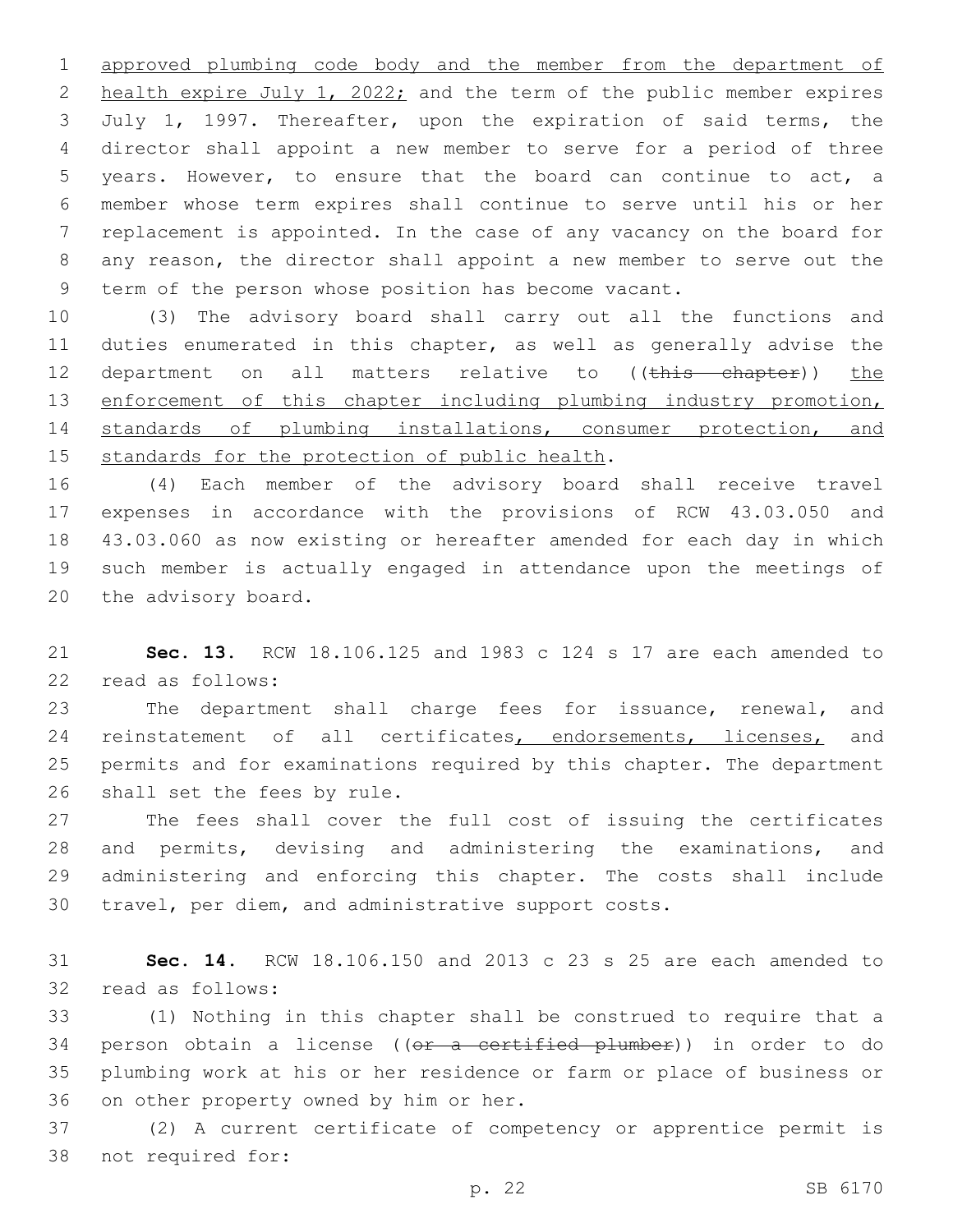- 
- (a) Persons performing plumbing work on a farm; or

 (b) Certified journey level electricians, certified residential specialty electricians, or electrical trainees working for an 4 electrical contractor and performing exempt work under:

(i) RCW 18.27.090(18) until January 1, 2021;

(ii) After January 1, 2021, under subsection (8) of this section.

 (3) Nothing in this chapter shall be intended to derogate from or dispense with the requirements of any valid plumbing code enacted by a political subdivision of the state, except that no code shall require the holder of a certificate of competency to demonstrate any additional proof of competency or obtain any other license or pay any 12 fee in order to engage in the trade of plumbing.

 (4) This chapter shall not apply to common carriers subject to 14 Part I of the Interstate Commerce Act, nor to their officers and 15 employees.

 (5) Nothing in this chapter shall be construed to apply to any farm, business, industrial plant, or corporation doing plumbing work 18 on premises it owns or operates.

 (6) Nothing in this chapter shall be construed to restrict the right of any householder to assist or receive assistance from a friend, neighbor, relative, or other person when none of the individuals doing such plumbing hold themselves out as engaged in the 23 trade or business of plumbing.

 (7) This section does not apply to anyone installing, altering, 25 repairing, or renovating medical gas systems.

 (8) As of January 1, 2021, nothing in this chapter shall be construed to apply to an entity who holds a valid electrical contractor's license under chapter 19.28 RCW that employs a certified journey level electrician, a certified residential specialty 30 electrician, or an electrical trainee meeting the requirements of chapter 19.28 RCW to perform plumbing work that is incidentally, directly, and immediately appropriate to the like-in-kind replacement of a household appliance or other small household utilization equipment that requires limited electrical power and limited waste, water connections, or both. An electrical trainee must be supervised by a certified electrician while performing plumbing work.

 **Sec. 15.** RCW 18.106.180 and 2011 c 301 s 5 are each amended to 38 read as follows: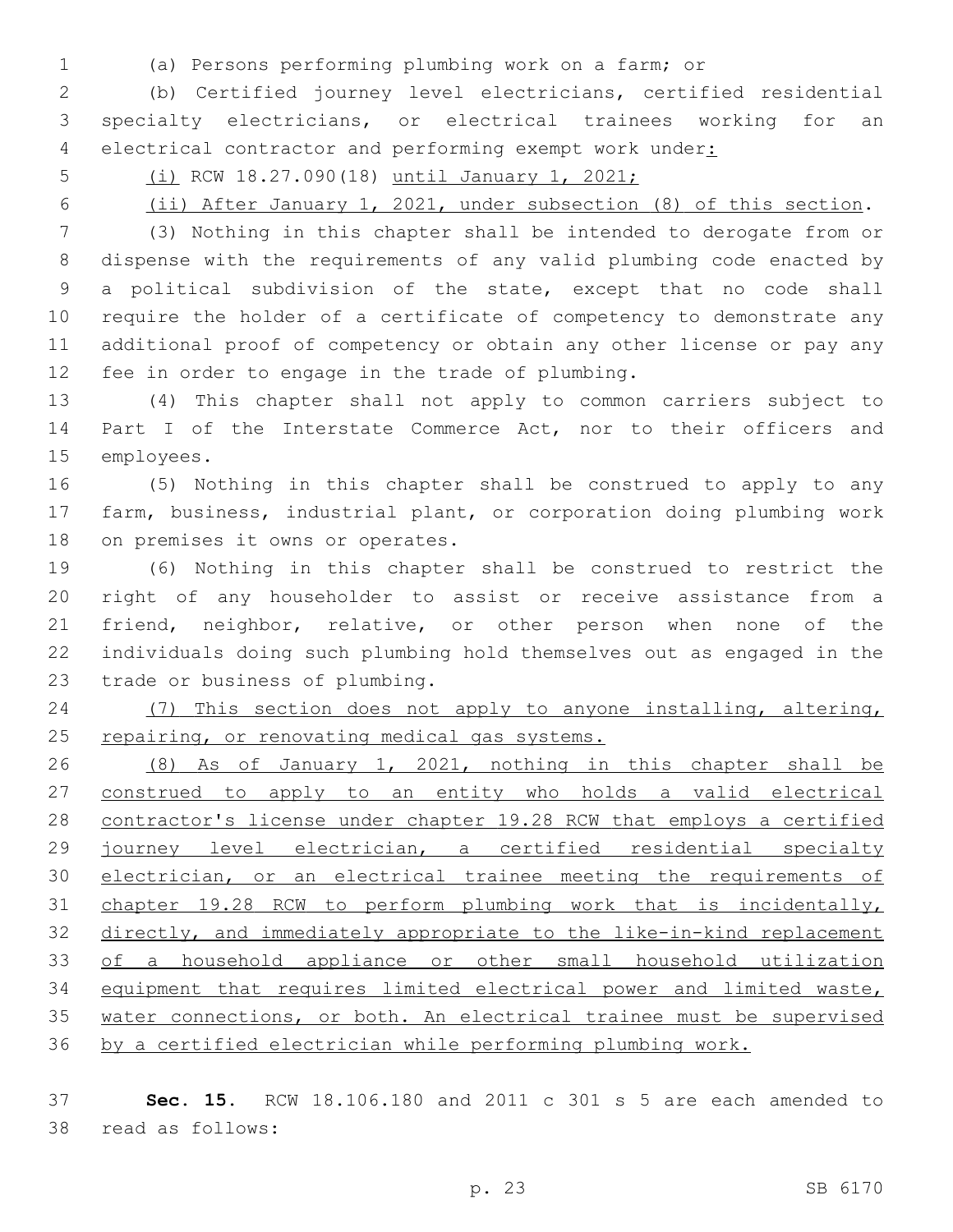1 (1) An authorized representative of the department may issue a 2 notice of infraction as specified in RCW 18.106.020 if:

3 (a) A person who is doing plumbing work or who is offering to do 4 plumbing work fails to produce evidence of:

5 (i) Having a certificate or permit issued by the department in 6 accordance with this chapter, or being supervised by a person who has 7 such a certificate or permit; and

8 (ii) Until January 1, 2021, being registered as a contractor as 9 required under chapter 18.27 RCW ((or this chapter)), or being 10 employed by a person who is registered as a contractor as required 11 under chapter 18.27 RCW;

 (b) Until January 1, 2021, a person who employs anyone, or offers or advertises to employ anyone, to do plumbing work fails to produce evidence of being registered as a contractor as required under 15 chapter  $18.27$  RCW ((or this chapter)); ((or))

16 (c) After January 1, 2021, a person who employs anyone, or offers 17 or advertises to employ anyone, to do plumbing work fails to produce 18 evidence of being licensed as a plumbing contractor as required under 19 this chapter; or

20 (d) A contractor violates RCW 18.106.320.

 (2) A notice of infraction issued under this section shall be 22 personally served on the person or contractor named in the notice by an authorized representative of the department or sent using a method by which the mailing can be tracked or the delivery can be confirmed to the last known address provided to the department of the person 26 named in the notice.

27 **Sec. 16.** RCW 18.106.200 and 1996 c 147 s 5 are each amended to 28 read as follows:

 A violation designated as an infraction under this chapter shall be heard and determined by an administrative law judge of the office of administrative hearings. If a party desires to contest the notice of infraction, the party shall file a notice of appeal with the department ((within twenty days of issuance of the infraction)) 34 specifying the grounds of the appeal within twenty days of service of 35 the infraction in a manner provided by this chapter. The appeal must be accompanied by a certified check for two hundred dollars, which must be returned to the assessed party if the decision of the department is not sustained following the final decision in the appeal. If the final decision sustains the decision of the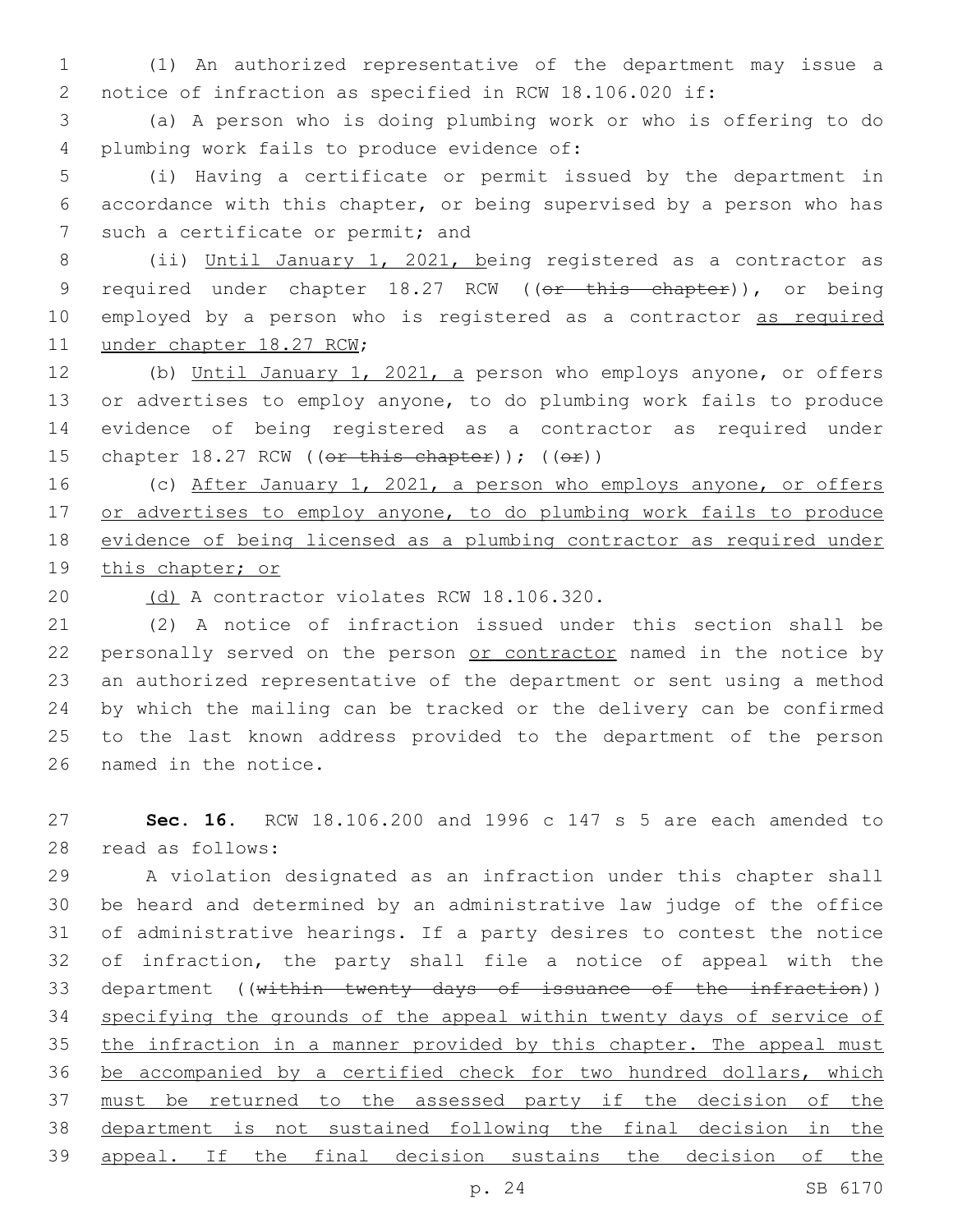department, the department must apply the two hundred dollars to the payment of the expenses of the appeal, including costs charged by the office of administrative hearings. The administrative law judge shall conduct hearings in these cases at locations in the county where the 5 infraction is alleged to have occurred.

6 **Sec. 17.** RCW 18.106.220 and 1994 c 174 s 6 are each amended to 7 read as follows:

8 (1) ((A person who receives a notice of infraction shall respond 9 to the notice as provided in this section within fourteen days of the 10 date the notice was served.

11  $(2)$ )) If the person <u>or contractor</u> named in the notice of 12 infraction does not wish to contest the notice of infraction, the 13 person or contractor shall pay to the department, by check or money 14 order, the amount of the penalty prescribed for the infraction. When 15 a response which does not contest the determination is received by 16 the department with the appropriate payment, the department shall 17 make the appropriate entry in its records.

18  $((+3+))$   $(2)$  If the person or contractor named in the notice of 19 infraction wishes to contest the notice of infraction, the person or 20 contractor shall respond by filing an answer of protest with the 21 department specifying the grounds of protest.

22 (((4))) (3) If any person or contractor issued a notice of 23 infraction:

24 (a) Fails to respond to the notice of infraction as provided in 25 subsection  $((2+))$   $(1)$  of this section; or

26 (b) Fails to appear at a hearing requested pursuant to subsection  $(43)$ )  $(2)$  of this section;

 the administrative law judge shall enter an appropriate order assessing the monetary penalty prescribed for the infraction and shall notify the department of the failure to respond to the notice of infraction or to appear at a requested hearing.

32 **Sec. 18.** RCW 18.106.250 and 2002 c 82 s 4 are each amended to 33 read as follows:

34 (1) The administrative law judge shall conduct notice of 35 infraction cases under this chapter pursuant to chapter 34.05 RCW.

36 (2) The burden of proof is on the department to establish the 37 commission of the infraction by a preponderance of the evidence. The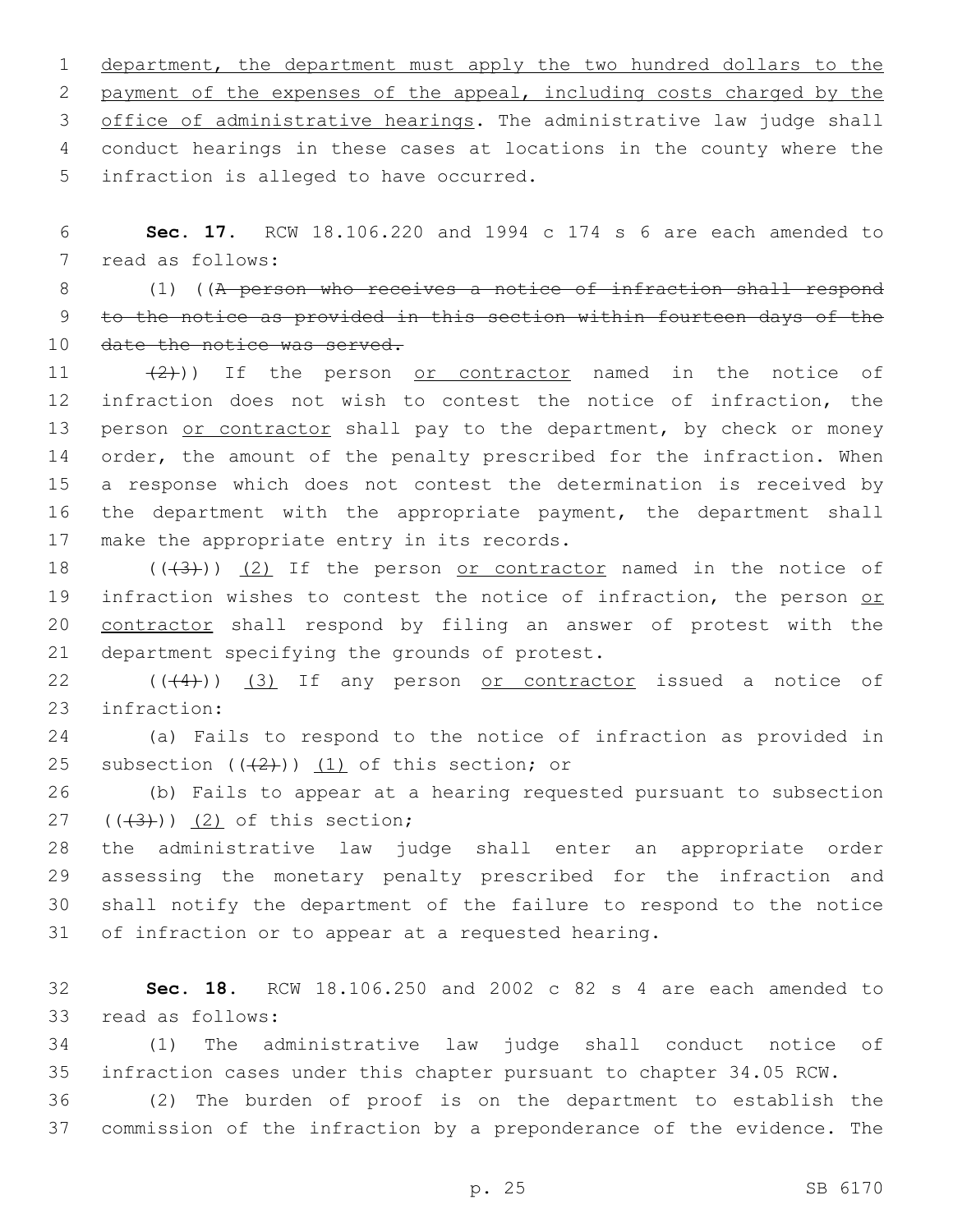1 notice of infraction shall be dismissed if the defendant establishes 2 that, at the time the notice was issued:

 (((a) The defendant who was issued a notice of infraction authorized by RCW 18.106.020(5)(a) had a certificate or permit issued by the department in accordance with this chapter, was supervised by a person who has such a certificate or permit, or was exempt from 7 this chapter under RCW 18.106.150; or

 $8$  (b)) For the defendant who was issued a notice of infraction 9 authorized by RCW  $18.106.020((\frac{5}{6}) - (b) - 0f))$  (4)(a) through (c), the 10 person employed or supervised by the defendant has a certificate, 11 license, endorsement, ((or permit)) temporary permit, or registration 12 issued by the department in accordance with this chapter, was 13 supervised by a person who had such a certificate, license, ((or 14 permit)) temporary permit, or endorsement, was exempt from this 15 chapter under RCW 18.106.150, or was registered as a plumbing 16 contractor under this chapter and registered as a contractor under 17 chapter 18.27 RCW.

 (3) After consideration of the evidence and argument, the administrative law judge shall determine whether the infraction was committed. If it has not been established that the infraction was committed, an order dismissing the notice shall be entered in the record of the proceedings. If it has been established that the infraction was committed, the administrative law judge shall issue findings of fact and conclusions of law in its decision and order 25 determining whether the infraction was committed.

 (4) An appeal from the administrative law judge's determination or order shall be to the superior court. The decision of the superior court is subject only to discretionary review pursuant to Rule 2.3 of 29 the Rules of Appellate Procedure.

30 **Sec. 19.** RCW 18.106.270 and 1994 c 174 s 8 are each amended to 31 read as follows:

 (1) A person found to have committed an infraction under RCW 33 18.106.020 shall be assessed a  $minimum$  monetary penalty of (( $t$ we)) 34 one hundred (( $f$ ifty)) dollars for the first infraction(( $\tau$  and not more than one thousand dollars for a second or subsequent infraction)). A contractor found to have committed an infraction under RCW 18.106.020 must be assessed a minimum monetary penalty of 38 five hundred dollars for the first infraction. The maximum penalty for an infraction under RCW 18.106.020 must not exceed five thousand

p. 26 SB 6170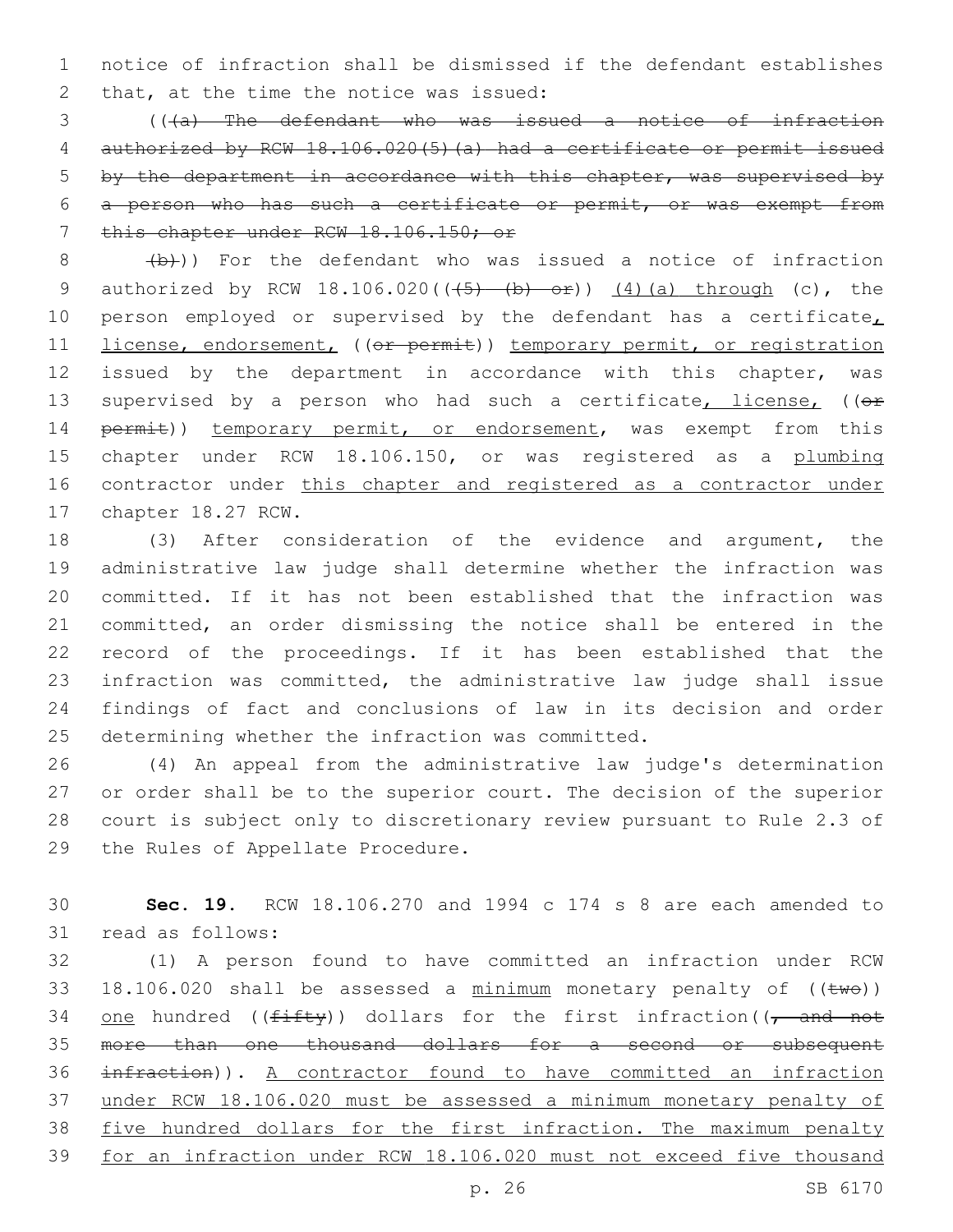1 dollars for a second or subsequent infraction. The department shall 2 set by rule a schedule of penalties for infractions imposed under 3 this chapter.

4 (2) The administrative law judge may not waive, reduce, or 5 suspend the monetary penalty imposed for the infraction ((for good cause shown)).6

7 (3) The director may waive or reduce collection of payment for 8 good cause.

9 (4) Any individual or plumbing contractor who acquires three 10 infractions within a thirty-six month period may have his or her 11 certificate, license, endorsement, or registration suspended for a 12 period of up to two years upon recommendation of the advisory board 13 of plumbers. For purposes of this subsection, multiple violations 14 created by a single inspection or audit are counted as one violation.

15 (5) Monetary penalties collected under this chapter shall be 16 deposited in the plumbing certificate fund.

## 17 **Sec. 20.** RCW 18.106.320 and 2005 c 274 s 229 are each amended to 18 read as follows:

19 (1) ((Contractors shall accurately verify and attest to the 20 trainee hours worked by plumbing trainees on behalf of the contractor 21 and that all training hours were under the supervision of a certified 22 plumber and within the proper ratio, and shall provide the 23 supervising plumbers' names and certificate numbers. However, 24 contractors are not required to identify which hours a trainee works 25 with a specific certified plumber.)) (a) The plumbing contractor 26 shall:

 (i) Accurately report all plumbing hours worked by plumbing trainees and, effective June 30, 2021, report all plumbing trainee hours worked on a quarterly basis on a form prescribed by the department;

## 31 (ii) Attest that trainee hours were under the supervision of a 32 certified plumber and within the proper ratio;

33 (iii) Provide the names and certification numbers of the 34 supervising plumbers; and

35 (iv) Upon request, provide the department with trainee hours 36 worked by all trainees within their employment for the past two-year 37 period.

38 (b) Plumbing contractors are not required to identify which hours 39 a trainee works with a specific certified plumber. Plumbing hours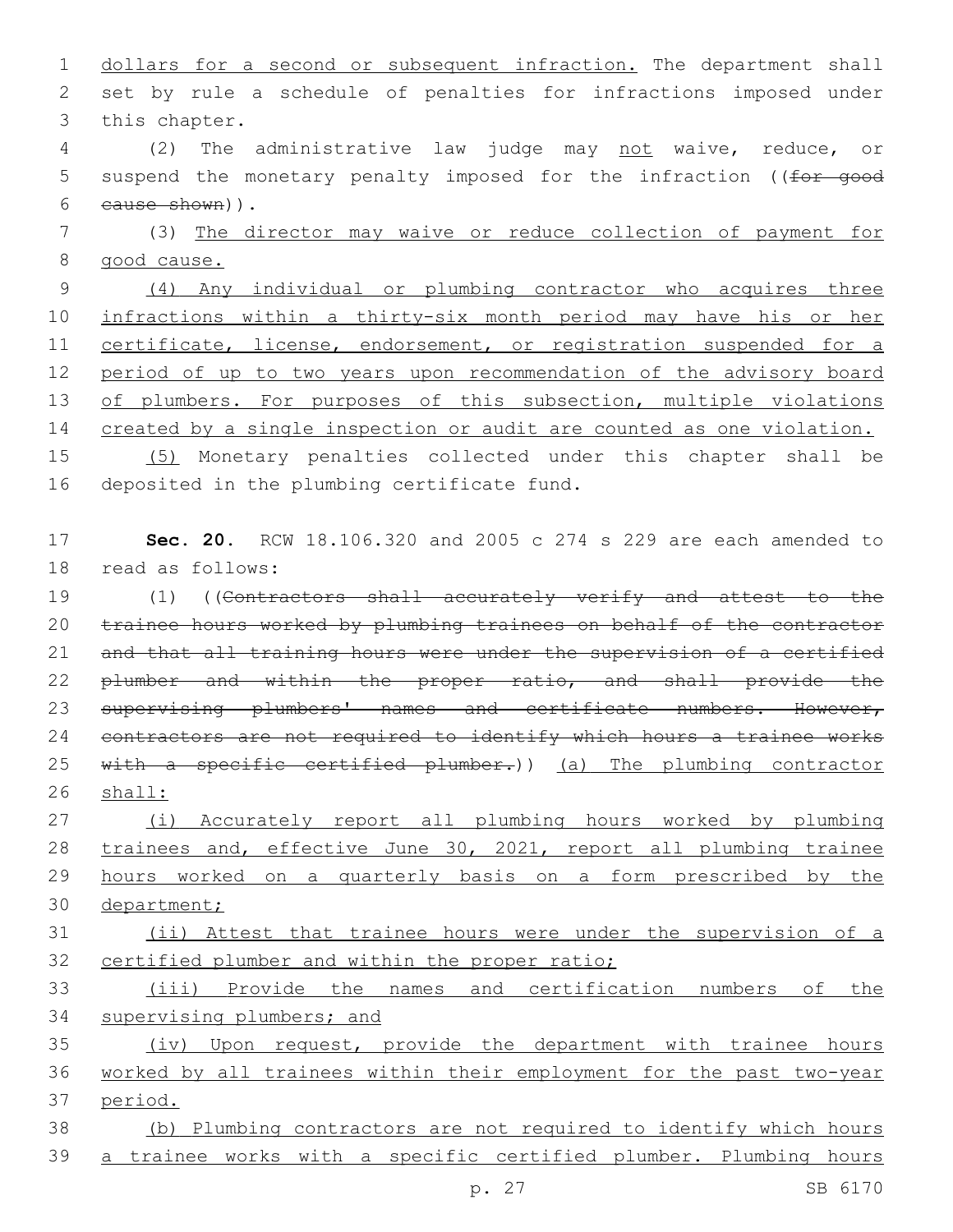reported on all payroll reports for audit purposes will be considered work performed by a certified plumber or trainee working within ratio. Plumbing work reported for noncertified plumbers or supervision and ratio requirements is a violation of this chapter and 5 subject to issuance of an infraction.

 (2) The department may audit the records of a plumbing contractor that has verified the hours of experience submitted by a plumbing trainee to the department under RCW 18.106.030 in the following circumstances: Excessive hours were reported; hours were reported 10 outside the normal course of the plumbing contractor's business; or for other similar circumstances in which the department demonstrates a likelihood of excessive or improper hours being reported. The department shall limit the audit to records necessary to verify 14 hours. Failure to have or maintain payroll and other records for each employee performing plumbing work for the company is a violation of 16 this chapter and subject to issuance of an infraction. The department may assess a penalty of up to five thousand dollars for failure to maintain adequate records. Records used to document plumbing work 19 must be maintained for a minimum of three years. The department shall adopt rules implementing audit procedures. Information obtained from 21 a plumbing contractor under the provisions of this section is confidential and is not open to public inspection under chapter 42.56 23 RCW.

(3) Violation of this section by a contractor is an infraction.

 **Sec. 21.** RCW 18.27.060 and 2011 c 301 s 1 are each amended to 26 read as follows:

 (1) A certificate of registration shall be valid for two years and shall be renewed on or before the expiration date. The department shall issue to the applicant a certificate of registration upon compliance with the registration requirements of this chapter.

 (2) If the department approves an application, it shall issue a 32 certificate of registration to the applicant.

 (3) If a contractor's surety bond or other security has an unsatisfied judgment against it or is canceled, or if the contractor's insurance policy is canceled, the contractor's registration shall be automatically suspended on the effective date of the impairment or cancellation. The department shall mail notice of the suspension to the contractor's address on the certificate of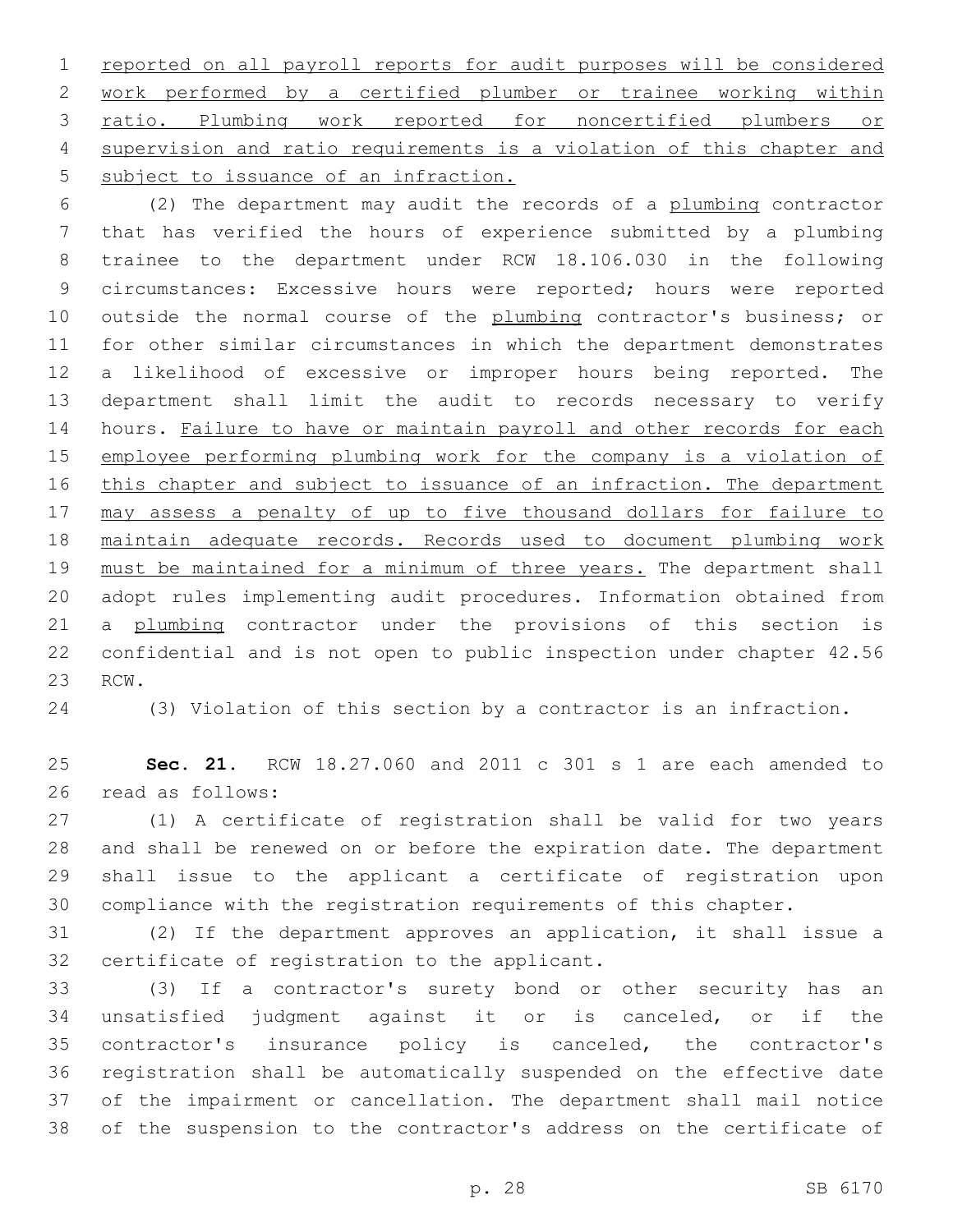registration within two days after suspension using a method by which the mailing can be tracked or the delivery can be confirmed.

 (4) Renewal of registration is valid on the date the department receives the required fee and proof of bond and liability insurance, if sent by certified mail or other means requiring proof of delivery. The receipt or proof of delivery shall serve as the contractor's proof of renewed registration until he or she receives verification 8 from the department.

 (5) The department shall immediately suspend the certificate of registration of a contractor who has been certified by the department of social and health services as a person who is not in compliance with a support order or a visitation order as provided in RCW 74.20A.320. The certificate of registration shall not be reissued or renewed unless the person provides to the department a release from the department of social and health services stating that he or she is in compliance with the order and the person has continued to meet all other requirements for certification during the suspension.

18 (((6) For a contractor who employs plumbers, as described in RCW 18.106.010(10)(c), and is also required to be licensed as an electrical contractor as required in RCW 19.28.041, while doing pump and irrigation or domestic pump work described in rule as authorized by RCW 19.28.251, the department shall establish a single registration/licensing document for those who qualify for both general contractor registration as defined by this chapter and an 25 electrical contractor license as defined by chapter 19.28 RCW.))

 **Sec. 22.** RCW 18.27.090 and 2013 c 23 s 13 are each amended to 27 read as follows:

The registration provisions of this chapter do not apply to:

 (1) An authorized representative of the United States government, the state of Washington, or any incorporated city, town, county, township, irrigation district, reclamation district, or other municipal or political corporation or subdivision of this state;

 (2) Officers of a court when they are acting within the scope of 34 their office;

 (3) Public utilities operating under the regulations of the utilities and transportation commission in construction, maintenance, or development work incidental to their own business;

 (4) Any construction, repair, or operation incidental to the discovering or producing of petroleum or gas, or the drilling,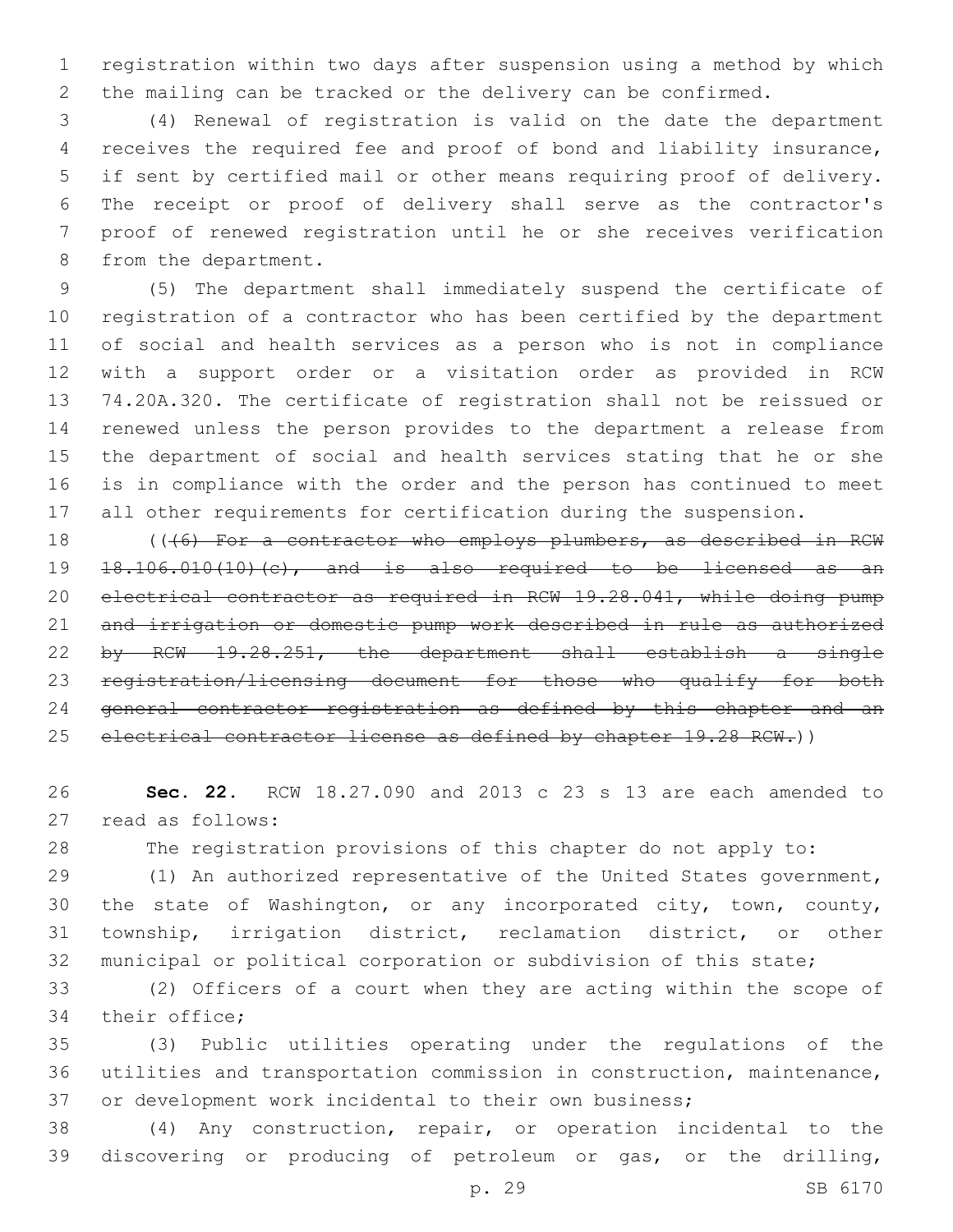testing, abandoning, or other operation of any petroleum or gas well or any surface or underground mine or mineral deposit when performed 3 by an owner or lessee;

 (5) The sale of any finished products, materials, or articles of merchandise that are not fabricated into and do not become a part of a structure under the common law of fixtures;6

 (6) Any construction, alteration, improvement, or repair of personal property performed by the registered or legal owner, or by a mobile/manufactured home retail dealer or manufacturer licensed under chapter 46.70 RCW who shall warranty service and repairs under 11 chapter 46.70 RCW;

 (7) Any construction, alteration, improvement, or repair carried on within the limits and boundaries of any site or reservation under 14 the legal jurisdiction of the federal government;

 (8) Any person who only furnished materials, supplies, or equipment without fabricating them into, or consuming them in the 17 performance of, the work of the contractor;

 (9) Any work or operation on one undertaking or project by one or more contracts, the aggregate contract price of which for labor and materials and all other items is less than five hundred dollars, such work or operations being considered as of a casual, minor, or inconsequential nature. The exemption prescribed in this subsection does not apply in any instance wherein the work or construction is only a part of a larger or major operation, whether undertaken by the same or a different contractor, or in which a division of the operation is made into contracts of amounts less than five hundred dollars for the purpose of evasion of this chapter or otherwise. The exemption prescribed in this subsection does not apply to a person who advertises or puts out any sign or card or other device which might indicate to the public that he or she is a contractor, or that he or she is qualified to engage in the business of contractor;

 (10) Any construction or operation incidental to the construction and repair of irrigation and drainage ditches of regularly constituted irrigation districts or reclamation districts; or to farming, dairying, agriculture, viticulture, horticulture, or stock or poultry raising; or to clearing or other work upon land in rural districts for fire prevention purposes; except when any of the above 38 work is performed by a registered contractor;

 (11) An owner who contracts for a project with a registered contractor, except that this exemption shall not deprive the owner of

p. 30 SB 6170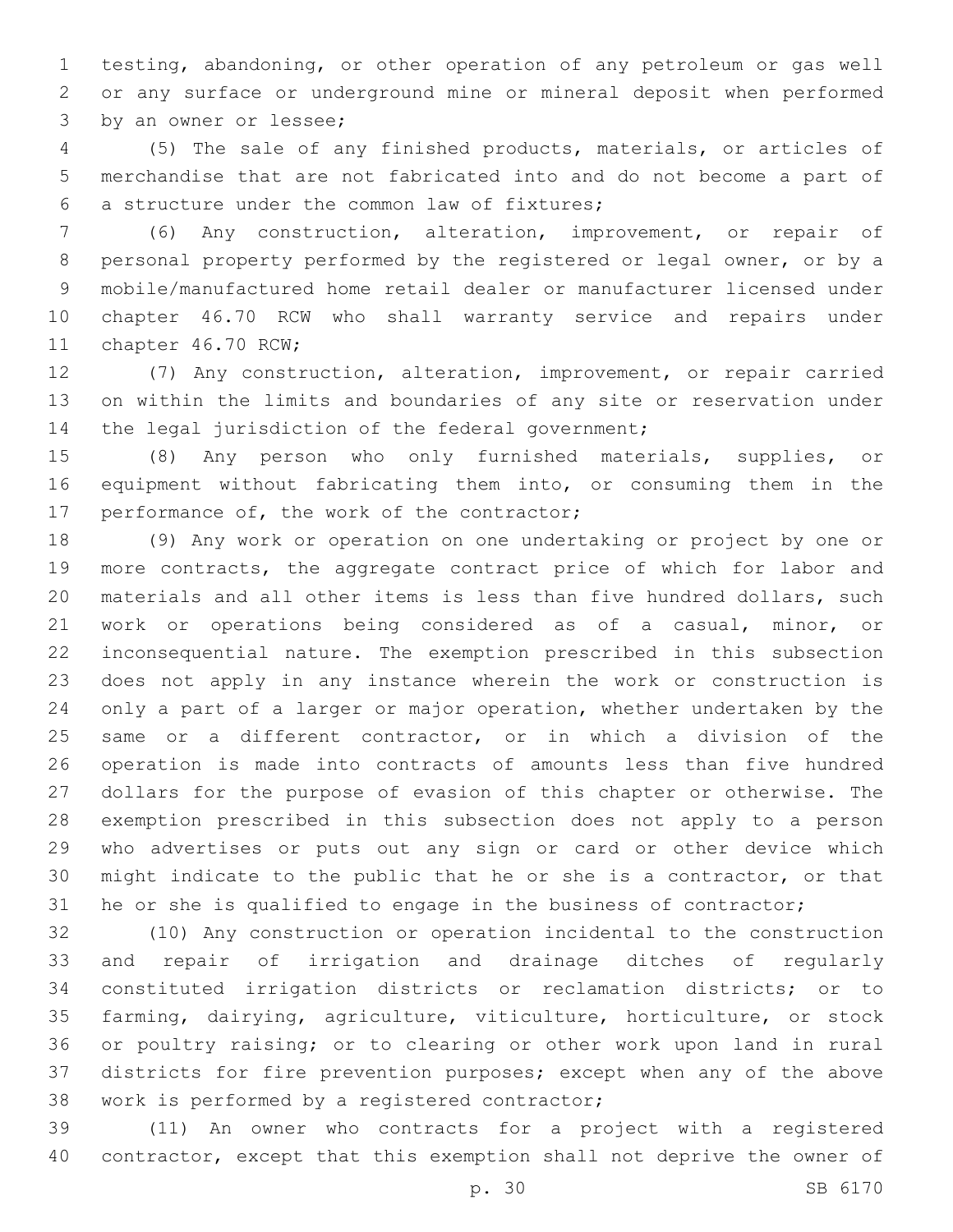the protections of this chapter against registered and unregistered contractors. The exemption prescribed in this subsection does not apply to a person who performs the activities of a contractor for the purpose of leasing or selling improved property he or she has owned 5 for less than twelve months;

 (12) Any person working on his or her own property, whether occupied by him or her or not, and any person working on his or her personal residence, whether owned by him or her or not but this exemption shall not apply to any person who performs the activities of a contractor on his or her own property for the purpose of 11 selling, demolishing, or leasing the property;

 (13) An owner who performs maintenance, repair, and alteration work in or upon his or her own properties, or who uses his or her own 14 employees to do such work;

 (14) A licensed architect or civil or professional engineer acting solely in his or her professional capacity, an electrician certified under the laws of the state of Washington, or a plumber certified under the laws of the state of Washington or licensed by a political subdivision of the state of Washington while operating within the boundaries of such political subdivision. The exemption provided in this subsection is applicable only when the person certified is operating within the scope of his or her certification;

 (15) Any person who engages in the activities herein regulated as an employee of a registered contractor with wages as his or her sole compensation or as an employee with wages as his or her sole 26 compensation;

 (16) Contractors on highway projects who have been prequalified as required by RCW 47.28.070, with the department of transportation to perform highway construction, reconstruction, or maintenance work;

 (17) A mobile/manufactured home dealer or manufacturer who subcontracts the installation, set-up, or repair work to actively registered contractors. This exemption only applies to the installation, set-up, or repair of the mobile/manufactured homes that were manufactured or sold by the mobile/manufactured home dealer or 35 manufacturer( $(f -$ 

 (18) An entity who holds a valid electrical contractor's license under chapter 19.28 RCW that employs a certified journey level electrician, a certified residential specialty electrician, or an electrical trainee meeting the requirements of chapter 19.28 RCW to 40 perform plumbing work that is incidentally, directly, and immediately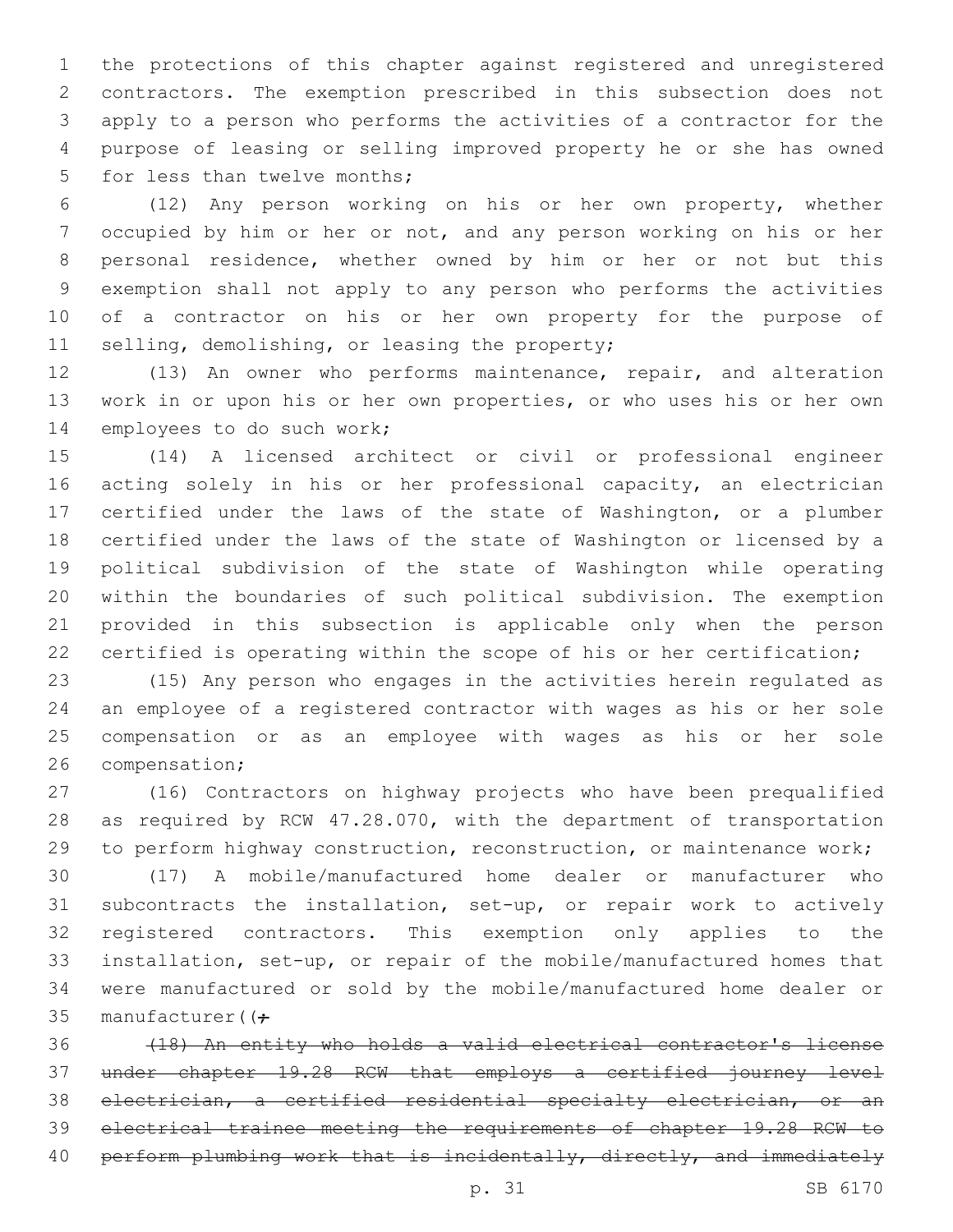appropriate to the like-in-kind replacement of a household appliance or other small household utilization equipment that requires limited electric power and limited waste and/or water connections. An electrical trainee must be supervised by a certified electrician 5 while performing plumbing work)).

 **Sec. 23.** RCW 19.28.091 and 2003 c 399 s 301 and 2003 c 242 s 1 7 are each reenacted and amended to read as follows:

 (1) No license under the provision of this chapter shall be required from any utility or any person, firm, partnership, corporation, or other entity employed by a utility because of work in connection with the installation, repair, or maintenance of lines, wires, apparatus, or equipment owned by or under the control of a utility and used for transmission or distribution of electricity from the source of supply to the point of contact at the premises and/or property to be supplied and service connections and meters and other apparatus or appliances used in the measurement of the consumption of 17 electricity by the customer.

 (2) No license under the provisions of this chapter shall be required from any utility because of work in connection with the installation, repair, or maintenance of the following:

 (a) Lines, wires, apparatus, or equipment used in the lighting of streets, alleys, ways, or public areas or squares;

 (b) Lines, wires, apparatus, or equipment owned by a commercial, industrial, or public institution customer that are an integral part of a transmission or distribution system, either overhead or underground, providing service to such customer and located outside the building or structure: PROVIDED, That a utility does not initiate 28 the sale of services to perform such work;

 (c) Lines and wires, together with ancillary apparatus, and equipment, owned by a customer that is an independent power producer who has entered into an agreement for the sale of electricity to a utility and that are used in transmitting electricity from an electrical generating unit located on premises used by such customer to the point of interconnection with the utility's system.

 (3) Any person, firm, partnership, corporation, or other entity licensed under RCW 19.28.041 may enter into a contract with a utility for the performance of work under subsection (2) of this section.

 (4) No license under the provisions of this chapter shall be required from any person, firm, partnership, corporation, or other

p. 32 SB 6170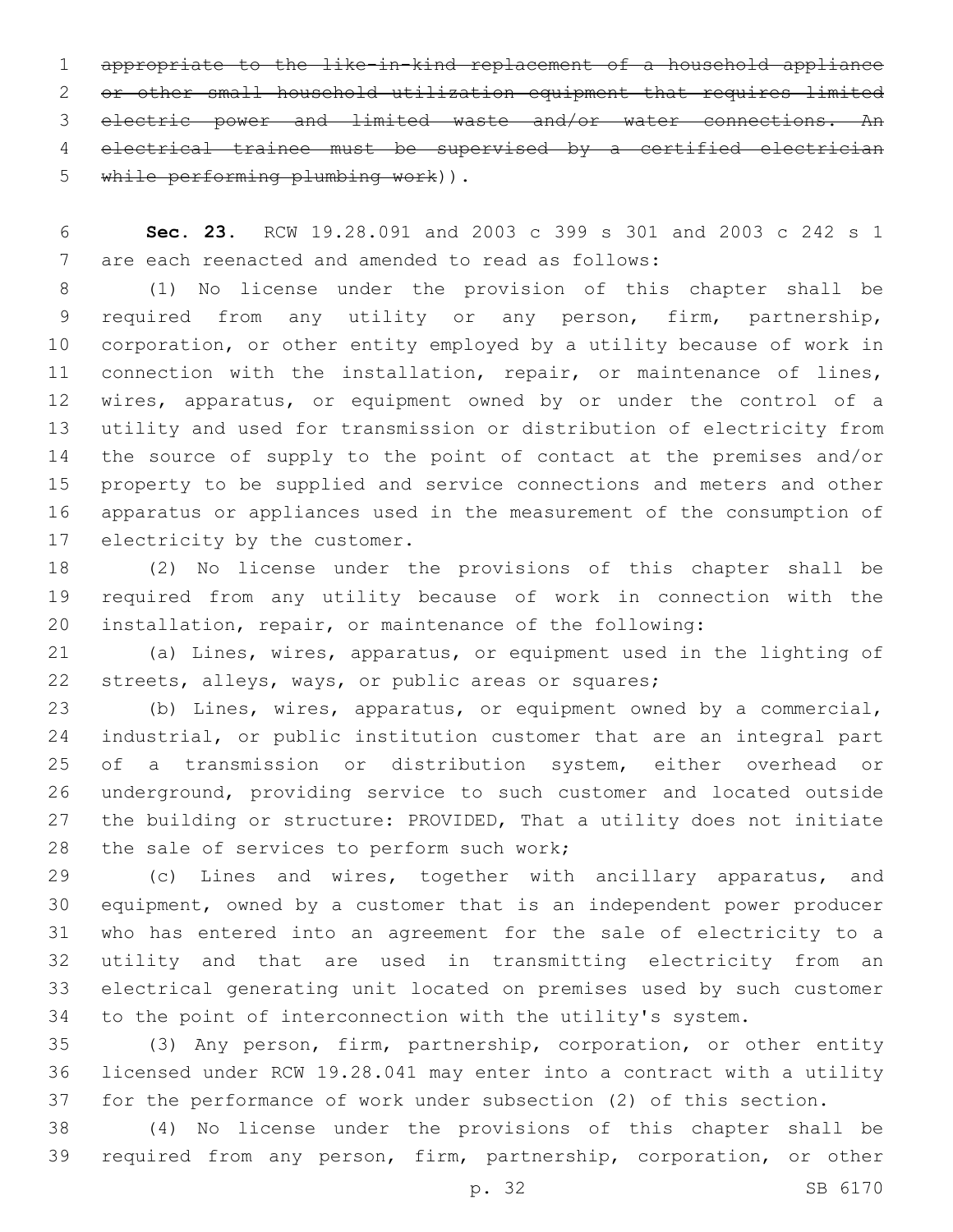entity because of the work of installing and repairing ignition or 2 lighting systems for motor vehicles.

 (5) No license under the provisions of this chapter shall be required from any person, firm, partnership, corporation, or other entity because of work in connection with the installation, repair, or maintenance of wires and equipment, and installations thereof, 7 exempted in RCW 19.28.010.

 (6) The department may by rule exempt from licensing requirements under this chapter work performed on premanufactured electric power generation equipment assemblies and control gear involving the testing, repair, modification, maintenance, or installation of components internal to the power generation equipment, the control 13 gear, or the transfer switch.

 (7) This chapter does not require an electrical contractor license if: (a) An appropriately certified electrician or a properly supervised certified electrical trainee is performing the installation, repair, or maintenance of wires and equipment for a nonprofit corporation that holds a current tax exempt status as provided under 26 U.S.C. Sec. 501(c)(3) or a nonprofit religious organization; (b) the certified electrician or certified electrical trainee is not compensated for the electrical work; and (c) the value 22 of the electrical work does not exceed thirty thousand dollars.

 (8) An entity that currently holds a valid plumbing contractor's license under chapter 18.106 RCW, or, until January 1, 2021, an entity that currently holds a valid specialty or general plumbing contractor's registration under chapter 18.27 RCW may employ a certified plumber, a certified residential plumber, or a plumber trainee meeting the requirements of chapter 18.106 RCW to perform 29 electrical work that is incidentally, directly, and immediately appropriate to the like-in-kind replacement of a household appliance or other small household utilization equipment that requires limited electric power and limited waste and/or water connections. A plumber trainee must be supervised by a certified plumber or a certified residential plumber while performing electrical work. The electrical work is subject to the permitting and inspection requirements of this 36 chapter.

 **Sec. 24.** RCW 19.28.041 and 2013 c 23 s 28 are each amended to 38 read as follows: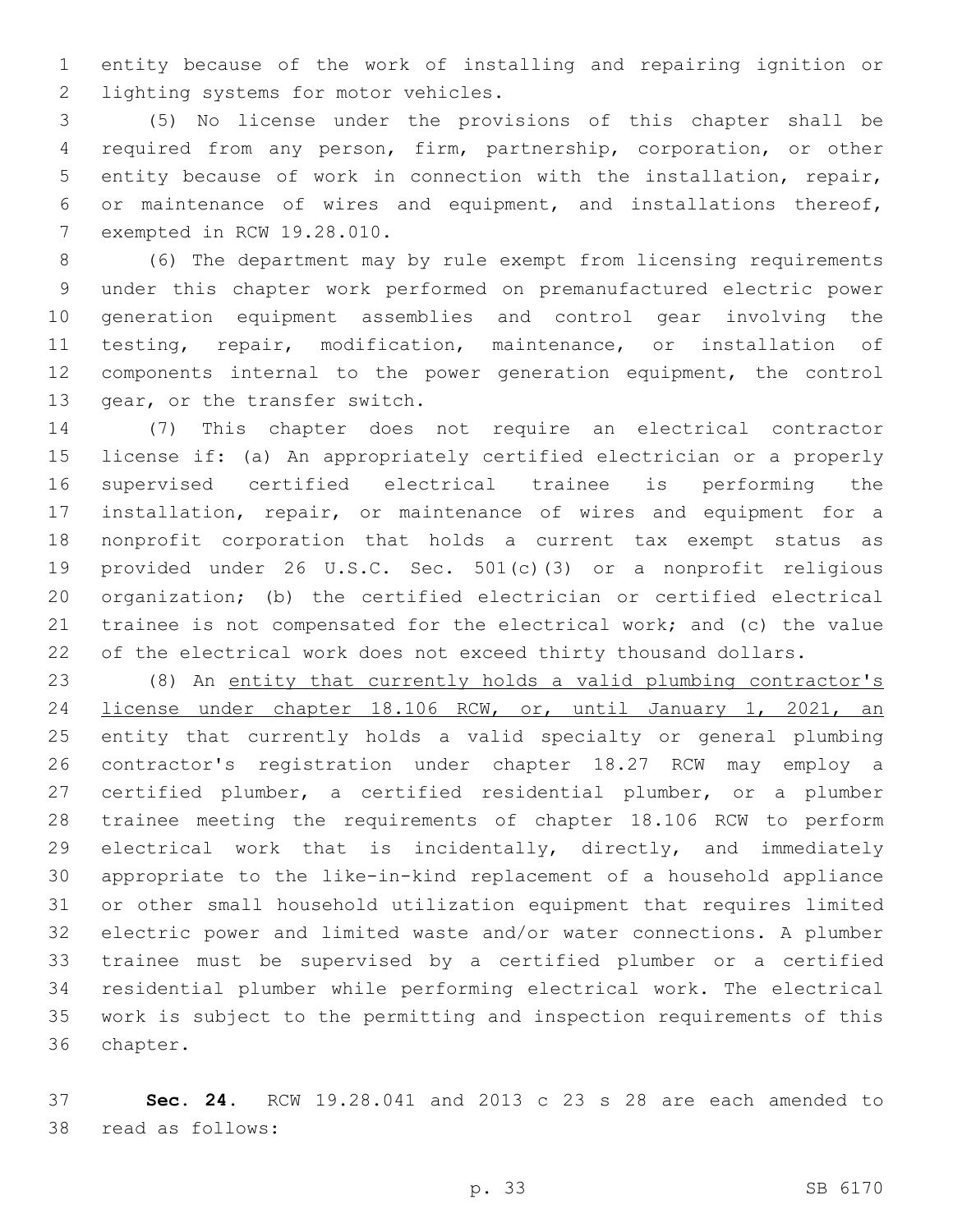(1) It is unlawful for any person, firm, partnership, corporation, or other entity to advertise, offer to do work, submit a bid, engage in, conduct, or carry on the business of installing or maintaining wires or equipment to convey electric current, or installing or maintaining equipment to be operated by electric current as it pertains to the electrical industry, without having an unrevoked, unsuspended, and unexpired electrical contractor license, issued by the department in accordance with this chapter. All electrical contractor licenses expire twenty-four calendar months following the day of their issue. The department may issue an electrical contractor license for a period of less than twenty-four months only for the purpose of equalizing the number of electrical contractor licenses that expire each month. Application for an electrical contractor license shall be made in writing to the 15 department, accompanied by the required fee. The application shall 16 state:

 (a) The name and address of the applicant; in case of firms or partnerships, the names of the individuals composing the firm or partnership; in case of corporations, the names of the managing 20 officials thereof;

 (b) The location of the place of business of the applicant and 22 the name under which the business is conducted;

23 (c) Employer social security number;

 (d) Evidence of workers' compensation coverage for the applicant's employees working in Washington, as follows:

 (i) The applicant's industrial insurance account number issued by 27 the department;

 (ii) The applicant's self-insurer number issued by the 29 department; or

 (iii) For applicants domiciled in a state or province of Canada subject to an agreement entered into under RCW 51.12.120(7), as permitted by the agreement, filing a certificate of coverage issued by the agency that administers the workers' compensation law in the applicant's state or province of domicile certifying that the applicant has secured the payment of compensation under the other 36 state's or province's workers' compensation law;

37 (e) Employment security department number;

38 (f) State excise tax registration number;

 (g) Unified business identifier (UBI) account number may be substituted for the information required by (d) of this subsection if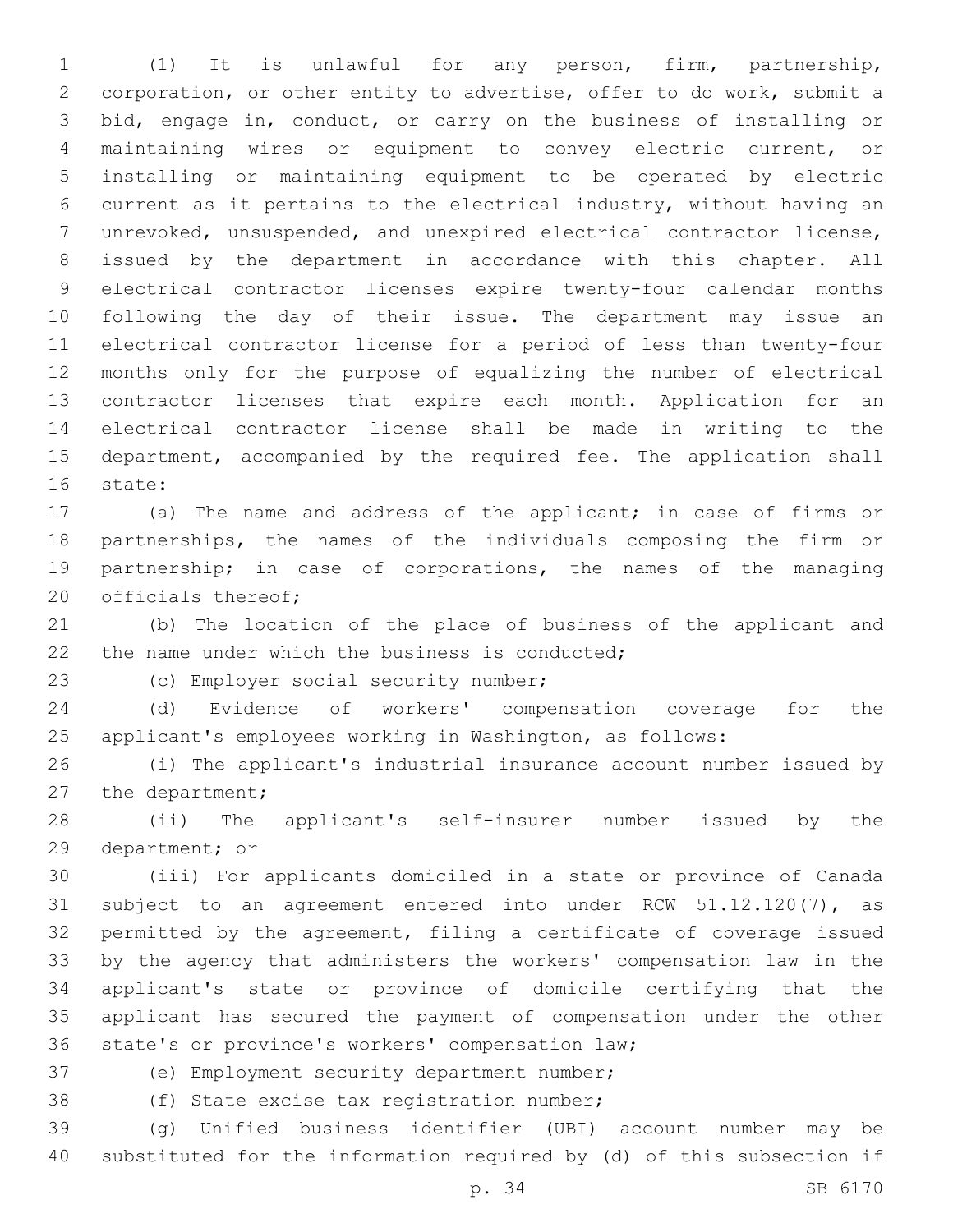the applicant will not employ employees in Washington, and by (e) and 2 (f) of this subsection; and

 (h) Whether a general or specialty electrical contractor license is sought and, if the latter, the type of specialty. Electrical contractor specialties include, but are not limited to: Residential, pump and irrigation, limited energy system, signs, nonresidential maintenance, restricted nonresidential maintenance, appliance repair, and a combination specialty. A general electrical contractor license shall grant to the holder the right to engage in, conduct, or carry on the business of installing or maintaining wires or equipment to carry electric current, and installing or maintaining equipment, or installing or maintaining material to fasten or insulate such wires 13 or equipment to be operated by electric current, in the state of Washington. A specialty electrical contractor license shall grant to the holder a limited right to engage in, conduct, or carry on the business of installing or maintaining wires or equipment to carry electrical current, and installing or maintaining equipment; or installing or maintaining material to fasten or insulate such wires or equipment to be operated by electric current in the state of 20 Washington as expressly allowed by the license.

 (2) The department may verify the workers' compensation coverage information provided by the applicant under subsection (1)(d) of this section, including but not limited to information regarding the coverage of an individual employee of the applicant. If coverage is 25 provided under the laws of another state, the department may notify the other state that the applicant is employing employees in 27 Washington.

 (3) The application for an electrical contractor license shall be accompanied by a bond in the sum of four thousand dollars with the state of Washington named as obligee in the bond, with good and sufficient surety, to be approved by the department. The bond shall 32 at all times be kept in full force and effect, and any cancellation 33 or revocation thereof, or withdrawal of the surety therefrom, suspends the license issued to the principal until a new bond has been filed and approved as provided in this section. Upon approval of a bond, the department shall on the next business day deposit the fee accompanying the application in the electrical license fund and shall file the bond in the office. The department shall upon request furnish to any person, firm, partnership, corporation, or other entity a certified copy of the bond upon the payment of a fee that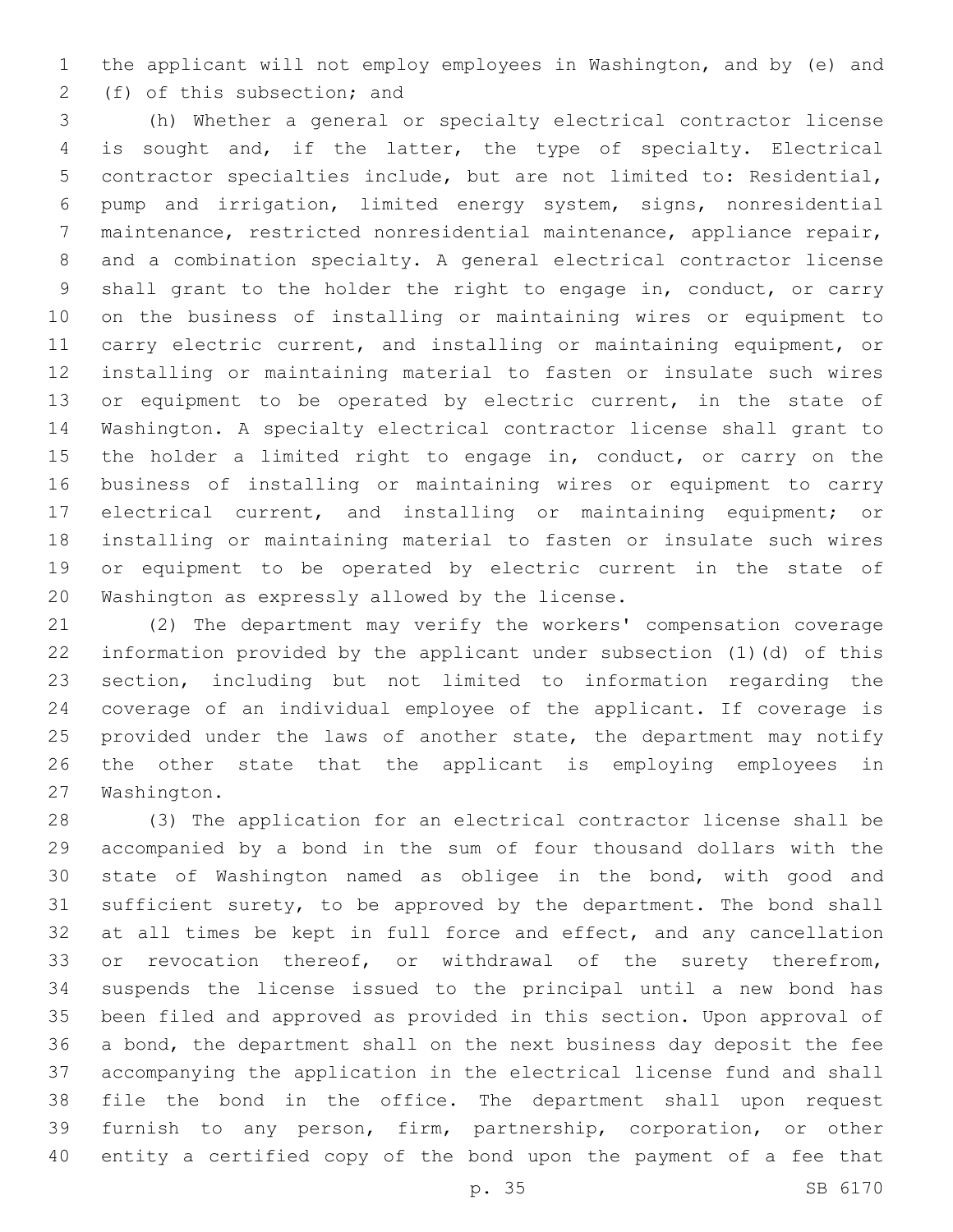the department shall set by rule. The fee shall cover but not exceed the cost of furnishing the certified copy. The bond shall be conditioned that in any installation or maintenance of wires or equipment to convey electrical current, and equipment to be operated by electrical current, the principal will comply with the provisions of this chapter and with any electrical ordinance, building code, or regulation of a city or town adopted pursuant to RCW 19.28.010(3) that is in effect at the time of entering into a contract. The bond shall be conditioned further that the principal will pay for all labor, including employee benefits, and material furnished or used upon the work, taxes and contributions to the state of Washington, 12 and all damages that may be sustained by any person, firm, partnership, corporation, or other entity due to a failure of the principal to make the installation or maintenance in accordance with 15 this chapter or any applicable ordinance, building code, or regulation of a city or town adopted pursuant to RCW 19.28.010(3). In lieu of the surety bond required by this section, the license applicant may file with the department a cash deposit or other negotiable security acceptable to the department. If the license applicant has filed a cash deposit, the department shall deposit the funds in a special trust savings account in a commercial bank, mutual savings bank, or savings and loan association and shall pay annually to the depositor the interest derived from the account.

 (4) The department shall issue general or specialty electrical contractor licenses to applicants meeting all of the requirements of this chapter. The provisions of this chapter relating to the licensing of any person, firm, partnership, corporation, or other entity including the requirement of a bond with the state of Washington named as obligee therein and the collection of a fee therefor, are exclusive, and no political subdivision of the state of Washington may require or issue any licenses or bonds or charge any fee for the same or a similar purpose. No person, firm, partnership, corporation, or other entity holding more than one specialty contractor license under this chapter may be required to pay an annual fee for more than one such license or to post more than one four thousand dollar bond, equivalent cash deposit, or other 37 negotiable security.

 (5) To obtain a general or specialty electrical contractor license, the applicant must designate an individual who currently possesses a valid master journey level electrician's certificate of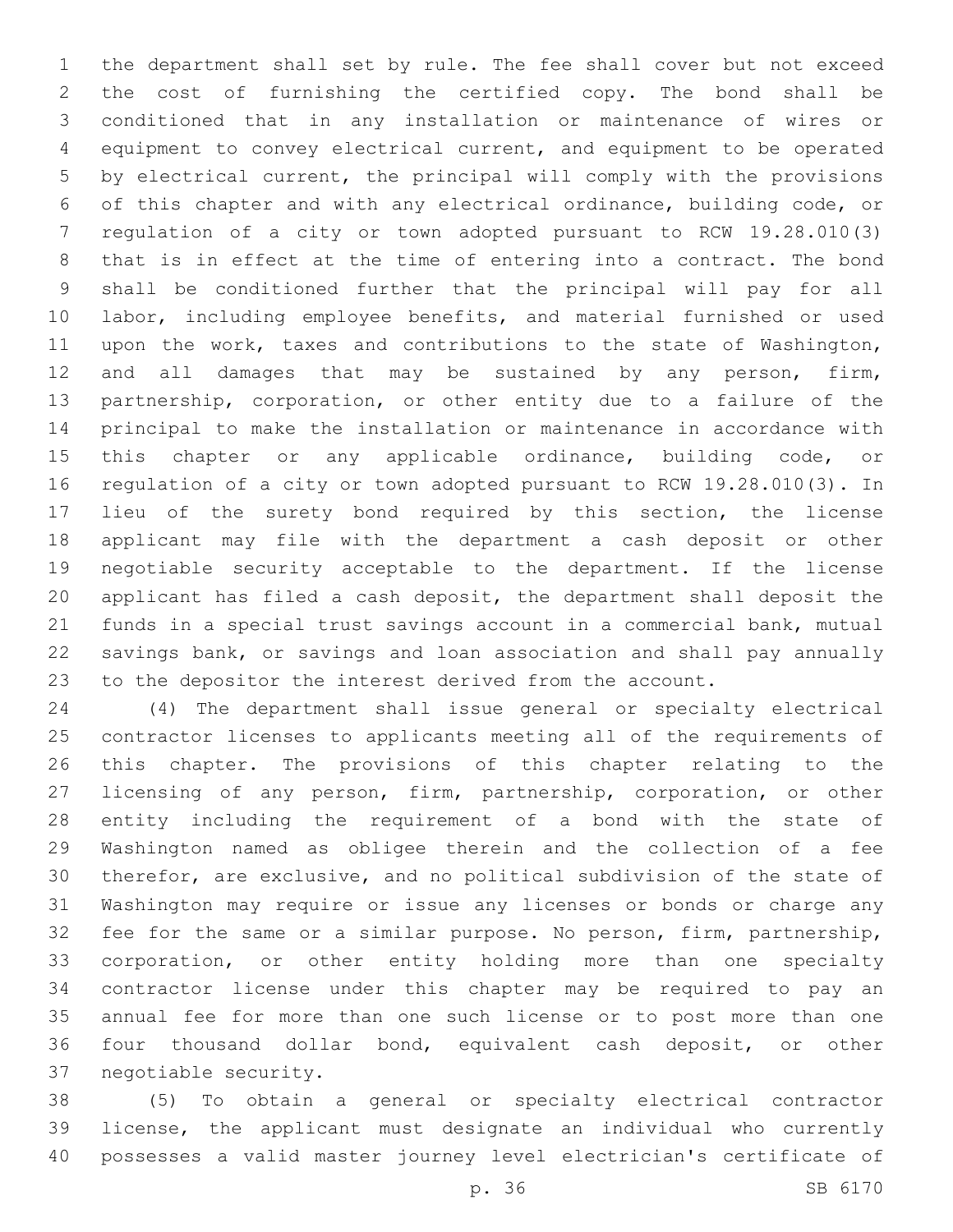competency, master specialty electrician's certificate of competency in the specialty for which application has been made, or administrator's certificate as a general electrical contractor administrator or as a specialty electrical contractor administrator in the specialty for which application has been made.

 (6) Administrator certificate specialties include, but are not limited to: Residential, pump and irrigation or domestic pump, limited energy system, signs, nonresidential maintenance, restricted nonresidential maintenance, appliance repair, and combination specialty. To obtain an administrator's certificate, an individual must pass an examination as set forth in RCW 19.28.051 unless the applicant was a licensed electrical contractor at any time during 1974. Applicants who were electrical contractors licensed by the state of Washington at any time during 1974 are entitled to receive a general electrical contractor administrator's certificate without examination if the applicants apply prior to January 1, 1984. The board of electrical examiners shall certify to the department the names of all persons who are entitled to either a general or specialty electrical contractor administrator's certificate.

 (7) For a contractor doing domestic water pumping system work as 21 defined by RCW  $18.106.010((410))$   $(14)(c)$ , the department shall 22 consider the requirements of subsections  $(1)$  (a) through  $(h)$ ,  $(2)$ , and (3) of this section to have been met to be a pump and irrigation or 24 domestic pump licensed electrical contractor if  $((the))$ :

25 (a) The contractor has met the plumbing contractor 26 ((registration)) licensing requirements of chapter ((18.27)) 18.106 27 RCW. The department shall establish a single ((registration/)) 28 licensing document for those who qualify for both ((general)) a 29 plumbing contractor ((<del>registration</del>)) license as defined in chapter ((18.27)) 18.106 RCW and a pump and irrigation or domestic pump 31 electrical contractor license as defined by this chapter; or

 (b) Until January 1, 2021, the contractor has met the contractor 33 registration requirements of chapter 18.27 RCW. The department shall establish a single registration/licensing document for those who 35 qualify for both a general contractor registration as defined in chapter 18.27 RCW and a pump and irrigation or domestic pump electrical contractor license as defined by this chapter.

 **Sec. 25.** RCW 19.28.191 and 2016 c 198 s 2 are each amended to 39 read as follows: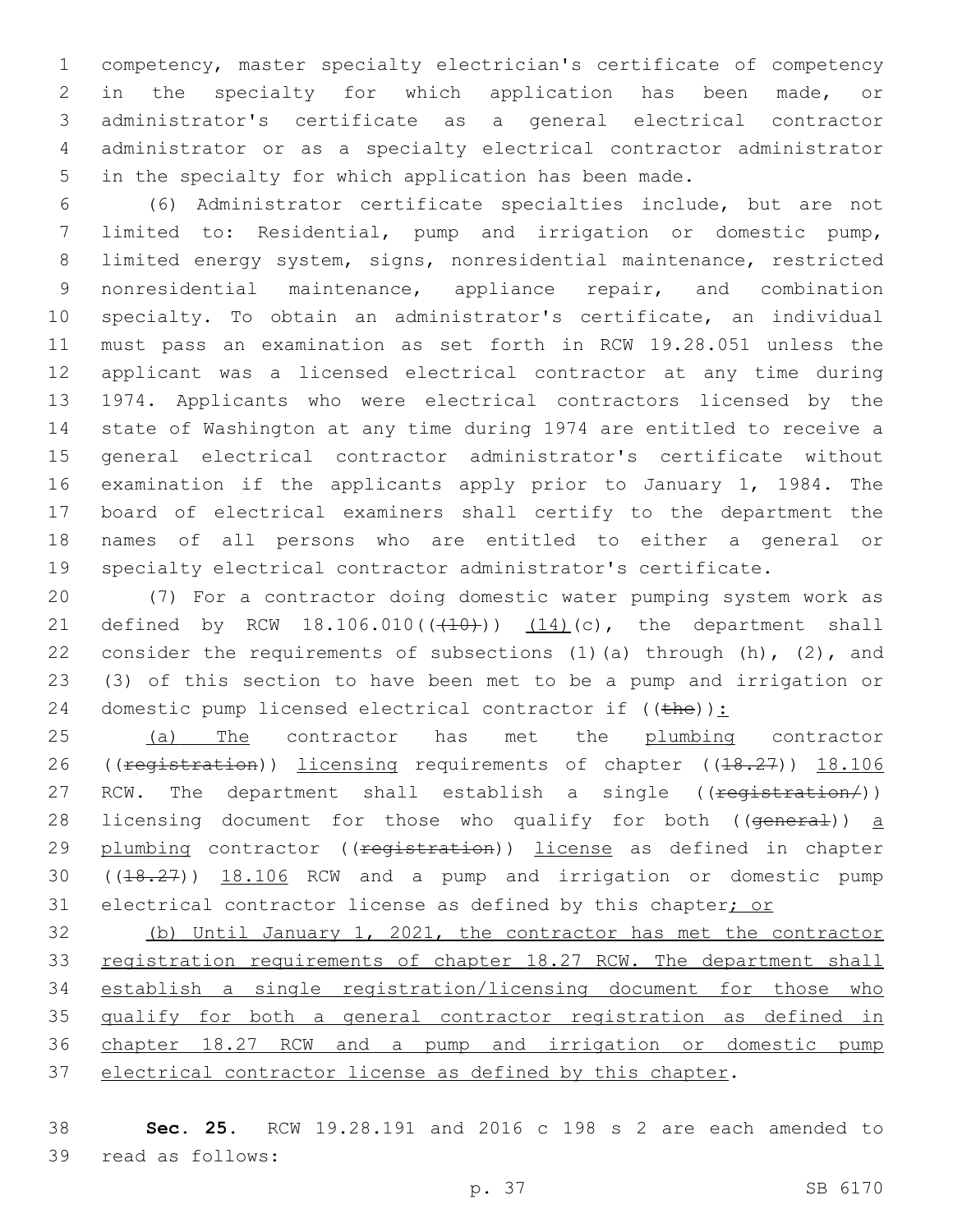(1) Upon receipt of the application, the department shall review the application and determine whether the applicant is eligible to take an examination for the master journey level electrician, journey level electrician, master specialty electrician, or specialty 5 electrician certificate of competency.

 (a) Before July 1, 2005, an applicant who possesses a valid journey level electrician certificate of competency in effect for the previous four years and a valid general administrator's certificate may apply for a master journey level electrician certificate of 10 competency without examination.

 (b) Before July 1, 2005, an applicant who possesses a valid 12 specialty electrician certificate of competency, in the specialty applied for, for the previous two years and a valid specialty 14 administrator's certificate, in the specialty applied for, may apply for a master specialty electrician certificate of competency without 16 examination.

 (c) Before December 1, 2003, the following persons may obtain an equipment repair specialty electrician certificate of competency 19 without examination:

 (i) A person who has successfully completed an apprenticeship program approved under chapter 49.04 RCW for the machinist trade; and

 (ii) A person who provides evidence in a form prescribed by the department affirming that: (A) He or she was employed as of April 1, 2003, by a factory-authorized equipment dealer or service company; and (B) he or she has worked in equipment repair for a minimum of 26 four thousand hours.

 (d) To be eligible to take the examination for a master journey level electrician certificate of competency, the applicant must have possessed a valid journey level electrician certificate of competency 30 for four years.

 (e) To be eligible to take the examination for a master specialty electrician certificate of competency, the applicant must have possessed a valid specialty electrician certificate of competency, in 34 the specialty applied for, for two years.

 (f) To be eligible to take the examination for a journey level certificate of competency, the applicant must have:

 (i) Worked in the electrical construction trade for a minimum of eight thousand hours, of which four thousand hours shall be in industrial or commercial electrical installation under the supervision of a master journey level electrician or journey level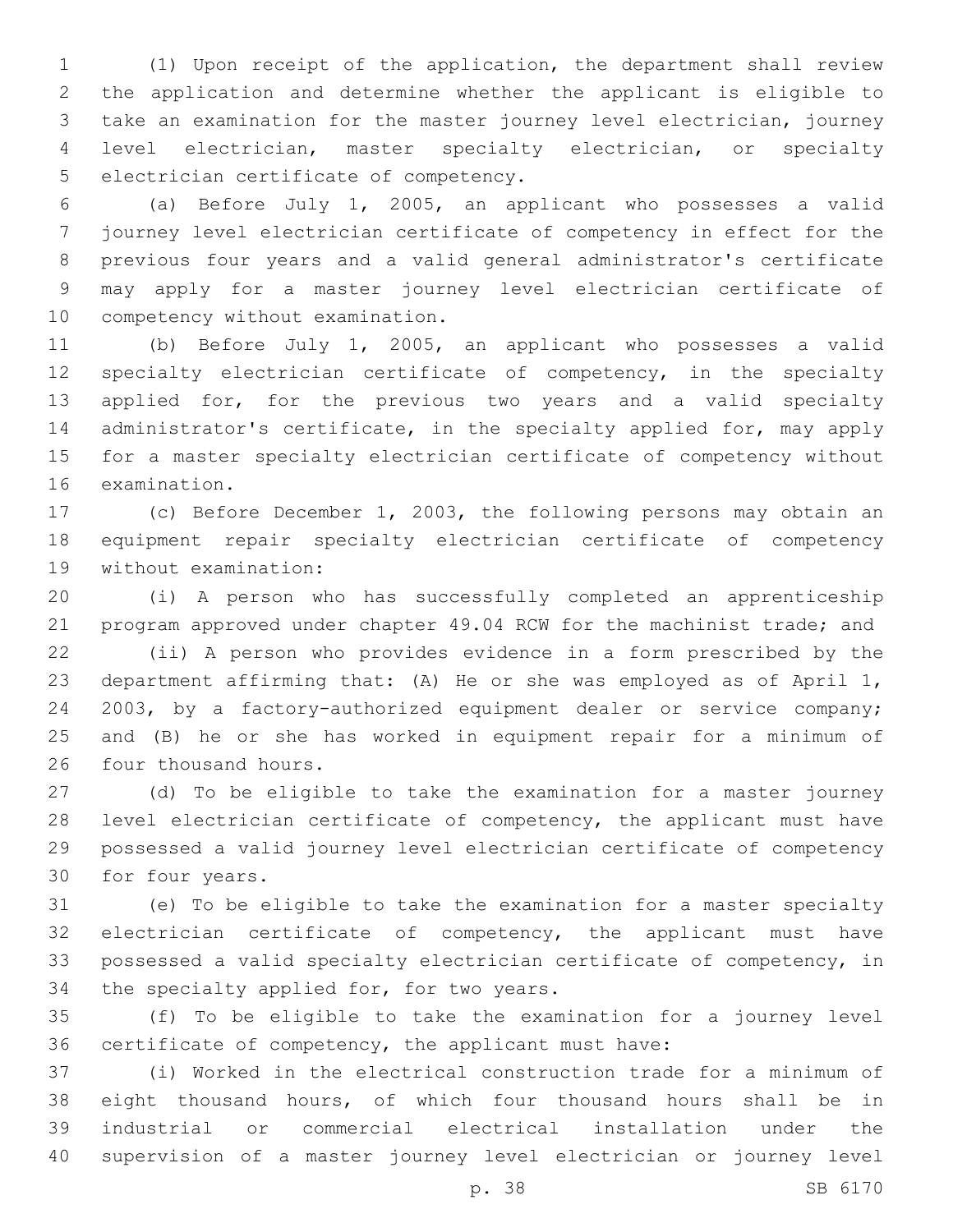electrician and not more than a total of four thousand hours in all specialties under the supervision of a master journey level electrician, journey level electrician, master specialty electrician working in that electrician's specialty, or specialty electrician working in that electrician's specialty. Specialty electricians with less than a four thousand hour work experience requirement cannot credit the time required to obtain that specialty towards qualifying 8 to become a journey level electrician; or

 (ii) Successfully completed an apprenticeship program approved under chapter 49.04 RCW for the electrical construction trade.

 (g)(i) To be eligible to take the examination for a specialty electrician certificate of competency, the applicant must have:

 (A) Worked in the residential (as specified in WAC 296-46B-920(2)(a)), pump and irrigation (as specified in WAC 296-46B-920(2)(b)), sign (as specified in WAC 296-46B-920(2)(d)), limited energy (as specified in WAC 296-46B-920(2)(e)), nonresidential maintenance (as specified in WAC 296-46B-920(2)(g)), or other new nonresidential specialties as determined by the department in rule under the supervision of a master journey level electrician, journey level electrician, master specialty electrician working in that electrician's specialty, or specialty electrician working in that electrician's specialty for a minimum of four 23 thousand hours;

 (B) Worked in the appliance repair specialty as determined by the department in rule, restricted nonresidential maintenance as determined by the department in rule, the equipment repair specialty as determined by the department in rule, the pump and irrigation specialty other than as defined by (g)(i)(A) of this subsection or domestic pump specialty as determined by the department in rule, or a specialty other than the designated specialties in (g)(i)(A) of this subsection for a minimum of the initial ninety days, or longer if set by rule by the department. The restricted nonresidential maintenance specialty is limited to a maximum of 277 volts and 20 amperes for lighting branch circuits and/or a maximum of 250 volts and 60 amperes for other circuits excluding the replacement or repair of circuit breakers. The department may alter the scope of work for the restricted nonresidential maintenance specialty by rule. The initial period must be spent under one hundred percent supervision of a master journey level electrician, journey level electrician, master specialty electrician working in that electrician's specialty, or

p. 39 SB 6170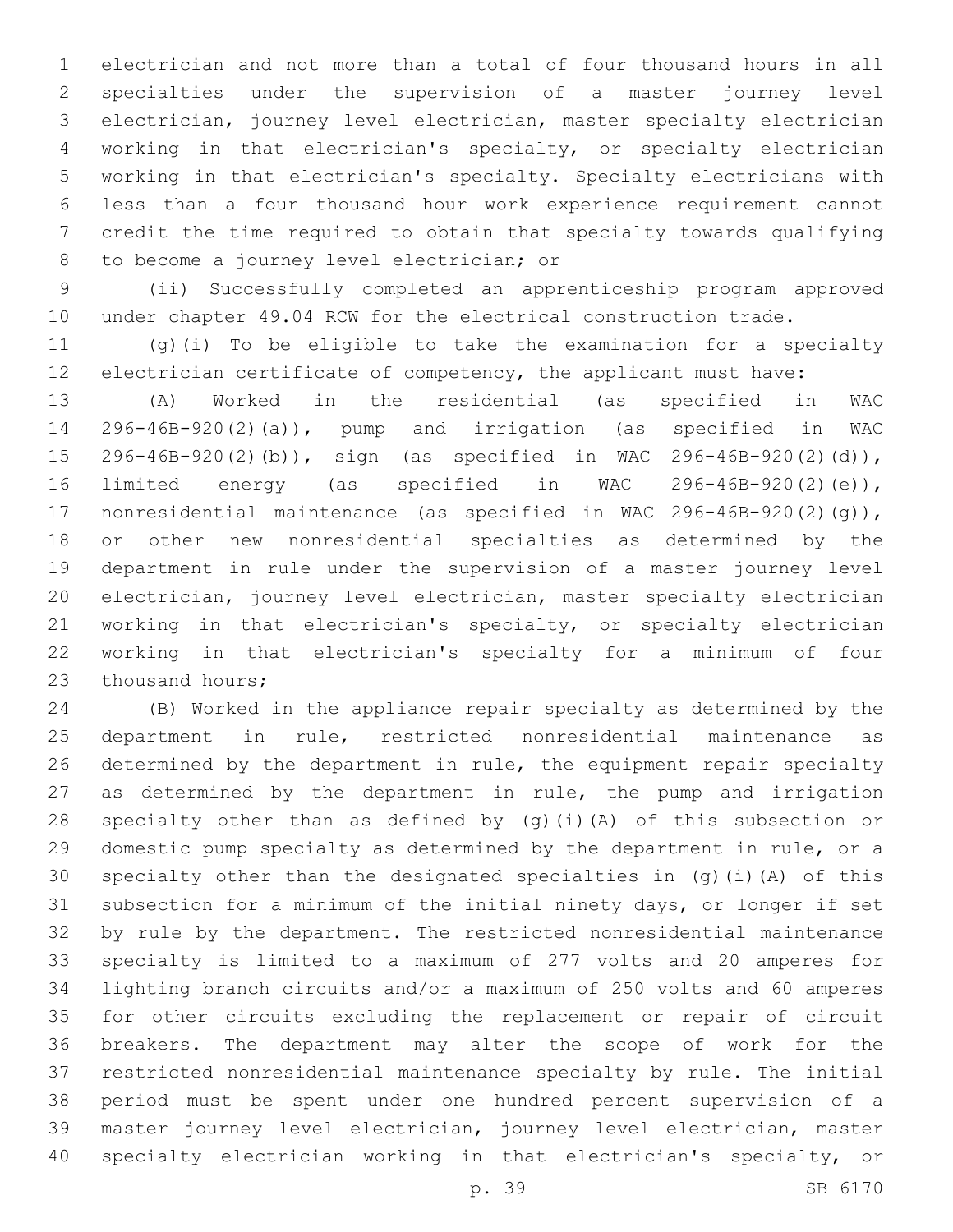specialty electrician working in that electrician's specialty. After this initial period, a person may take the specialty examination. If the person passes the examination, the person may work unsupervised for the balance of the minimum hours required for certification. A person may not be certified as a specialty electrician in the appliance repair specialty or in a specialty other than the designated specialties in (g)(i)(A) of this subsection, however, until the person has worked a minimum of two thousand hours in that specialty, or longer if set by rule by the department; or

 (C) Successfully completed an approved apprenticeship program under chapter 49.04 RCW for the applicant's specialty in the 12 electrical construction trade.

 (ii) In meeting the training requirements for the pump and irrigation or domestic pump specialties, the individual shall be allowed to obtain the experience required by this section at the same time the individual is meeting the experience required by RCW 17 18.106.040(1)(((e))) (d). After meeting the training requirements provided in this section, the individual may take the examination and upon passing the examination, meeting additional training requirements as may still be required for those seeking a pump and irrigation, or a domestic pump specialty certificate as defined by rule, and paying the applicable fees, the individual must be issued the appropriate certificate. The department may include an examination for specialty plumbing certificate defined in RCW 25 18.106.010( $(410)(e)$ ))  $(14)(c)$  with the examination required by this section. The department, by rule and in consultation with the electrical board, may establish additional equivalent ways to gain the experience requirements required by this subsection. 29 ((Individuals who are able to provide evidence to the department, prior to January 1, 2007, that they have been employed as a pump installer in the pump and irrigation or domestic pump business by an appropriately licensed electrical contractor, registered general 33 contractor defined by chapter 18.27 RCW, or appropriate general specialty contractor defined by chapter 18.27 RCW for not less than eight thousand hours in the most recent six calendar years shall be issued the appropriate certificate by the department upon receiving 37 such documentation and applicable fees.)) The department shall establish a single document for those who have received both an electrical specialty certification as defined by this subsection and have also met the certification requirements for the specialty

p. 40 SB 6170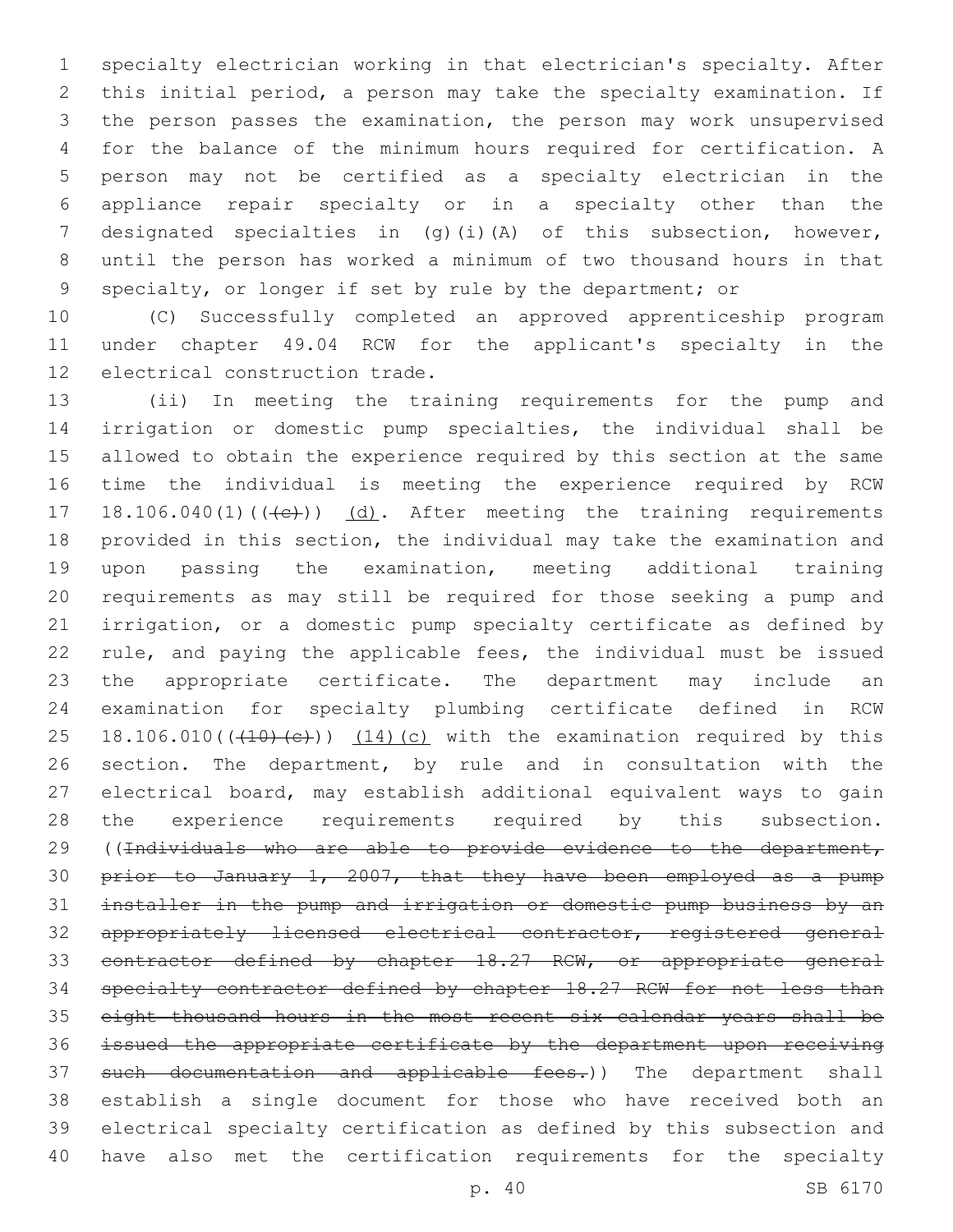1 plumber as defined by RCW  $18.106.010$  ( $(410)$   $(e)$ )), showing that the individual has received both certifications. No other experience or 3 training requirements may be imposed.

 (iii) Before July 1, 2015, an applicant possessing an electrical training certificate issued by the department is eligible to apply one hour of every two hours of unsupervised telecommunications system installation work experience toward eligibility for examination for a limited energy system certificate of competency (as specified in WAC 9 296-46B-920(2)(e)), if:

 (A) The telecommunications work experience was obtained while employed by a contractor licensed under this chapter as a general electrical contractor (as specified in WAC 296-46B-920(1)) or limited energy system specialty contractor (as specified in WAC 14 296-46B-920(2)(e)); and

 (B) Evidence of the telecommunications work experience is submitted in the form of an affidavit prescribed by the department.

 (h) Any applicant for a journey level electrician certificate of competency who has successfully completed a two-year program in the electrical construction trade at public community or technical colleges, or not-for-profit nationally accredited technical or trade schools licensed by the workforce training and education coordinating board under chapter 28C.10 RCW, may substitute up to two years of the technical or trade school program for two years of work experience under a master journey level electrician or journey level electrician. The applicant shall obtain the additional two years of work experience required in industrial or commercial electrical installation prior to the beginning, or after the completion, of the technical school program. Any applicant who has received training in the electrical construction trade in the armed service of the United States may be eligible to apply armed service work experience towards qualification to take the examination for the journey level 32 electrician certificate of competency.

 (i) An applicant for a specialty electrician certificate of competency who, after January 1, 2000, has successfully completed a two-year program in the electrical construction trade at a public community or technical college, or a not-for-profit nationally accredited technical or trade school licensed by the workforce training and education coordinating board under chapter 28C.10 RCW, may substitute up to one year of the technical or trade school program for one year of work experience under a master journey level

p. 41 SB 6170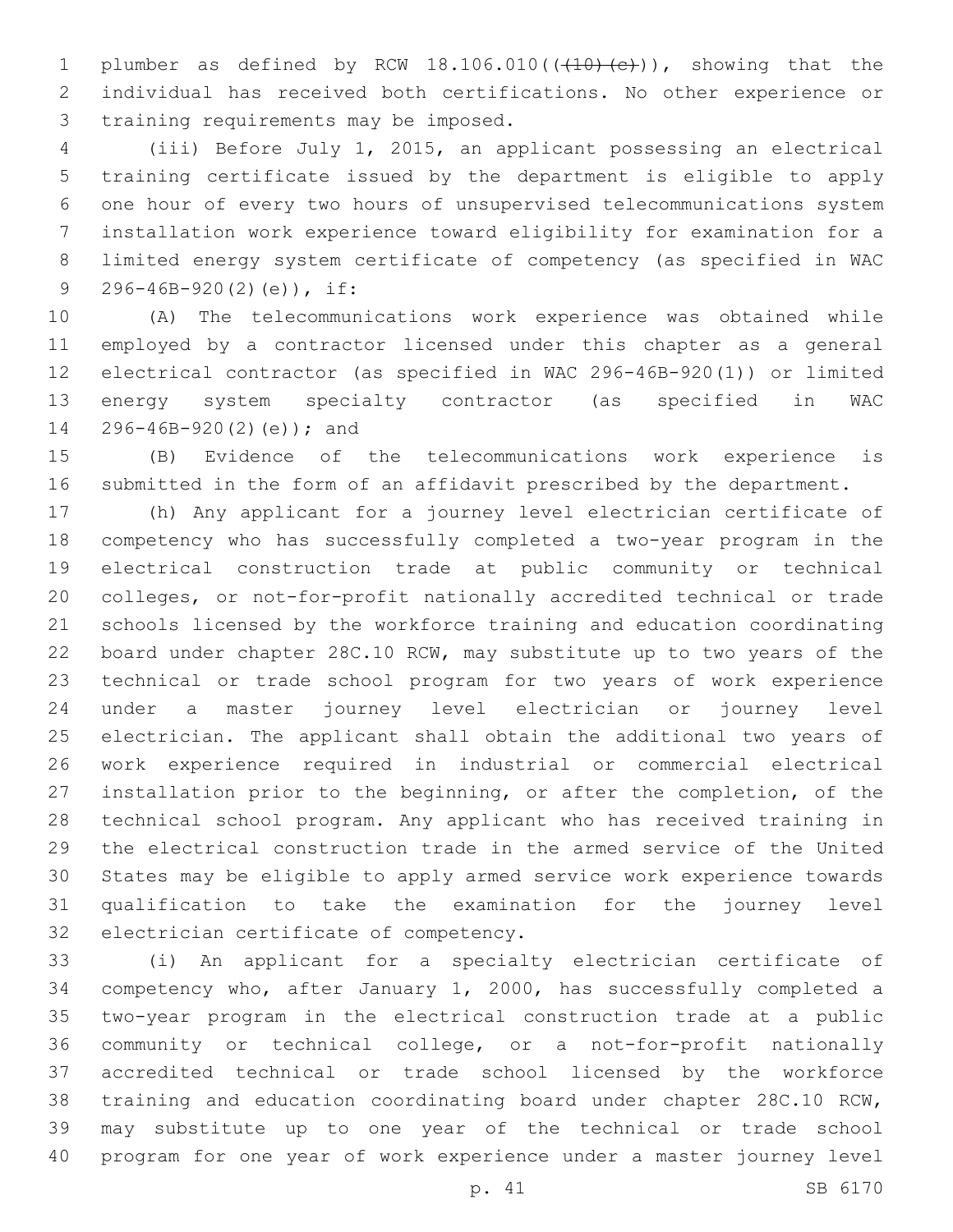electrician, journey level electrician, master specialty electrician working in that electrician's specialty, or specialty electrician working in that electrician's specialty. Any applicant who has received training in the electrical construction trade in the armed services of the United States may be eligible to apply armed service work experience towards qualification to take the examination for an appropriate specialty electrician certificate of competency.

8 (j) The department must determine whether hours of training and experience in the armed services or school program are in the electrical construction trade and appropriate as a substitute for hours of work experience. The department must use the following criteria for evaluating the equivalence of classroom electrical training programs and work in the electrical construction trade:

 (i) A two-year electrical training program must consist of three 15 thousand or more hours.

 (ii) In a two-year electrical training program, a minimum of two thousand four hundred hours of student/instructor contact time must be technical electrical instruction directly related to the scope of work of the electrical specialty. Student/instructor contact time 20 includes lecture and in-school lab.

 (iii) The department may not allow credit for a program that accepts more than one thousand hours transferred from another 23 school's program.

 (iv) Electrical specialty training school programs of less than two years will have all of the above student/instructor contact time hours proportionately reduced. Such programs may not apply to more than fifty percent of the work experience required to attain 28 certification.

 (v) Electrical training programs of less than two years may not be credited towards qualification for journey level electrician unless the training program is used to gain qualification for a four 32 thousand hour electrical specialty.

(k) No other requirement for eligibility may be imposed.

 (2) The department shall establish reasonable rules for the examinations to be given applicants for certificates of competency. In establishing the rules, the department shall consult with the board. Upon determination that the applicant is eligible to take the examination, the department shall so notify the applicant, indicating 39 the time and place for taking the examination.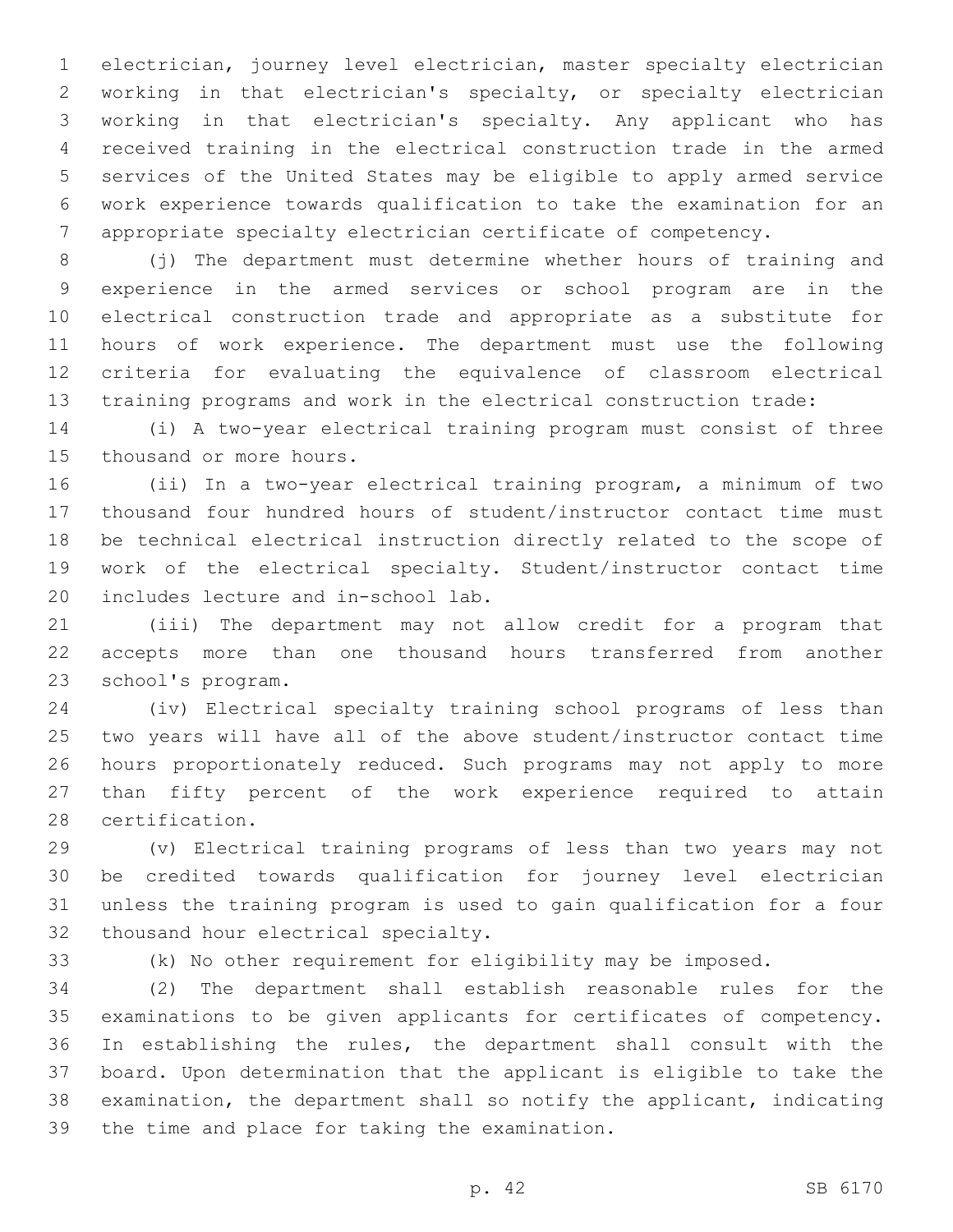(3) No noncertified individual may work unsupervised more than one year beyond the date when the trainee would be eligible to test for a certificate of competency if working on a full-time basis after original application for the trainee certificate. For the purposes of this section, "full-time basis" means two thousand hours.

 **Sec. 26.** RCW 19.28.191 and 2018 c 249 s 1 are each amended to 7 read as follows:

 (1) Upon receipt of the application, the department shall review the application and determine whether the applicant is eligible to take an examination for the master journey level electrician, journey level electrician, master specialty electrician, or specialty 12 electrician certificate of competency.

 (a) To be eligible to take the examination for a master journey 14 level electrician certificate of competency, the applicant must have possessed a valid journey level electrician certificate of competency 16 for four years.

 (b) To be eligible to take the examination for a master specialty electrician certificate of competency, the applicant must have possessed a valid specialty electrician certificate of competency, in 20 the specialty applied for, for two years.

 (c) To be eligible to take the examination for a journey level certificate of competency, the applicant must have successfully completed an apprenticeship program approved under chapter 49.04 RCW or equivalent apprenticeship program approved by the department for the electrical construction trade in which the applicant worked in the electrical construction trade for a minimum of eight thousand hours. Four thousand of the hours shall be in industrial or commercial electrical installation under the supervision of a master journey level electrician or journey level electrician and not more than a total of four thousand hours in all specialties under the supervision of a master journey level electrician, journey level electrician, master specialty electrician working in that electrician's specialty, or specialty electrician working in that electrician's specialty. Specialty electricians with less than a four thousand hour work experience requirement cannot credit the time required to obtain that specialty towards qualifying to become a journey level electrician. The holder of a specialty electrician certificate of competency with a four thousand hour work experience requirement shall be allowed to credit the work experience required

p. 43 SB 6170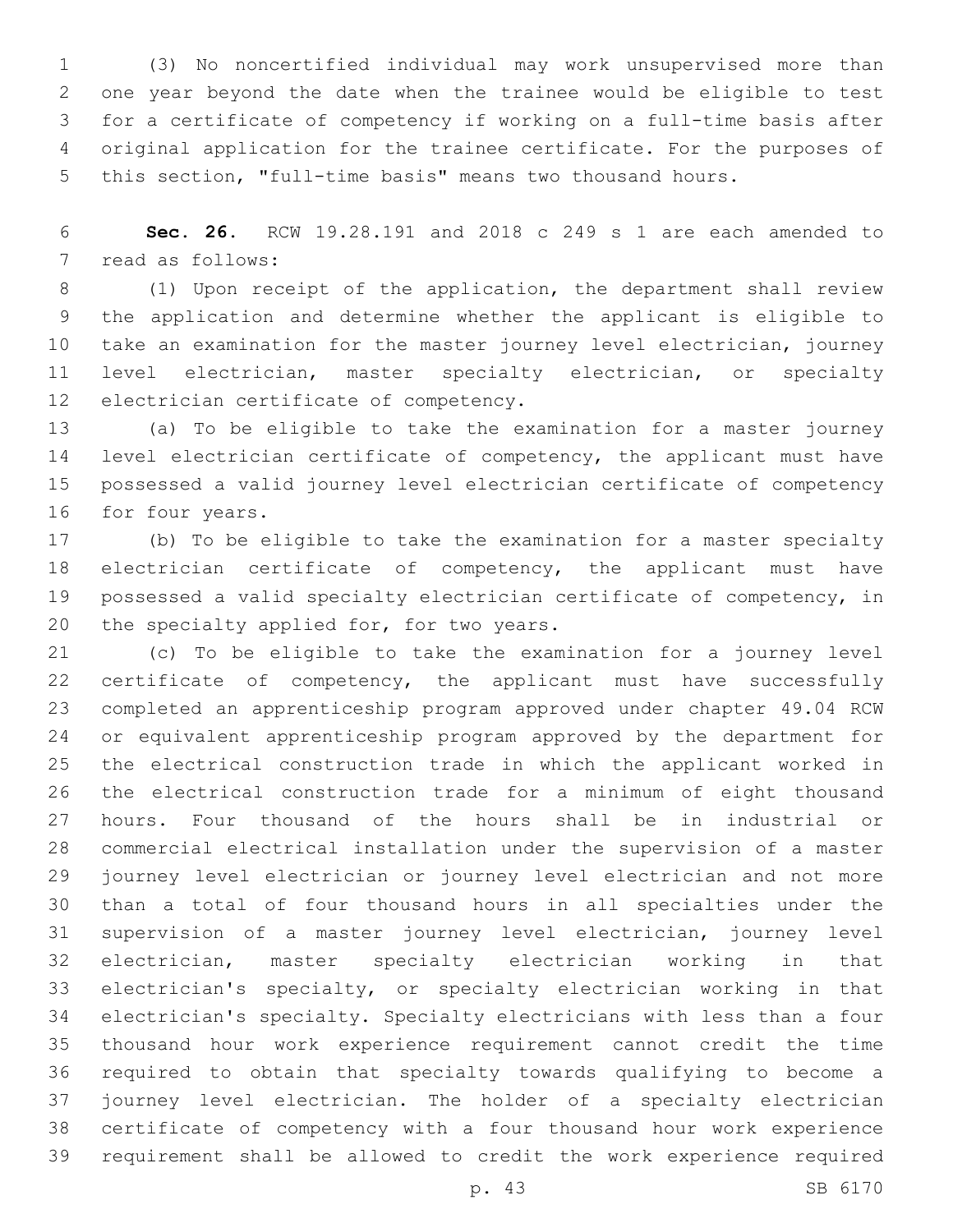to obtain that certificate towards apprenticeship requirements for qualifying to take the examination for a journey level electrician 3 certificate of competency.

 (d) To be eligible to take the examination for a specialty electrician certificate of competency, the applicant must have:

 (i) Worked in the residential (as specified in WAC 296-46B-920(2)(a)), pump and irrigation (as specified in WAC 296-46B-920(2)(b)), sign (as specified in WAC 296-46B-920(2)(d)), limited energy (as specified in WAC 296-46B-920(2)(e)), nonresidential maintenance (as specified in WAC 296-46B-920(2)(g)), or other new nonresidential specialties as determined by the department in rule under the supervision of a master journey level electrician, journey level electrician, master specialty electrician working in that electrician's specialty, or specialty electrician working in that electrician's specialty for a minimum of four 16 thousand hours;

 (ii) Worked in the appliance repair specialty as determined by the department in rule, restricted nonresidential maintenance as determined by the department in rule, the equipment repair specialty as determined by the department in rule, the pump and irrigation specialty other than as defined by (d)(i) of this subsection or domestic pump specialty as determined by the department in rule, or a specialty other than the designated specialties in (d)(i) of this subsection for a minimum of the initial ninety days, or longer if set by rule by the department. The restricted nonresidential maintenance specialty is limited to a maximum of 277 volts and 20 amperes for lighting branch circuits and/or a maximum of 250 volts and 60 amperes for other circuits excluding the replacement or repair of circuit breakers. The department may alter the scope of work for the restricted nonresidential maintenance specialty by rule. The initial period must be spent under one hundred percent supervision of a master journey level electrician, journey level electrician, master specialty electrician working in that electrician's specialty, or specialty electrician working in that electrician's specialty. After this initial period, a person may take the specialty examination. If the person passes the examination, the person may work unsupervised for the balance of the minimum hours required for certification. A person may not be certified as a specialty electrician in the appliance repair specialty or in a specialty other than the designated specialties in (d)(i) of this subsection, however, until

p. 44 SB 6170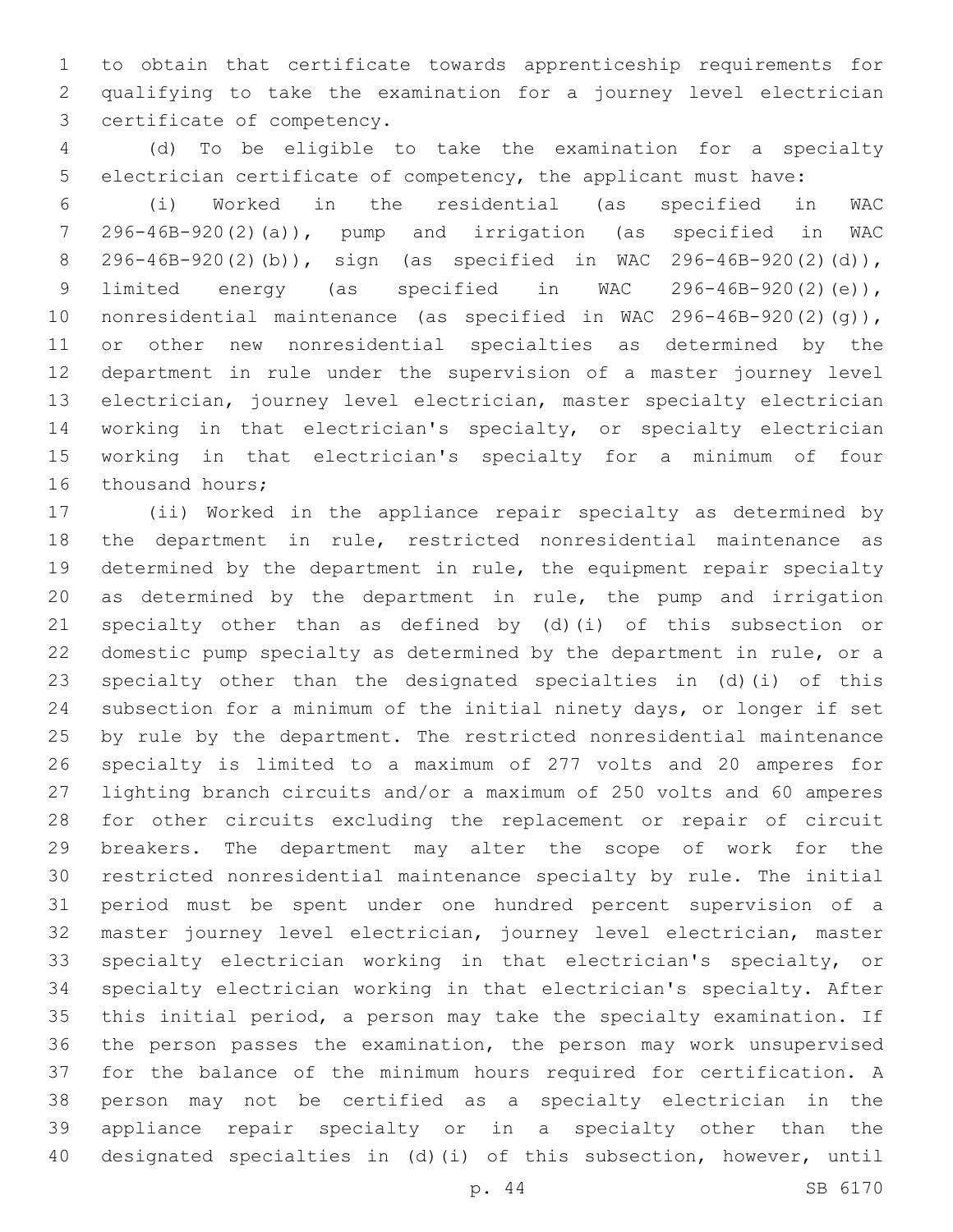the person has worked a minimum of two thousand hours in that specialty, or longer if set by rule by the department;

 (iii) Successfully completed an approved apprenticeship program under chapter 49.04 RCW for the applicant's specialty in the 5 electrical construction trade; or

 (iv) In meeting the training requirements for the pump and irrigation or domestic pump specialties, the individual shall be allowed to obtain the experience required by this section at the same time the individual is meeting the experience required by RCW 10 18.106.040(1) $((+e))$   $(d)$ . After meeting the training requirements provided in this section, the individual may take the examination and upon passing the examination, meeting additional training requirements as may still be required for those seeking a pump and irrigation, or a domestic pump specialty certificate as defined by rule, and paying the applicable fees, the individual must be issued the appropriate certificate. The department may include an examination for specialty plumbing certificate defined in RCW 18 18.106.010( $(410)$ )  $(14)$ (c) with the examination required by this section. The department, by rule and in consultation with the electrical board, may establish additional equivalent ways to gain the experience requirements required by this subsection. The department shall establish a single document for those who have received both an electrical specialty certification as defined by this subsection and have also met the certification requirements for 25 the specialty plumber as defined by RCW  $18.106.010((\text{+}10) \text{+} \text{c}))$  (14)(c), showing that the individual has received both certifications. No other experience or training requirements may be 28 imposed.

 (e) Any applicant for a journey level electrician certificate of competency who has successfully completed a two-year program in the electrical construction trade at public community or technical colleges, or not-for-profit nationally accredited technical or trade schools licensed by the workforce training and education coordinating board under chapter 28C.10 RCW, may substitute up to two years of the technical or trade school program for two years of work experience under a master journey level electrician or journey level electrician required under the apprenticeship program. The applicant shall obtain the additional two years of work experience required in industrial or commercial electrical installation prior to the beginning, or after the completion, of the technical school program. Any applicant who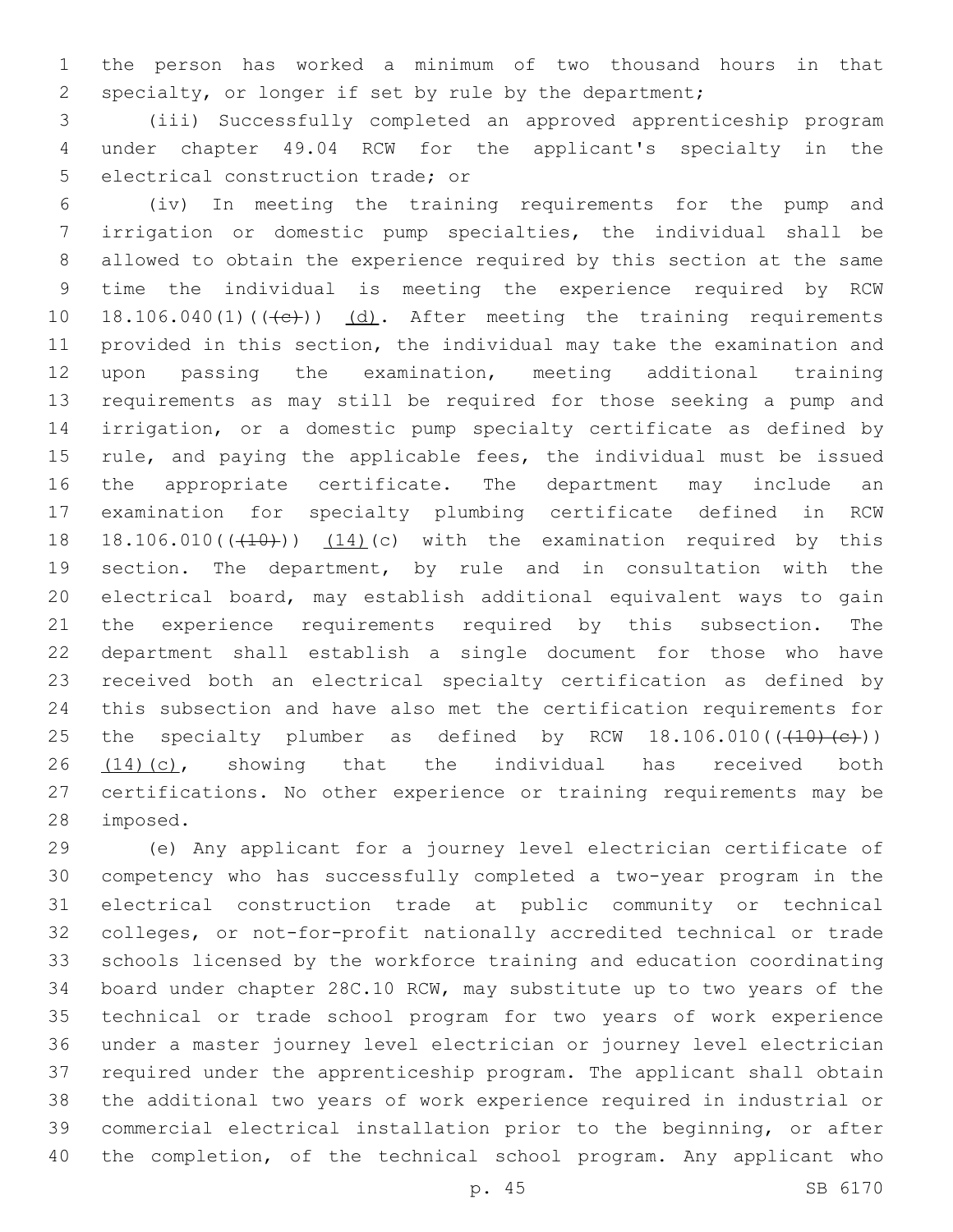has received training in the electrical construction trade in the armed service of the United States may be eligible to apply armed service work experience towards qualification to complete an apprenticeship and take the examination for the journey level 5 electrician certificate of competency.

 (f) An applicant for a specialty electrician certificate of competency who, after January 1, 2000, has successfully completed a two-year program in the electrical construction trade at a public community or technical college, or a not-for-profit nationally accredited technical or trade school licensed by the workforce training and education coordinating board under chapter 28C.10 RCW, may substitute up to one year of the technical or trade school program for one year of work experience under a master journey level electrician, journey level electrician, master specialty electrician working in that electrician's specialty, or specialty electrician working in that electrician's specialty. Any applicant who has received training in the electrical construction trade in the armed services of the United States may be eligible to apply armed service work experience towards qualification to take the examination for an appropriate specialty electrician certificate of competency.

 (g) The department must determine whether hours of training and experience in the armed services or school program are in the electrical construction trade and appropriate as a substitute for hours of work experience. The department must use the following criteria for evaluating the equivalence of classroom electrical training programs and work in the electrical construction trade:

 (i) A two-year electrical training program must consist of three 28 thousand or more hours.

 (ii) In a two-year electrical training program, a minimum of two thousand four hundred hours of student/instructor contact time must be technical electrical instruction directly related to the scope of work of the electrical specialty. Student/instructor contact time 33 includes lecture and in-school lab.

 (iii) The department may not allow credit for a program that accepts more than one thousand hours transferred from another 36 school's program.

 (iv) Electrical specialty training school programs of less than two years will have all of the above student/instructor contact time hours proportionately reduced. Such programs may not apply to more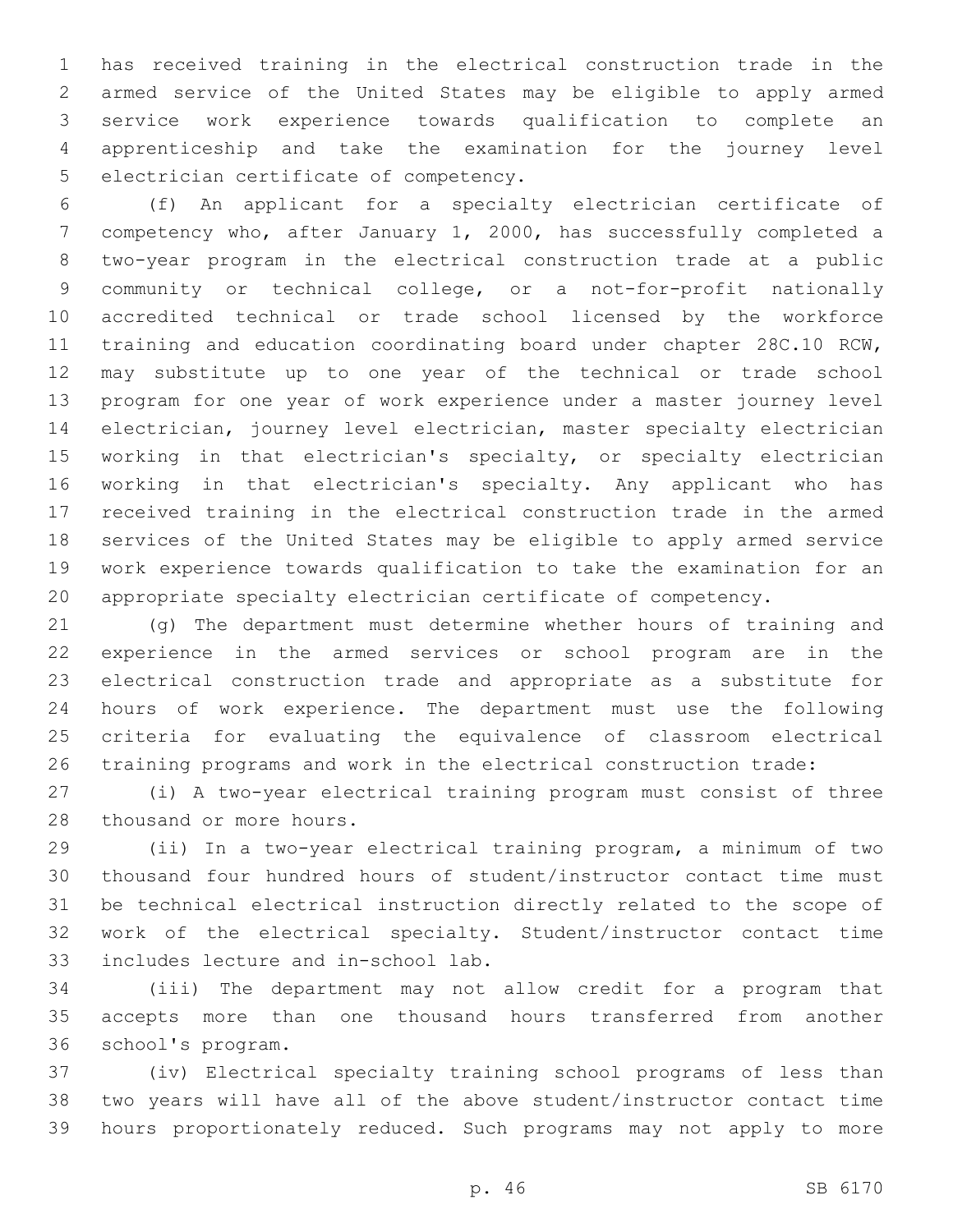than fifty percent of the work experience required to attain 2 certification.

 (v) Electrical training programs of less than two years may not be credited towards qualification for journey level electrician unless the training program is used to gain qualification for a four 6 thousand hour electrical specialty.

(h) No other requirement for eligibility may be imposed.

 (2) The department shall establish reasonable rules for the examinations to be given applicants for certificates of competency. In establishing the rules, the department shall consult with the board. Upon determination that the applicant is eligible to take the examination, the department shall so notify the applicant, indicating 13 instructions for taking the examination.

 (3) No noncertified individual may work unsupervised more than one year beyond the date when the trainee would be eligible to test for a certificate of competency if working on a full-time basis after original application for the trainee certificate. For the purposes of this section, "full-time basis" means two thousand hours.

 **Sec. 27.** RCW 19.28.051 and 2006 c 185 s 8 are each amended to 20 read as follows:

 It shall be the purpose and function of the board to establish, in addition to a general electrical contractors' license, such classifications of specialty electrical contractors' licenses as it deems appropriate with regard to individual sections pertaining to state adopted codes in this chapter. In addition, it shall be the purpose and function of the board to establish and administer written examinations for general electrical administrators' certificates and the various specialty electrical administrators' certificates. Examinations shall be designed to reasonably ensure that general and specialty electrical administrators' certificate holders are competent to engage in and supervise the work covered by this statute and their respective licenses. The examinations shall include questions from the following categories to ensure proper safety and protection for the general public: (1) Safety, (2) state electrical code, and (3) electrical theory. The department with the consent of the board shall be permitted to enter into a contract with a professional testing agency to develop, administer, and score these examinations, or accept certifications or other appropriate demonstrations established by independent entities that otherwise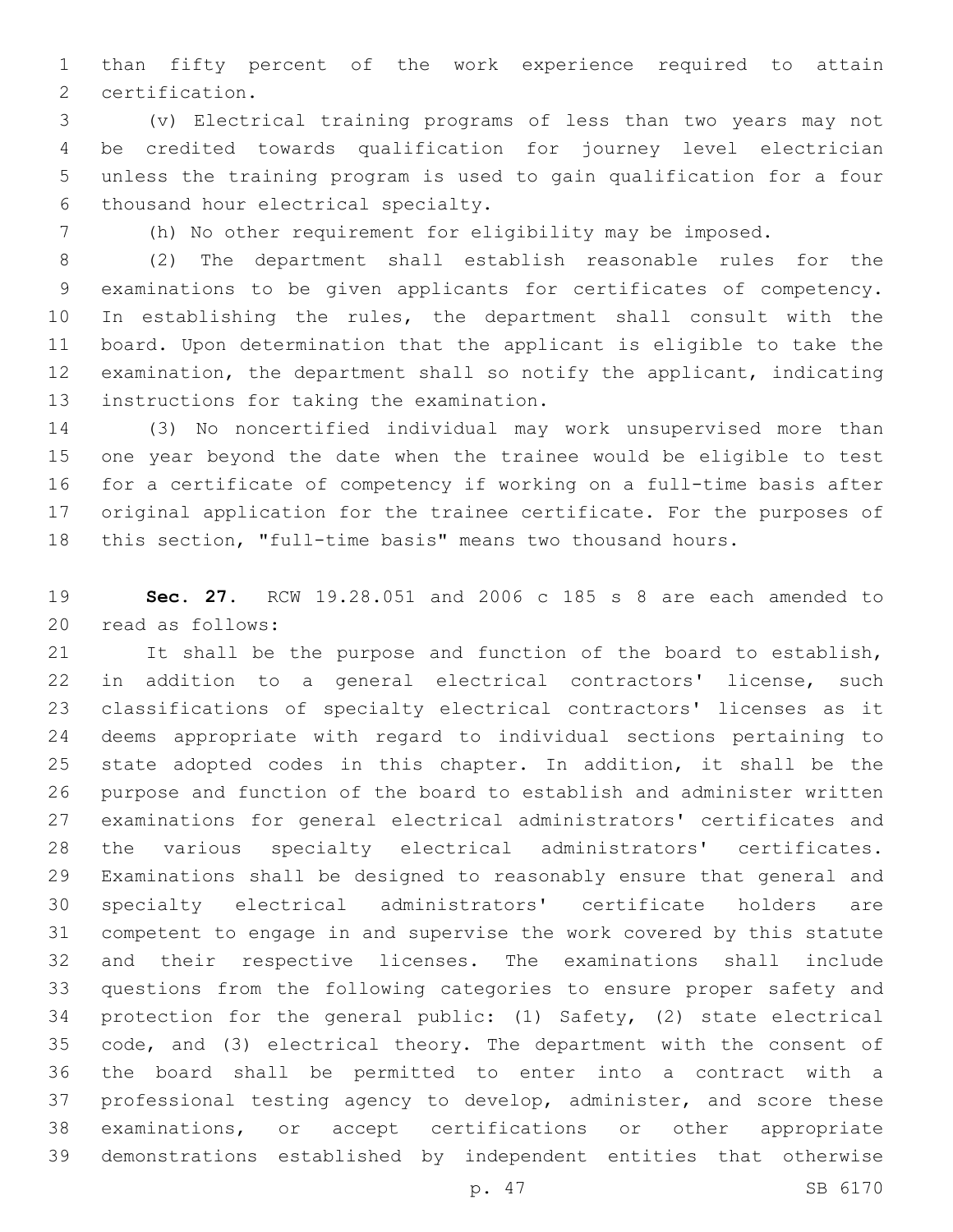1 fulfill the examination requirements of this section. ((Individuals 2 who can provide evidence to the department, prior to January 1, 2007, that they have been employed as a pump installer in the pump and irrigation or domestic pump business by an appropriately licensed electrical contractor, registered general contractor defined by chapter 18.27 RCW, or appropriate general specialty contractor defined by chapter 18.27 RCW for not less than eight thousand hours in the most recent six calendar years shall be issued the appropriate 9 administrator's certificate by the department upon receiving such 10 documentation and applicable fees.)) The fee for the examination may be set by the department in its contract with the professional testing agency. The department may direct that the applicant pay the fee to the professional testing agency. The fee shall cover but not exceed the costs of preparing and administering the examination. It shall be the further purpose and function of this board to advise the director as to the need of additional electrical inspectors and compliance officers to be utilized by the director on either a full- time or part-time employment basis and to carry out the duties enumerated in RCW 19.28.161 through 19.28.271 as well as generally advise the department on all matters relative to RCW 19.28.161 21 through 19.28.271.

 NEW SECTION. **Sec. 28.** A new section is added to chapter 18.106 23 RCW to read as follows:

 (1) No city, town, or county shall issue a plumbing permit for work which is to be done by any contractor required to be licensed under this chapter without verification that such contractor is currently licensed as required by law. When such verification is made, nothing contained in this section is intended to be, nor shall 29 be construed to create, or form the basis for any liability under this chapter on the part of any city, town, or county, or its 31 officers, employees, or agents.

 (2) At the time of issuing the plumbing permit, all cities, 33 towns, or counties are responsible for:

 (a) Printing the plumbing contractor license number on the 35 plumbing permit; and

 (b) Providing a written notice to the plumbing permit applicant informing them of plumbing contractor license laws and the potential risk and monetary liability to the homeowner for using an unlicensed 39 plumbing contractor.